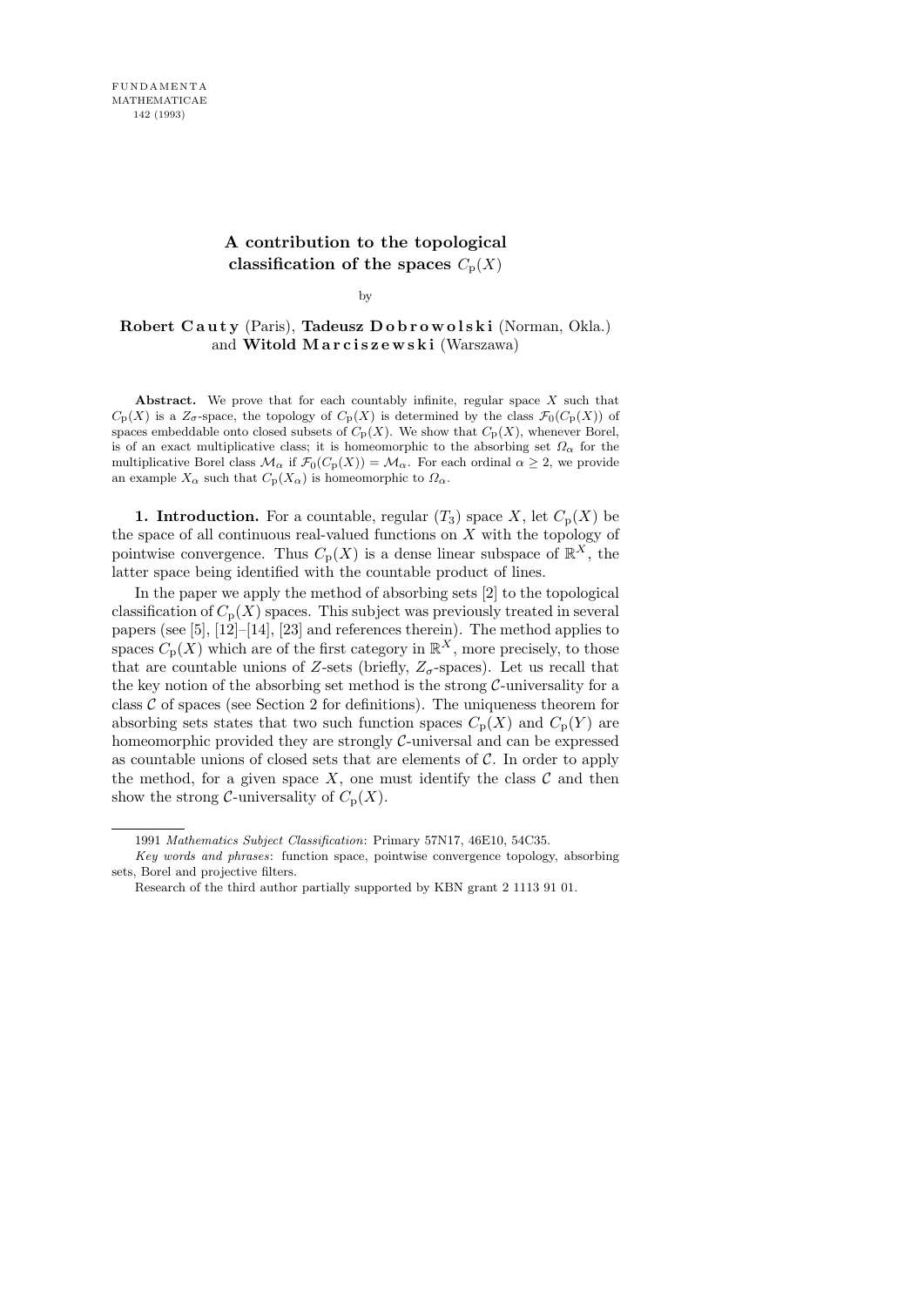The question of the strong universality of  $C_p(X)$  will be entirely resolved, for we shall prove that every space  $C_p(X)$  (not necessarily of the first category in  $\mathbb{R}^X$ ) is strongly universal for the class  $\mathcal{F}_0(C_p(X))$  of spaces homeomorphic to closed subsets of  $C_p(X)$ . This is a consequence of the strong  $\mathcal{F}_0(E)$ -universality of an arbitrary metric linear space E which is an absolute retract and which admits  $\mathbb{R}^{\infty}$  as a factor, and the fact that (for noncompact X)  $C_p(X)$  always has such a factor. Applying the uniqueness theorem for absorbing sets, we conclude that for a  $Z_{\sigma}$ -space  $C_{\rm p}(X)$  its topology is entirely determined by the class  $\mathcal{F}_0(C_p(X))$ . This means that two  $Z_{\sigma}$ -spaces  $C_{\rm p}(X)$  and  $C_{\rm p}(Y)$  are homeomorphic if and only if each is homeomorphic to a closed subset of the other. It is remarkable that this result can be applicable even if we are not able to explicitly determine the class  $\mathcal{F}_0(C_p(X))$ . For example, we show that if X has exactly one accumulation point and  $C_{\rm p}(X)$  is a  $Z_{\sigma}$ -space then  $(C_{\rm p}(X))^{\infty}$  is homeomorphic to a closed subset of  $C_p(X)$ , and therefore  $C_p(X)$  and  $(C_p(X))^{\infty}$  are homeomorphic.

Subsequently, we apply the above general results to Borelian spaces  $C_p(X)$ . It has been proved in [14] that if X is nondiscrete and  $C_p(X)$ is an absolute  $F_{\sigma\delta}$ -set, then  $C_p(X)$  is homeomorphic to  $\Omega_2$  (where  $\Omega_\alpha$  is the absorbing set for the multiplicative Borel class  $\mathcal{M}_{\alpha}$  [2]). In view of this result, a conjecture was posed in [14] that for all  $\alpha$ , every space  $C_p(X)$  of exact multiplicative class  $\alpha$  must be homeomorphic to  $\Omega_{\alpha}$ . Since every Borelian space  $C_p(X)$  is a  $Z_\sigma$ -space, by applying our general theorems, the above conjecture reduces to  $\mathcal{F}_0(C_p(X)) = \mathcal{M}_\alpha$ . Until now, it was not known that for  $\alpha \geq 3$  there are spaces  $X_{\alpha}$  so that  $C_{p}(X_{\alpha})$  is homeomorphic to  $\Omega_{\alpha}$  nor that  $C_p(X)$  must always be of an exact multiplicative Borel class. We prove these statements. In fact, for  $X$  with exactly one accumulation point, we present two methods of constructing spaces  $C_p(X)$  of arbitrarily high Borel complexity. Every such X can be regarded as a space  $\mathbb{N}_F$  induced by a filter  $F$  on the set  $N$  of integers (cf. Section 2 for definition). The first method provides, by transfinite induction, the spaces  $C_p(X)$  that are of even multiplicative classes; the basic obstacle to carrying out this construction for odd ordinals is the nonexistence of filters of type  $G_{\delta}$ . The second method, which is a variation of the construction in  $[2]$ , assigns to every subset A of the Hilbert cube a filter  $F_A$  such that  $C_p(N_{F_A})$  contains A as a closed subset. For  $A = \Omega_{\alpha}$ ,  $\alpha \geq 2$ , the space  $C_p(\mathbb{N}_{F_A})$  is homeomorphic to  $\Omega_{\alpha}$ .

Actually, our techniques work for all pairs  $(\mathbb{R}^X, C_p(X))$  and triples  $(\overline{\mathbb{R}}^X, \mathbb{R}^X, C_p(X))$ . In particular, this allows us to give a complete classification of the triples  $(\overline{\mathbb{R}}^X, \mathbb{R}^X, C_p(X))$  for which  $C_p(X)$  is an absolute  $F_{\sigma \delta}$ -set.

2. Notations, definitions and auxiliary results. The symbol ≅ means "homeomorphic to". Maps are always continuous, and  $A<sup>n</sup>$  designates the product of n copies of A, whereas  $A^{\infty}$  is the product of a countably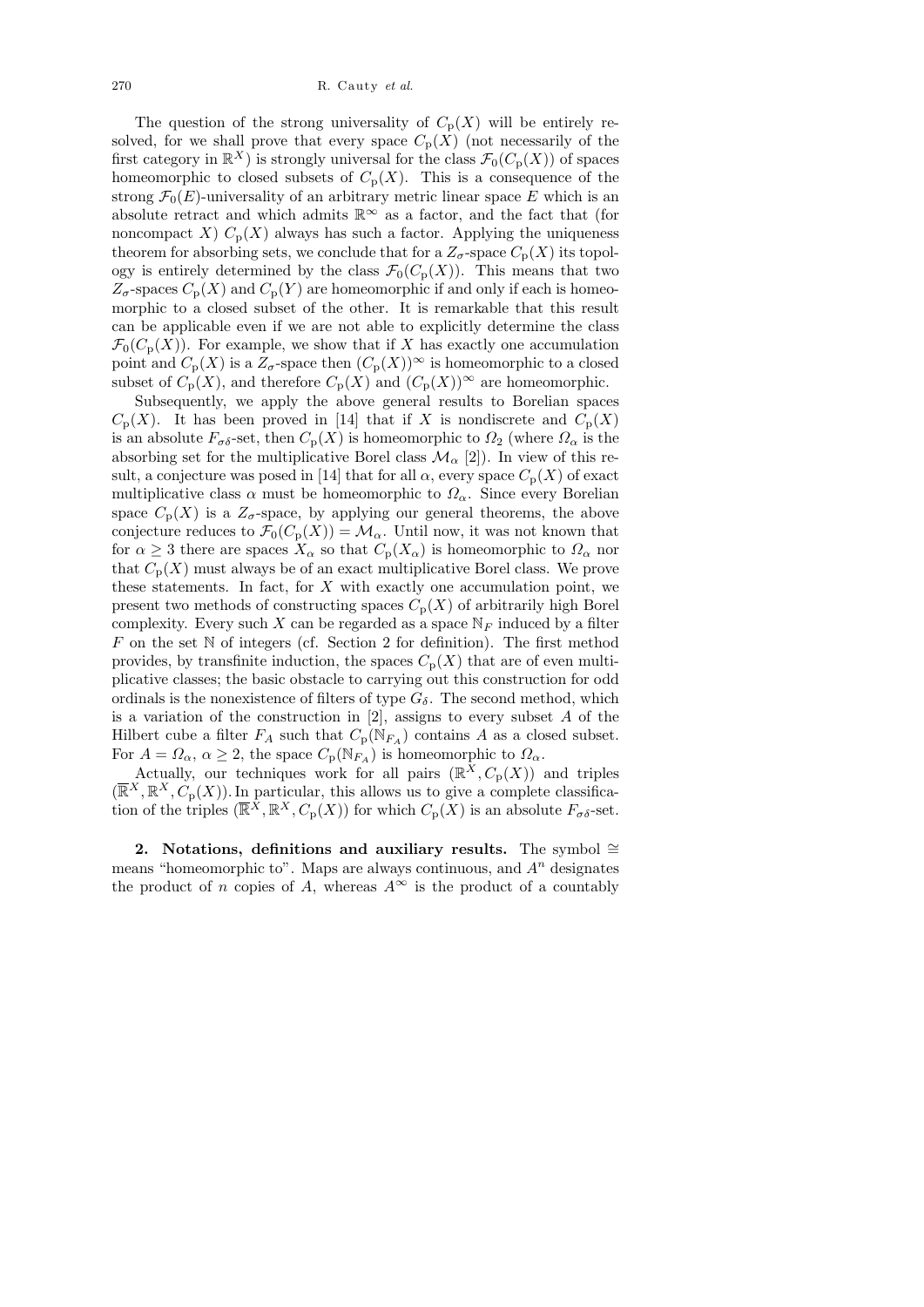infinite set of copies of A. The set of positive integers and the set of reals are denoted by N and R, respectively. We let  $\overline{\mathbb{R}} = \mathbb{R} \cup \{-\infty, \infty\}$ .  $I^{\infty}$  is the Hilbert cube  $[0, 1]^\infty$  and  $2^\infty = \{0, 1\}^\infty$ .

Let X be a countable regular space. By  $2^X$  we denote the set of all subsets of  $X$ . Identifying each subset of  $X$  with its characteristic function, we consider  $2^X$  as the subspace  $\{0,1\}^X$  of  $\mathbb{R}^X$ . We denote by  $C_{\mathbf{p}}^{\text{loc}}(X)$  the subspace of  $C_p(X)$  consisting of all locally constant functions.

Filters on a countable infinite set  $X$  are always assumed to contain the Fréchet filter  $F_0$  consisting of all cofinite sets of X. Given a filter F on N, we denote by  $\mathbb{N}_F$  the space  $\mathbb{N}\cup\{\infty\}$  topologized by isolating the points of  $\mathbb{N}$ and using the family  $\{A \cup \{\infty\} \mid A \in F\}$  to be a neighborhood base at  $\infty$ . We write

$$
c_F = \{(x_n) \in \mathbb{R}^\infty \mid \forall_{\varepsilon > 0} \exists_{A \in F} \forall_{n \in A} |x_n| < \varepsilon\},
$$
\n
$$
s_F = \{(x_n) \in \mathbb{R}^\infty \mid \forall_{\varepsilon > 0} \exists_{A \in F} \forall_{n \in A} |x_n = 0\}.
$$

It is known [23, Lemma 2.1] that  $C_p(N_F)$  is (linearly) homeomorphic to  $c_F$ ; one can easily adapt the proof of [23, Lemma 2.1] to show that  $(\mathbb{R}^{\mathbb{N}_F},$  $C_{\mathbf{p}}(\mathbb{N}_F), C_{\mathbf{p}}^{\text{loc}}(\mathbb{N}_F)) \cong (\mathbb{R}^\infty, c_F, s_F).$ 

If Y is a separable metrizable space, and  $\alpha$  is a countable ordinal, we write  $\mathcal{A}_{\alpha}(Y)$  (resp.,  $\mathcal{M}_{\alpha}(Y)$ ) to denote the family of subsets of Y that are Borel of additive (resp., multiplicative) class  $\alpha$ . By  $\mathcal{A}_{\alpha}$  (resp.,  $\mathcal{M}_{\alpha}$ ) we denote the class of spaces that are absolute Borel of additive (resp., multiplicative) class  $\alpha$ . If  $A\in\mathcal{A}_\alpha\backslash\mathcal{M}_\alpha$  (resp.,  $\mathcal{M}_\alpha\backslash\mathcal{A}_\alpha$  or  $\mathcal{A}_\alpha\cap\mathcal{M}_\alpha\backslash\bigcup_{\beta<\alpha}(\mathcal{A}_\beta\cap\mathcal{M}_\beta)),$ then we say that  $A$  is of exact additive (resp., multiplicative or ambiguous) class  $\alpha$ . By  $\mathcal{P}_n$ ,  $n \geq 0$ , we denote the *n*th projective class. Let C be a class of spaces. We say that a pair  $(X, X_0)$  is *Wadge*  $(Y, C)$ *-complete* if, for every  $A \subseteq Y, A \in \mathcal{C}$ , there exists a map  $\varphi : Y \to X$  such that  $\varphi^{-1}(X_0) = A$ (usually,  $C = A_{\alpha}$ ,  $\mathcal{M}_{\alpha}$  or  $\mathcal{P}_n$ ).

A subset  $A$  of a metric space  $X$  is said to be *locally homotopy negligible* in X if for every open subset U of X, the inclusion of  $U\backslash A$  into U is a weak homotopy equivalence. A closed subset A of X is a  $Z-set$  (resp., strong Z-set) if, for every open cover U of X, there exists a map  $f: X \to X$  that is U-close to the identity and satisfies  $f(X) \cap A = \emptyset$  (resp.,  $\overline{f(X)} \cap A = \emptyset$ ). It is known that the classes of  $Z$ -sets and strong  $Z$ -sets coincide in any  $X$ which admits a completion  $\widehat{X}$  homeomorphic to either  $\mathbb{R}^{\infty}$  or  $\overline{\mathbb{R}}^{\infty}$  and such that  $\hat{X}\backslash X$  is locally homotopy negligible in  $\hat{X}$  (see [2]). For a space X that is an absolute neighborhood retract, a subset (resp., closed subset)  $A$  of  $X$ is locally homotopy negligible (resp., a  $Z$ -set) if every map of  $I<sup>n</sup>$  into X is approximable by maps into X whose images miss  $A, n = 1, 2, \ldots$  A space which is a countable union of Z-sets is called a  $Z_{\sigma}$ -space (see [25]). By a Z-embedding we mean an embedding  $f: Y \to X$  such that  $f(Y)$  is a Z-set in  $X$ .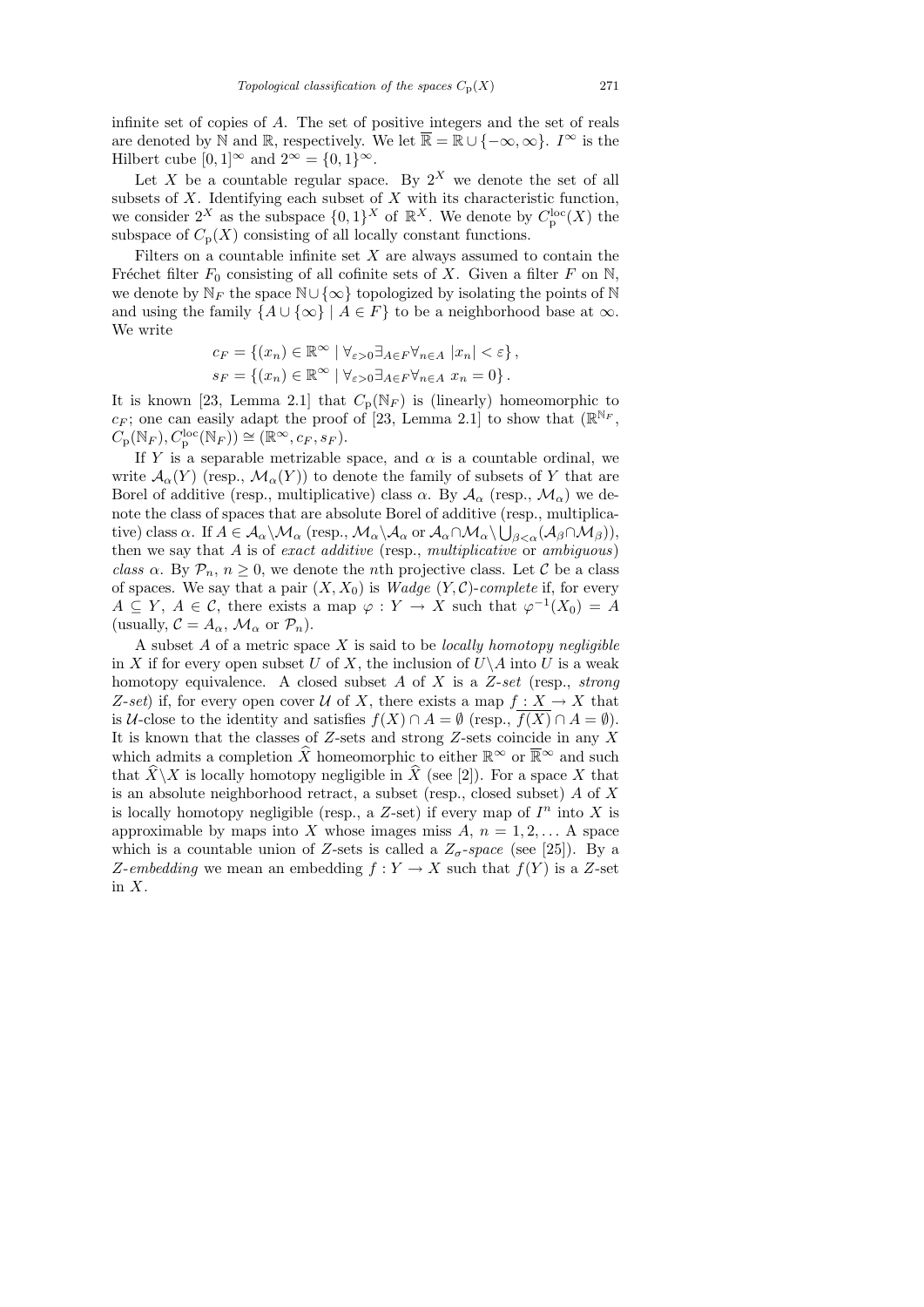Let  $(K_1, \ldots, K_k)$ ,  $k \geq 1$ , be a topological k-tuple (briefly, a k-tuple), i.e.,  $K_1 \supseteq \ldots \supseteq K_k$ . We say that a k-tuple  $(X_1, \ldots, X_k)$  is strongly  $(K_1, \ldots, K_k)$ universal if, for every closed subset D of  $K_1$ , every map  $f: K_1 \to X_1$ whose restriction to D is a Z-embedding and for which  $(f|D)^{-1}(X_i) =$  $D \cap K_i$ ,  $i = 1, \ldots, k$ , and every open cover  $\mathcal U$  of  $X_1$ , there exists a Zembedding  $g: K_1 \to X_1$  which is *U*-close to f and satisfies  $g|D = f|D$  and  $g^{-1}(X_i) = K_i$  for  $i = 1, ..., k$ . If K is a class of k-tuples, then  $(X_1, ..., X_k)$ is strongly K-universal provided it is strongly  $(K_1, \ldots, K_k)$ -universal for each  $(K_1, \ldots, K_k) \in \mathcal{K}$ .

A class  $K$  of k-tuples is said to be *topological* if it contains every homeomorph of an element of K. It is *additive* if, given a k-tuple  $(K_1, \ldots, K_k)$  such that  $K_1 = K_1^1 \cup K_1^2$ ,  $K_1^1$  and  $K_1^2$  closed in  $K_1$ , and such that each  $(K_1^i, K_1^i \cap$  $K_2, \ldots, K_1^i \cap K_k$ ) belongs to  $\mathcal{K}, (K_1, \ldots, K_k)$  belongs to  $\mathcal{K}$ . Finally, it is called hereditary with respect to closed subsets if, for every  $(K_1, \ldots, K_k) \in \mathcal{K}$ and every closed  $C \subseteq K_1$ ,  $(C, C \cap K_2, \ldots, C \cap K_k) \in \mathcal{K}$ . If  $\mathcal{C}_1, \ldots, \mathcal{C}_k$  are classes of spaces, we denote by  $(\mathcal{C}_1, \ldots, \mathcal{C}_k)$  the class consisting of all k-tuples  $(K_1, \ldots, K_k)$  such that  $K_i \in \mathcal{C}_i$  for  $i = 1, \ldots, k$ .

Let  $\mathcal C$  be a class of (separable metrizable) spaces which is topological, additive and hereditary with respect to closed subsets. A subset X of  $\mathbb{R}^{\infty}$ is called a *C-absorbing set* [2] in  $\mathbb{R}^{\infty}$  if it satisfies the following conditions:

- (i)  $\mathbb{R}^{\infty}\backslash X$  is locally homotopy negligible in  $\mathbb{R}^{\infty}$ ,
- (ii)  $X = \bigcup_{n=1}^{\infty} Z_n$ , where each  $Z_n$  is a Z-set in X and belongs to C,
- (iii) X is strongly  $\mathcal{C}$ -universal.

Here is a particular case of [2, Theorem 3.1] (which we will refer to as the uniqueness theorem for absorbing sets).

### 2.1. THEOREM. Any two C-absorbing sets in  $\mathbb{R}^{\infty}$  are homeomorphic.

The notion of  $C$ -absorbing set has its origin in research done by Anderson, Bessaga and Pełczyński, Toruńczyk and West (see [1]). They mostly considered absorbing sets in complete metric spaces  $M$  with  $C$  being a subclass of the class of all Z-sets in M. Then any two  $\mathcal{C}\text{-absorbing sets}$  were ambiently homeomorphic in  $M$ . The same can be achieved by using the above strong universality for k-tuples; this concept was originated by Cauty in [6].

It is routine to check that whenever a k-tuple  $(X_1, \ldots, X_k)$  is strongly K-universal for some class  $K$  of k-tuples then, under some restrictions on  $X_1$ , it is also strongly universal with respect to the smallest class K that is topological, additive, hereditary with respect to closed subsets and contains K. Specifically, this is true if  $X_1 \cong \mathbb{R}^\infty$  or  $X_1 \cong \overline{\mathbb{R}}^\infty$  (or  $X_1$  is a  $Z_\sigma$ -space that is an absolute retract; see [15, p. 412]).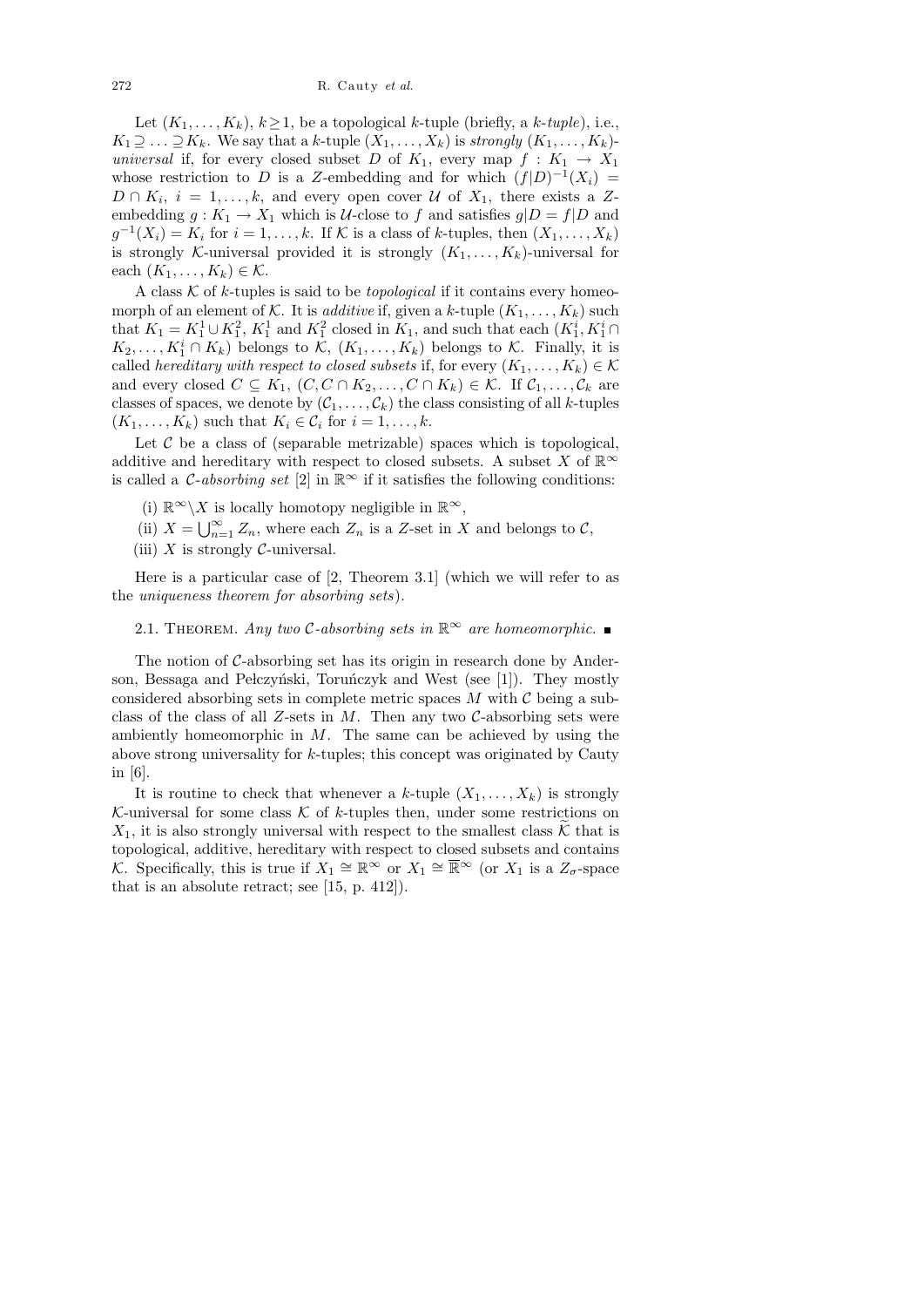2.2. THEOREM. Let  $(A_1^i, A_2^i, \ldots, A_k^i), i = 1, 2$ , be k-tuples in  $\mathbb{R}^{\infty}$ . Suppose  $A_1^i \subseteq \bigcup_{n=1}^{\infty} X_n^i$ ,  $i = 1, 2$ , where  $X_n^i$  are Z-sets in  $\overline{\mathbb{R}}^{\infty}$ .

(a) If each  $(k + 1)$ -tuple  $(\mathbb{R}^{\infty}, A_1^i, ..., A_k^i)$  is strongly  $(X_n^j \cap \mathbb{R}^{\infty},$  $X_n^j\cap A_1^j$  $i_1^j,\ldots,X_n^j\cap A_1^j$  $j_1^j$ -universal for  $j = 1, 2$  and  $n \geq 1$ , then  $(\mathbb{R}^{\infty}, A_1^1, \ldots)$  $\ldots, A_k^1 \cong (\mathbb{R}^\infty, A_1^2, \ldots, A_k^2).$ 

(b) If each  $(k+2)$ -tuple  $(\overline{\mathbb{R}}^{\infty}, \mathbb{R}^{\infty}, A_1^i, \ldots, A_k^i)$  is strongly  $(X_n^j \cap \overline{\mathbb{R}}^{\infty},$  $X_n^j\cap\mathbb{R}^\infty, X_n^j\cap A_1^j$  $i_1,\ldots,X_n^j\cap A_k^j$  $\binom{d}{k}$ -universal for  $j = 1, 2$  and  $n \geq 1$ , then  $(\overline{\mathbb{R}}^{\infty}, \mathbb{R}^{\infty}, A_1^1, \ldots, A_k^1) \cong (\overline{\mathbb{R}}^{\infty}, \mathbb{R}^{\infty}, A_1^2, \ldots, A_k^2).$ 

Proof. The proof employs a version of a standard back and forth argument. More specifically, to get (a) follow the version elaborated in [6, Theorem 2.1] and use the remark made before the statement of the theorem; part (b) needs some adjustments.

Since  $\overline{\mathbb{R}}^{\infty} \backslash \mathbb{R}^{\infty}$  is strongly  $\mathcal{M}_0$ -universal [1], for every compactum Z, the  $(k+2)$ -tuples in question are strongly  $(Z, \emptyset, \ldots, \emptyset)$ -universal. Let K be the smallest topological additive class which is hereditary with respect to closed subsets and contains all  $(k+2)$ -tuples of the form  $(X_n^j, X_n^j \cap \mathbb{R}^\infty, X_n^j \cap$  $A_1^j$  $j_1, \ldots, X_n^j \cap A_k^j$  $\mathcal{L}_k^j$  and  $(Z, \emptyset, \emptyset, \ldots, \emptyset)$ , where Z is a compactum. It follows that the  $(k + 2)$ -tuples in question are strongly *K*-universal. To obtain (b) it suffices to repeat the proof of [6, Theorem 2.1] replacing the pairs  $(Y_n \cup$  $f_{2n}(\overline{X}_{n+1}), Y_n \cup f_{2n}(X_{n+1})$  and  $(\overline{X}_{n+1} \cup f_{2n+1}^{-1}(\overline{Y}_{n+1}), X_{n+1} \cup f_{2n+1}(Y_{n+1}))$ therein by the  $(k+2)$ -tuples  $\mathcal{Z}_n^2 \cup f_{2n}(\mathcal{Z}_{n+1}^1)$  and  $\mathcal{Z}_{n+1}^1 \cup f_{2n+1}^{-1}(\mathcal{Z}_{n+1}^2)$ , respectively, where  $\mathcal{Z}_n^i$  are defined below. Let  $\overline{\mathbb{R}}^{\infty} \backslash \mathbb{R}^{\infty} = \bigcup_{n=0}^{\infty} B_n$ , where  $B_0 = \emptyset$  and  $B_n$  are compacta. Set

$$
\mathcal{Z}_n^i = (X_n^i \cup B_n, X_n^i \cap \mathbb{R}^\infty, X_n^i \cap A_1^i, \dots, X_n^i \cap A_k^i)
$$

and observe that since  $B_n \cap \mathbb{R}^{\infty} = \emptyset$ ,  $\mathcal{Z}_n^i \in \mathcal{K}$ .

Let  $(X_1, \ldots, X_k)$  be a k-tuple. We denote by  $\mathcal{F}_0(X_1, \ldots, X_k)$  the class of all k-tuples homeomorphic to a k-tuple of the form  $(C, C \cap X_2, \ldots, C \cap X_k)$ , where C is a closed subset of  $X_1$ . In particular,  $\mathcal{F}_0(X)$  is the class of spaces that are homeomorphic to closed subsets of X.

2.3. COROLLARY. Let  $K^i = (\mathbb{R}^\infty, A_1^i, \ldots, A_k^i)$  and  $L^i = (\overline{\mathbb{R}}^\infty, \mathbb{R}^\infty, A_1^i, \ldots, A_k^i)$  $\dots, A_k^i$ ,  $i = 1, 2$ , be tuples. Assume that

(i) each  $A_1^i$  is a  $Z_\sigma$ -space,

(ii) each  $\mathbb{R}^{\infty} \backslash A_1^i$  is locally homotopy negligible in  $\mathbb{R}^{\infty}$ ,

(iii) each  $K^i$  (resp.,  $L^i$ ) is strongly  $\mathcal{F}_0(K^i)$ -universal (resp.,  $\mathcal{F}_0(L^i)$ universal).

If  $\mathcal{F}_0(K^1) = \mathcal{F}_0(K^2)$  (resp.,  $\mathcal{F}_0(L^1) = \mathcal{F}_0(L^2)$ ), then  $K^1 \cong K^2$  $(resp., L<sup>1</sup> \cong L<sup>2</sup>).$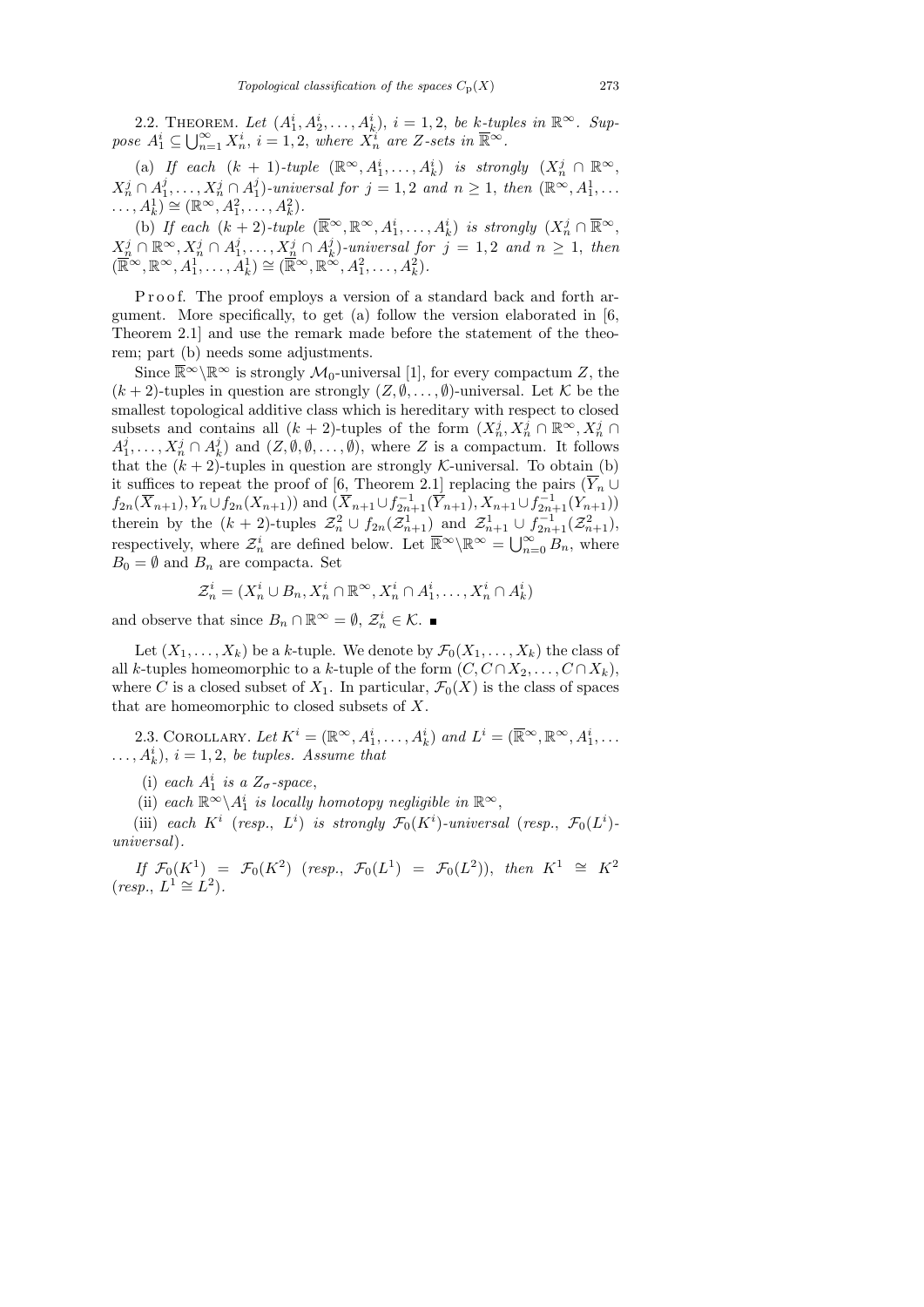P r o o f. By the  $Z_{\sigma}$ -property,  $A_1^i = \bigcup_{n=1}^{\infty} Z_n^i$ , where  $Z_n^i$  are Z-sets in  $A_1^i$ . Since  $\mathbb{R}^{\infty}\backslash A_1^i$  is locally homotopy negligible in  $\mathbb{R}^{\infty}$ , the closure  $X_n^i$  of  $Z_n^i$  in  $\overline{\mathbb{R}}$ <sup>∞</sup> is a Z-set. Now, 2.2 is applicable. ■

Let  $\Omega_{\alpha}$  and  $\Lambda_{\alpha}$  be the absorbing sets in  $\mathbb{R}^{\infty}$  for the classes  $\mathcal{M}_{\alpha}$  and  $\mathcal{A}_{\alpha}$ , respectively, constructed in [2]. The space  $\Lambda_1$  is  $\{(x_n) \in \mathbb{R}^{\infty} : (x_n)$  is bounded} and is commonly denoted by  $\Sigma$ . By [9, Proposition 4.1 and Remark 4.8],  $(\mathbb{R}^{\infty}, \Omega_{\alpha})$  (resp.,  $(\overline{\mathbb{R}}^{\infty}, \mathbb{R}^{\infty}, \Omega_{\alpha})$ ) is strongly  $(\mathcal{M}_1, \mathcal{M}_{\alpha})$ -universal (resp.,  $(\mathcal{M}_0, \mathcal{M}_1, \mathcal{M}_\alpha)$ -universal),  $\alpha \geq 2$ . From 2.3, it follows that the respective strong universality characterizes ( $\mathbb{R}^{\infty}, X$ ) or triples ( $\overline{\mathbb{R}}^{\infty}, \mathbb{R}^{\infty}, X$ ) such that  $X \cong \Omega_{\alpha}$  (the fact that  $\mathbb{R}^{\infty}\backslash X$  is locally homotopy negligible in  $\mathbb{R}^{\infty}$  follows from the respective strong universality). Similarly, the strong  $(\mathcal{M}_1, \mathcal{A}_\alpha)$ -universality (resp.,  $(\mathcal{M}_0, \mathcal{M}_1, \mathcal{A}_\alpha)$ -universality) characterizes the pairs ( $\mathbb{R}^{\infty}, X$ ) (resp., triples ( $\overline{\mathbb{R}}^{\infty}, \mathbb{R}^{\infty}, X$ )) such that  $X \cong \Lambda_{\alpha}$ .

Let us recall that in [8], there have been constructed absorbing sets  $\Pi_n$  and  $\Pi'_n$  for the class  $\mathcal{P}_n$ ,  $n \geq 1$ , in a copy E of  $\mathbb{R}^{\infty}$  and Q of the Hilbert cube, respectively. Moreover, the pairs  $(E, \Pi_n)$  and  $(Q, \Pi'_n)$  are strongly  $(\mathcal{M}_1,\mathcal{P}_n)$ - and  $(\mathcal{M}_0,\mathcal{P}_n)$ -universal, respectively. Writing  $(\mathbb{R}^{\infty},\Pi_n)$ and  $(\overline{\mathbb{R}}^{\infty}, \overline{H}_n)$  we will mean the above pairs  $(E, \overline{H}_n)$  and  $(Q, \overline{H}'_n)$ , respectively.

In Section 4 we shall need a particular case of the following fact.

2.4. THEOREM. Let  $Z_1$  and  $Z_2$  be subsets of  $\Sigma$  such that each  $(\Sigma, Z_i)$ is strongly  $(\mathcal{M}_0, \mathcal{C})$ -universal for some class  $\mathcal{C}$ . Assume each  $Z_i$  is a countable union of closed sets that are elements of  $C$ . Then the quadruples  $(\overline{\mathbb{R}}^{\infty}, \mathbb{R}^{\infty}, \Sigma, Z_1)$  and  $(\overline{\mathbb{R}}^{\infty}, \mathbb{R}^{\infty}, \Sigma, Z_2)$  are homeomorphic.

P r o o f. Let  $Z_i = \bigcup_{n=1}^{\infty} Z_n^i$ , where  $Z_n^i$  are closed in  $Z_i$  and  $\underline{Z}_n^i \in \mathcal{C}$ . Write  $\Sigma = \bigcup_{k=1}^{\infty} B_k$ , where  $B_k$  are compacta. Put  $X_{n,k}^i = B_k \cap \overline{Z}_n^i$ , the closure taken in  $\overline{\mathbb{R}}^{\infty}$ . Clearly, each quadruple  $(\overline{\mathbb{R}}^{\infty}, \mathbb{R}^{\infty}, \Sigma, Z_i)$  is strongly  $(X_{n,k}^j, X_{n,k}^j, X_{n,k}^j, X_{n,k}^j \cap Z_j)$ -universal. To get the result apply 2.2(b).

3. Criteria of strong universality. The following result on the strong universality of linear spaces  $E \times \mathbb{R}^{\infty}$  plays a fundamental role in this paper.

3.1. THEOREM. Let  $E$  be a separable metric linear space that is an absolute retract and let  $E_0$  be a dense linear subspace of E. Then the pair  $(E \times \mathbb{R}^{\infty}, E_0 \times \mathbb{R}^{\infty})$  is strongly  $\mathcal{F}_0(E \times \mathbb{R}^{\infty}, E_0 \times \mathbb{R}^{\infty})$ -universal.

P r o o f. Since  $\mathbb{R}^{\infty}$  is strongly  $\mathcal{F}_0(\mathbb{R}^{\infty})$ -universal we can assume that E is infinite-dimensional. Let  $\widehat{E}$  be the linear completion of E. Endow  $\widehat{E}$  with an  $F$ -norm  $|\cdot|_1$  that is increasing on each ray emanating from the origin (see [1, p. 285]). We consider  $\mathbb{R}^{\infty}$  as the product  $\prod_{n=1}^{\infty} R_n$ , where  $R_n = \mathbb{R}$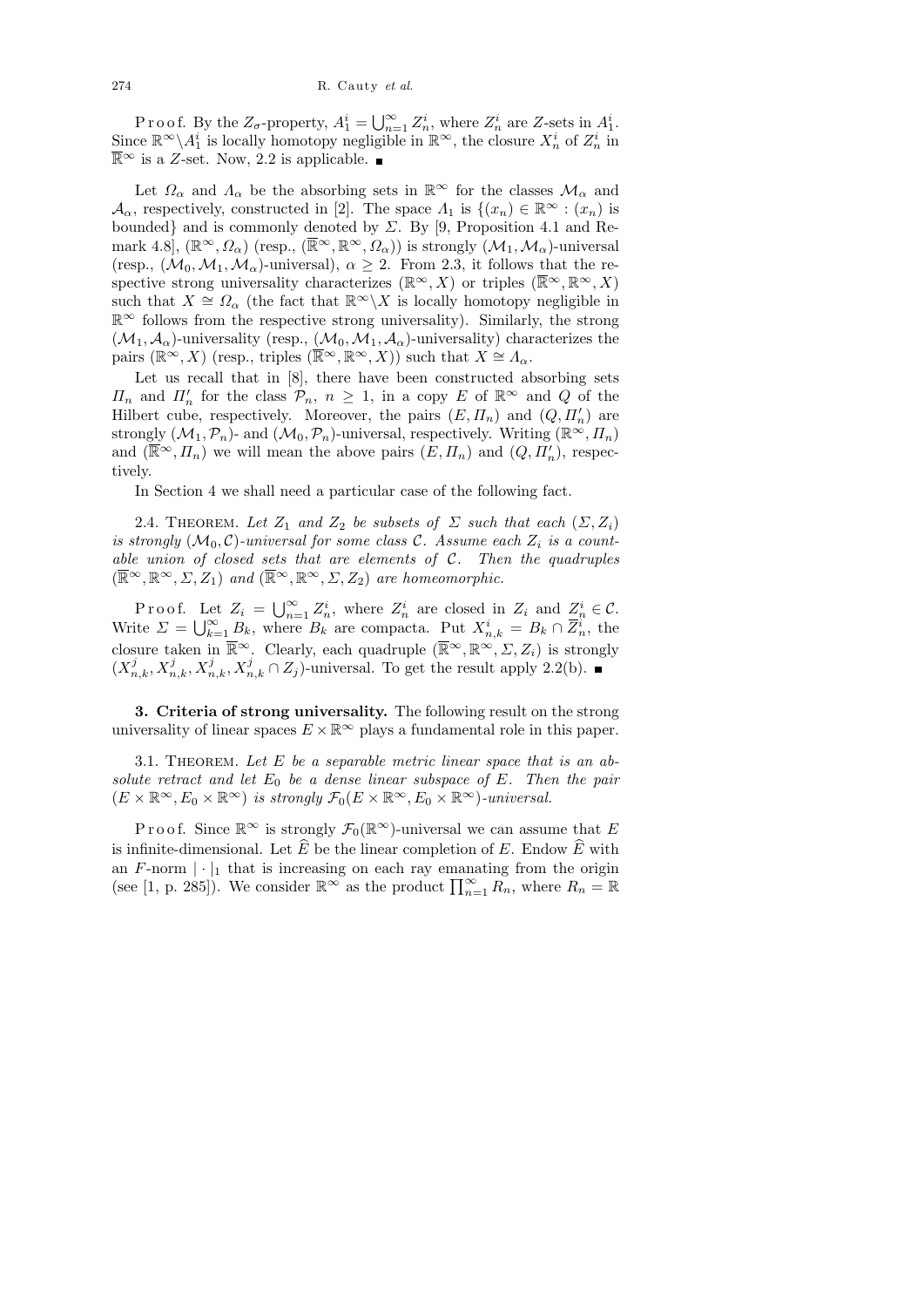for all  $n$ , and endow it with the  $F$ -norm

$$
|x|_2 = \sum_{n=1}^{\infty} 2^{-n} \frac{|x_n|}{1+|x_n|}
$$
 for  $x = (x_n) \in \mathbb{R}^{\infty}$ .

Note that

(1) 
$$
|x|_2 \le \frac{1}{n+1}
$$
 if  $x_k = 0$  for  $k \le n$ .

We define an F-norm on  $\widehat{E} \times \mathbb{R}^{\infty}$  by letting for  $y = (z, x) \in \widehat{E} \times \mathbb{R}^{\infty}$ ,

$$
|y| = |z|_1 + |x|_2.
$$

We identify  $\widehat{E}$  and  $\mathbb{R}^{\infty}$  with  $\widehat{E}\times\{0\}$  and  $\{0\}\times\mathbb{R}^{\infty}$  in  $\widehat{E}\times\mathbb{R}^{\infty}$ , respectively. Let  $\pi : \widehat{E} \times \mathbb{R}^{\infty} \to \widehat{E}$  be the projection. Each element  $y \in \widehat{E} \times \mathbb{R}^{\infty}$  is of the form  $(y_0,(y_n))$ , where  $y_0 = \pi(y)$  and  $y_n$  is the projection of y onto  $R_n$ .

Proposition 4.1 in [25] assures that there exists a set  $\widetilde{E}$  such that  $E \subseteq$  $\widetilde{E} \subseteq \widehat{E}$ ,  $\widetilde{E}$  is a  $G_{\delta}$ -subset of  $\widehat{E}$  (hence, topologically complete) and  $\widetilde{E}$  is an absolute retract with  $\widetilde{E} \backslash E$  locally homotopy negligible in  $\widetilde{E}$ . By [16] (see Lemma 1 and Sec. 2 therein), both  $\widetilde{E}$  and  $\widetilde{E} \times \mathbb{R}^{\infty}$  are copies of  $\mathbb{R}^{\infty}$ . It follows that every Z-set in  $E \times \mathbb{R}^{\infty}$  is a strong Z-set.

Let  $T = \{(x_n) \in \mathbb{R}^\infty \mid x_n \neq 0 \text{ for infinitely many } n\}.$  It is easy to check that  $E \times T$  and  $E \times \mathbb{R}^{\infty} \backslash E_0 \times T$  are locally homotopy negligible in  $E \times \mathbb{R}^{\infty}$ . Then, by [9, Proposition 2.1] applied to  $X = E \times \mathbb{R}^{\infty}$ ,  $Y = E_0 \times T$ ,  $Y' = E \times T$ ,  $Z = E_0 \times \mathbb{R}^\infty$  and  $(K, L) = (K, K \cap (E_0 \times \mathbb{R}^\infty)) \in \mathcal{F}_0(E \times$  $\mathbb{R}^{\infty}, E_0 \times \mathbb{R}^{\infty}$ , it suffices to verify the following:

 $(*)$  Given a closed subset K of X, an open subset U of K, an open subset V of X, an open cover  $V = \{V_i \mid j \in \mathcal{J}\}\$  of V and a map  $f: K \to X$ satisfying  $f(U) \subset V \cap Y$  and  $f(K\setminus U) \subset X\setminus V$ , there exists a closed embedding  $g: U \to V$  that is V-close to  $f|U$  and satisfies  $g(U) \subset Y'$ and  $g^{-1}(V \cap Y) = U \cap (E_0 \times \mathbb{R}^{\infty}).$ 

For each  $j \in \mathcal{J}$ , find an open set  $\widehat{V}_j \subset \widehat{E} \times \mathbb{R}^\infty$  such that  $\widehat{V}_j \cap (E \times \mathbb{R}^\infty)$  $= V_j$ . Then  $\widehat{V} = \bigcup_{j \in \mathcal{J}} \widehat{V}_j$  is open in  $\widehat{E} \times \mathbb{R}^{\infty}$ ,  $\widehat{V} \cap (E \times \mathbb{R}^{\infty}) = V$  and  $\hat{\mathcal{V}} = {\{\hat{V}_j | j \in \mathcal{J}\}}$  is an open cover for  $\hat{V}$ . Pick a map  $\omega : \hat{V} \to (0, 1]$  such that

(2) whenever  $y \in \widehat{V}$ ,  $y' \in \widehat{E} \times \mathbb{R}^{\infty}$  and  $|y - y'| < 4\omega(y)$ , then  $y, y' \in \widehat{V}_j$ for some  $j \in \mathcal{J}$ .

Lavrent'ev's theorem guarantees the existence of a subset  $\widetilde{K}$  of  $\widetilde{E}$  that is a  $G_{\delta}$ -subset of  $\widetilde{E}$  (hence,  $\widetilde{K}$  is topologically complete),  $K \subseteq \widetilde{K}$ , and such that f admits a continuous extension  $\tilde{f}: K \to \tilde{E} \times \mathbb{R}^{\infty}$ . We can assume that  $\widetilde{K} \cap (E \times \mathbb{R}^{\infty}) = K$ . Let  $\widetilde{V} = \widehat{V} \cap \widetilde{E}$  and  $\widetilde{U} = \widetilde{f}^{-1}(\widetilde{V})$ ; hence  $\widetilde{U} \cap K = U$ . We need the following lemma.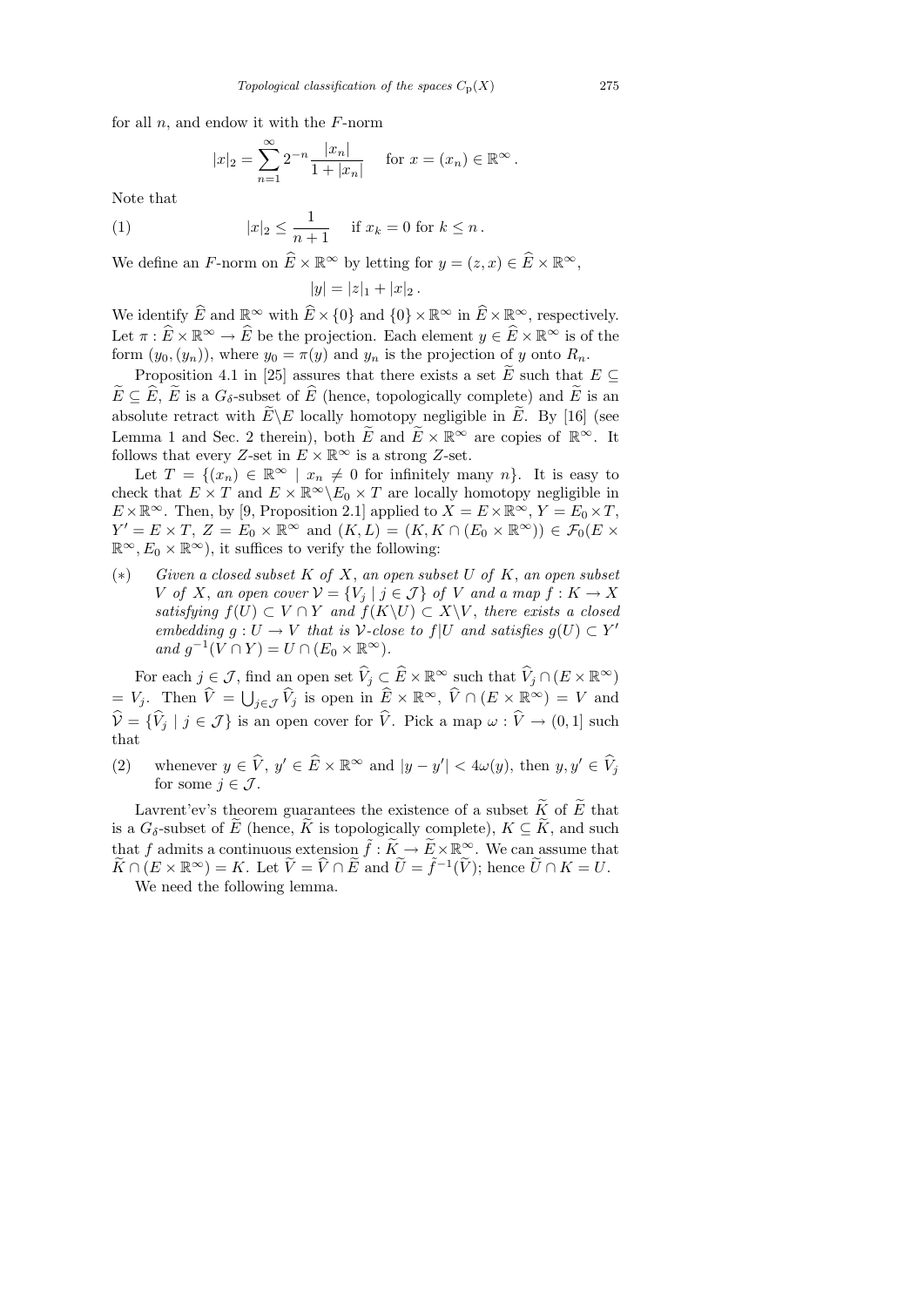3.2. LEMMA. There exists a map  $\Psi = (\Psi_0, (\Psi_n)) : \widetilde{E} \times \mathbb{R}^\infty \times [1, \infty] \to$  $\widetilde{E} \times \mathbb{R}^\infty$  satisfying

- (i)  $\Psi(\widetilde{E} \times \mathbb{R}^{\infty} \times [1, \infty)) \subset E_0 \times \mathbb{R}^{\infty}$ ,
- (ii)  $\Psi(y,\infty) = y$  for all  $y \in \widetilde{E} \times \mathbb{R}^{\infty}$ ,
- (iii)  $\Psi_n(y,t) = 0$  for  $t \leq n-1$  and  $y \in \widetilde{E} \times \mathbb{R}^{\infty}$ ,

(iv) if  $\lim \Psi(y_i, t_i) = y \in \widehat{E} \times \mathbb{R}^{\infty}, (y_i, t_i) \in \widetilde{E} \times \mathbb{R}^{\infty} \times [1, \infty),$  and  $\lim t_i = \infty$ , then  $\lim y_i = y$ .

P r o o f. Since  $E\backslash E$  is locally homotopy negligible in  $E$  and  $E\backslash E_0$  is locally homotopy negligible in E,  $\widetilde{E} \backslash E_0$  is locally homotopy negligible in  $\widetilde{E}$ . Since  $\widetilde{E}$  is an absolute retract, by [25, Theorem 2.4] there exists  $\psi$ :  $\widetilde{E} \times [1,\infty] \to \widetilde{E}$  such that

- (a)  $\psi(\widetilde{E} \times [1,\infty)) \subset E_0$ ,
- (b)  $\psi(x,\infty) = x$  for every  $x \in \widetilde{E}$ ,
- (c)  $|\psi(x,t) x|_1 < 1/t$  for all  $(x,t) \in \widetilde{E} \times [1,\infty)$ .

Define  $\Psi$  as follows:  $\Psi_0 = \psi \circ \pi$  and

$$
\varPsi_n(y,t)=\begin{cases} y_n & \text{if } n\leq t,\\ sy_n & \text{if } t=n-1+s,\, 0\leq s\leq 1,\\ 0 & \text{if } t\leq n-1, \end{cases}
$$

for  $y = (y_0, (y_n)) \in \widetilde{E} \times \mathbb{R}^\infty$ . It is clear that  $\Psi$  satisfies (i)–(iii). The condition (iv) is a consequence of (c) and the fact that  $\Psi_n(y,t) = y_n$  for  $n \leq t$ .

We go back to the proof of 3.1. Applying (ii) and the continuity of  $\Psi$  we can choose a map  $\varepsilon : \tilde{V} \to (0, 1]$  with the properties

(3) 
$$
|\Psi(y,(\varepsilon(y))^{-1}) - y| < \omega(y),
$$

(4) 
$$
\varepsilon(y) < \omega(y),
$$

for all  $y \in \widetilde{V}$ .

Denote by  $\tau_n$  the projection of  $\mathbb{R}^{\infty}$  onto  $\prod_{k=n+1}^{\infty} R_k$ . Since  $\widetilde{K}$  is topologically complete, so is  $\tilde{U} \subset \tilde{K}$ . Consequently, one can find a map  $\chi =$  $(\chi_n): U \to \mathbb{R}^\infty$  such that

- (5)  $\tau_n \circ \chi$  is a closed embedding for  $n \geq 1$ ,
- (6) for every  $c \in \tilde{U}$  there are infinitely many indices k such that  $\chi_k(c) \neq 0$  $(i.e., \chi(c) \in T).$

Define  $\Phi = (\Phi_k) : \tilde{U} \times [1,\infty) \to \mathbb{R}^\infty$  by the formula

$$
\Phi_k(c,t) = \begin{cases} \chi_k(c) & \text{if } t \leq k-1, \\ (1-s)\chi_k(c) & \text{if } t = k-1+s, \ 0 \leq s \leq 1, \\ 0 & \text{if } t \geq k. \end{cases}
$$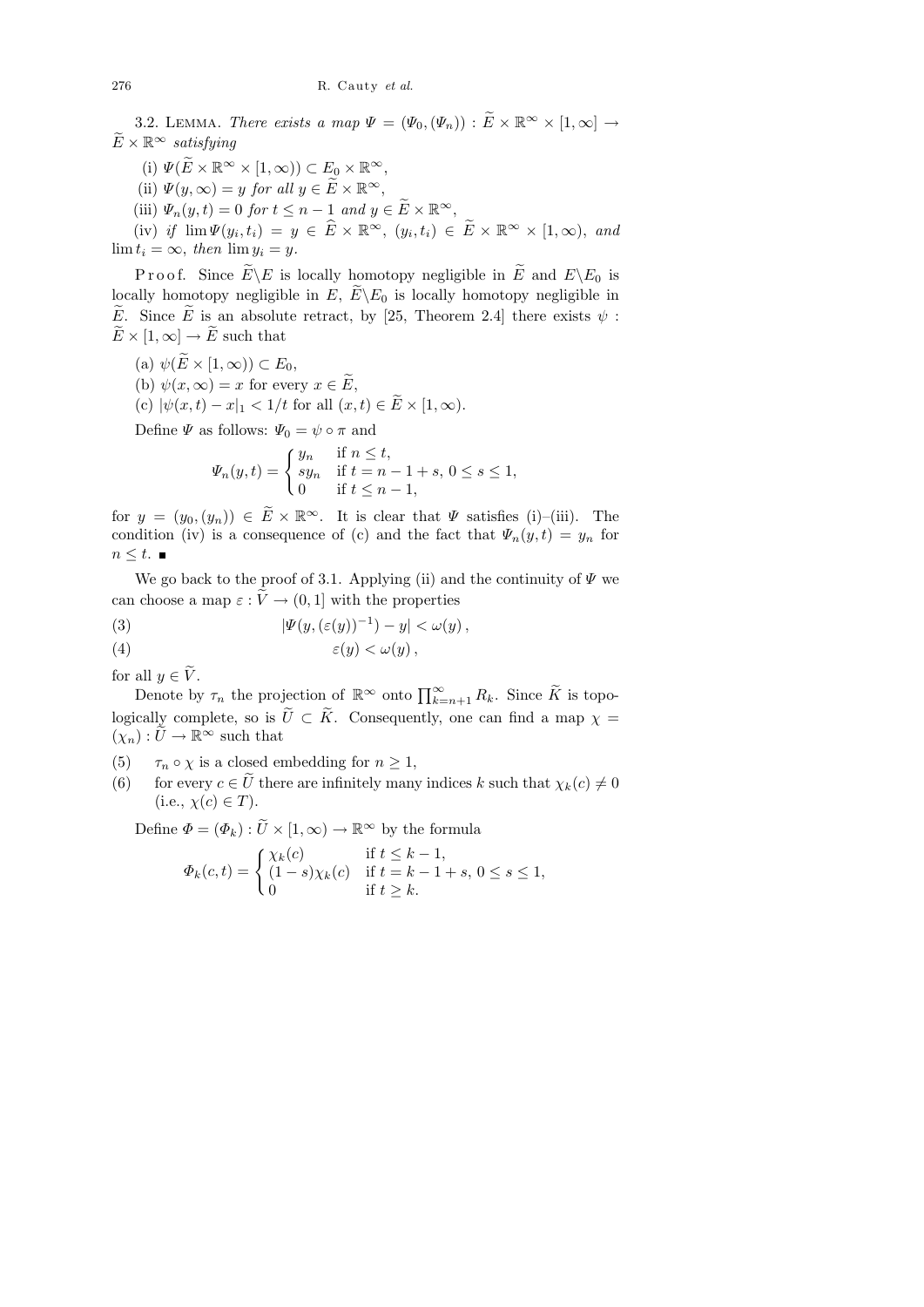If  $n \leq t \leq n+1$ , then  $\Phi_k(c, t) = 0$  for  $k \leq n$ ; consequently, by (1),  $|\Phi_k(c, t)|_2 \leq 1/(n+1)$ . It follows that

(7) 
$$
|\Phi(c,t)|_2 < 1/t \quad \text{for } (c,t) \in \tilde{U} \times [1,\infty).
$$

Write  $\tilde{\varepsilon}(c) = \varepsilon(\tilde{f}(c))$  for  $c \in \tilde{U}$ . Let

$$
\alpha(c) = \sup \{ t \in [0,1] \mid |t\pi(c)|_1 < \tilde{\varepsilon}(c) \}.
$$

Then  $\alpha(c) > 0$  and the continuity of  $\tilde{\varepsilon}$  implies the lower semicontinuity of α. We can find [17, p. 428] a map  $\lambda : U \to [0,1]$  satisfying  $0 < \lambda(c) < \alpha(c)$ for all  $c \in \tilde{U}$ . Using the fact that  $|\cdot|_1$  is monotone on each ray emanating from 0, we get

(8) 
$$
|\lambda(c)\pi(c)|_1 < \tilde{\varepsilon}(c) \quad \text{for all } c \in \tilde{U}.
$$

Define  $\widetilde{q}: \widetilde{U} \to \widehat{E} \times \mathbb{R}^{\infty}$  by

$$
\widetilde{g}(c) = \Psi(\widetilde{f}(c), \varepsilon^{-1}) + \lambda(c)\pi(c) + \Phi(c, \varepsilon^{-1}),
$$

where  $\varepsilon = \tilde{\varepsilon}(c)$ . By (i), (iii) and (6),  $\Psi(\tilde{f}(c), \varepsilon^{-1}) + \Phi(c, \varepsilon^{-1}) \in E_0 \times T$ . As a consequence,  $\tilde{g}(c)$  belongs to  $\hat{E} \times T$ ; moreover,  $\tilde{g}(c) \in E \times \mathbb{R}^{\infty}$  (resp.,  $\widetilde{g}(c) \in E_0 \times \mathbb{R}^{\infty}$ ) if and only if  $\pi(c) \in E$  (resp.,  $\pi(c) \in E_0$ ). This yields  $\widetilde{g}^{-1}(E \times \mathbb{R}^{\infty}) = \widetilde{g}^{-1}(E \times T) = \widetilde{U} \cap (E \times \mathbb{R}^{\infty}) = U$  and  $\widetilde{g}^{-1}(E_0 \times T) =$ <br> $U \cap (E_1 \times \mathbb{R}^{\infty})$ . We claim that  $g = \widetilde{g}[U]$  is as required in (x)  $U \cap (E_0 \times \mathbb{R}^{\infty})$ . We claim that  $g = \tilde{g}|U$  is as required in (\*).

It follows from (7) and (8) that

(9) 
$$
|g(c) - \Psi(f(c), (\varepsilon(f(c)))^{-1})| < 2\varepsilon(f(c)) \quad \text{for all } c \in U.
$$

Consequently, by  $(3)$  and  $(4)$ , we have

(10) 
$$
|g(c) - f(c)| < 2\varepsilon(f(c)) + \omega(f(c)) < 3\omega(f(c)).
$$

Using (2), we find  $j \in \mathcal{J}$  such that  $g(c)$  and  $f(c)$  belong to  $\widehat{V}_j \cap (E \times \mathbb{R}^{\infty}) =$  $V_j$ . This shows that g is V-close to  $f|U$  and, in particular, the range of g is V. Assume  $g(c) = g(c')$  for some  $c, c' \in U$ . Write  $\varepsilon = \varepsilon(f(c))$  and  $\varepsilon' = \varepsilon(f(c'))$ . Since for each k,

(11) 
$$
\Psi_k(f(c), \varepsilon^{-1}) + \Phi_k(c, \varepsilon^{-1}) = g_k(c) = g_k(c') \n= \Psi_k(f(c'), \varepsilon'^{-1}) + \Phi_k(c', \varepsilon'^{-1}),
$$

and for large  $k, \Psi_k(f(c), \varepsilon^{-1}) = \Psi_k(f(c'), \varepsilon^{-1}) = 0, \Phi_k(c, \varepsilon^{-1}) = \chi_k(c)$  and  $\Phi_k(c', \varepsilon'^{-1}) = \chi_k(c')$ , it follows that  $\chi_k(c) = \chi_k(c')$  for large k. By (5), we infer that  $c = c'$ . Hence, g is injective. To prove that  $g: U \to V$  is a closed embedding it suffices to show that whenever  $\lim g(c_i) = y \in V$ for some  ${c_i} \subset U$ , then  ${c_i}$  has a subsequence that converges in U. Set  $\varepsilon_i = \varepsilon(f(c_i))$ . We may assume that  $\lim \varepsilon_i = \varepsilon_0 \in [0, 1]$ . We claim  $\varepsilon_0 > 0$ . In fact, if  $\varepsilon_0 = 0$  then, by (9),  $\lim \Psi(f(c_i), \varepsilon_i^{-1}) = y$ . Then 3.2(iv) implies that  $\lim f(c_i) = y$ . By the continuity of  $\varepsilon$ ,  $\lim \varepsilon_i = \varepsilon(y) > 0$ , a contradiction. Let N be so large that  $\varepsilon_0^{-1} < N - 1$ . We can assume that  $\varepsilon_i^{-1} < N - 1$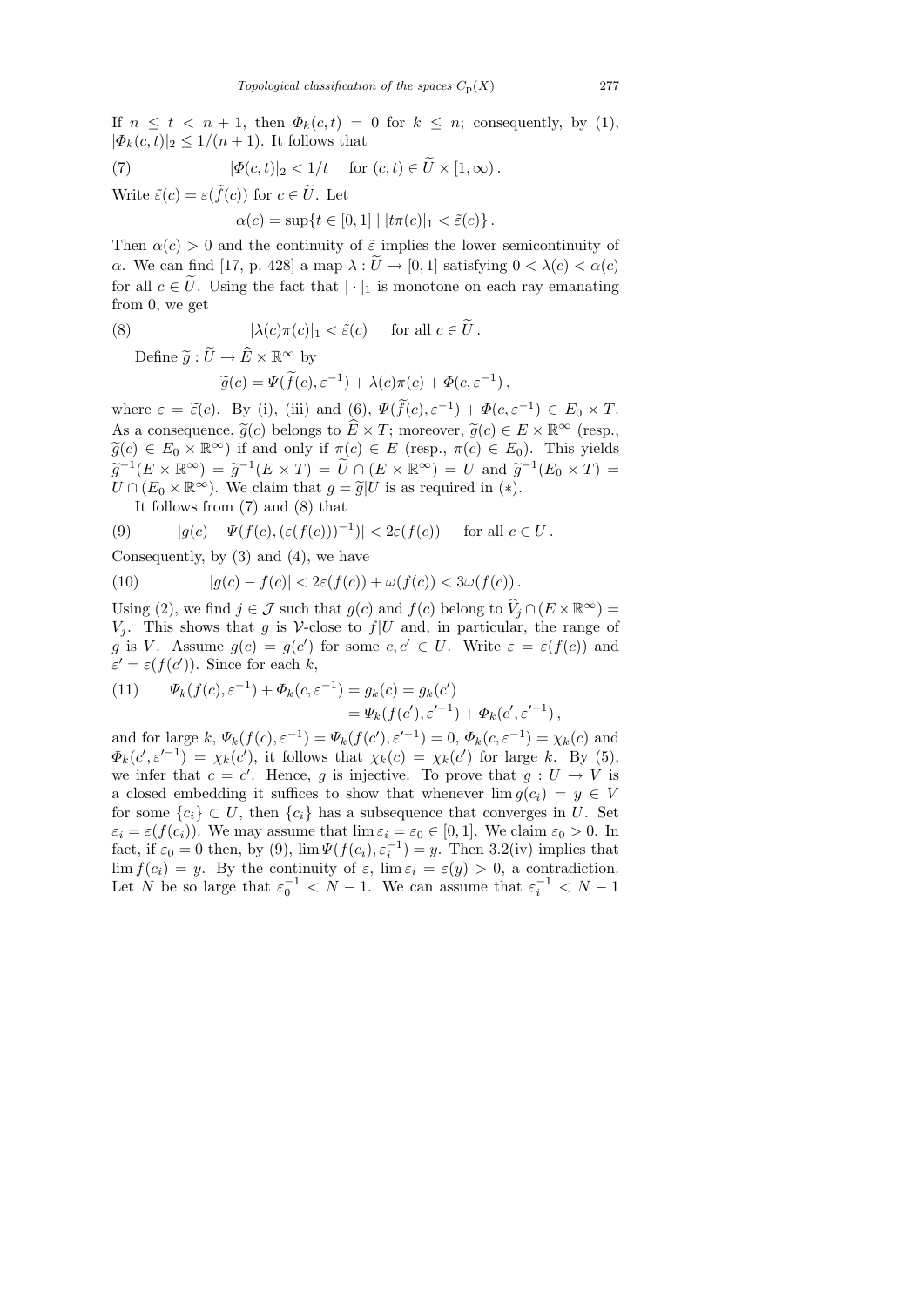for all *i*. Since  $\Psi_k(f(c_i), \varepsilon_i^{-1}) = 0$  and  $\Phi_k(c_i, \varepsilon_i^{-1}) = \chi_k(c_i)$  for  $k \geq N$ , we have

$$
g_k(c_i) = \Psi_k(f(c_i), \varepsilon_i^{-1}) + \Phi_k(c_i, \varepsilon_i^{-1}) = \chi_k(c_i)
$$

for  $k \geq N$ . As  $\{g(c_i)\}\$ is convergent, so is  $\{\chi_k(c_i)\}\$ for  $k \geq N$ . By (5), there exists  $c \in U$  such that  $\lim c_i = c$ . Since  $\widetilde{g}(c) = y \in E \times \mathbb{R}^\infty$ , we get  $c \in C$ . Verification of  $(*)$  is now complete. ■

Letting  $E = E_0$  in 3.1 we get

3.3. COROLLARY. For every separable metric linear space  $E$  that is an absolute retract, the space  $E \times \mathbb{R}^{\infty}$  is strongly  $\mathcal{F}_0(E \times \mathbb{R}^{\infty})$ -universal.

It would be interesting to extend the criterion of  $3.1$  to some spaces  $E$ that are not linear, e.g., to metric groups that are absolute retracts. Our proof actually works for some convex sets.

3.4. Remark. Let  $C$  be a convex subset of a separable metric linear space E and let  $E_0$  be a linear subspace of E such that  $E_0 \cap C = C_0$  is dense in C. Assume that C is a  $G_{\delta}$ -subset of E and C is an absolute retract. Then the pair  $(C \times \mathbb{R}^{\infty}, C_0 \times \mathbb{R}^{\infty})$  is strongly  $\mathcal{F}_0(C \times \mathbb{R}^{\infty}, C_0 \times \mathbb{R}^{\infty})$ -universal. In particular, for every convex subset C of E,  $C \times \mathbb{R}^{\infty}$  is strongly  $\mathcal{F}_0(C \times \mathbb{R}^{\infty})$ universal provided C is absolute retract and C is a  $G_{\delta}$ -subset of E. For a proof, follow that of 3.1. Replace  $E$  by  $C$  with the same properties. Since  $C$ is a  $G_{\delta}$ -subset of E, we can additionally assume  $\widetilde{C} \cap E = C$ . Find  $\lambda$  satisfying  $|\lambda(c)\Psi_0(\tilde{f}(c), \varepsilon^{-1})|_1 < \tilde{\varepsilon}(c)$ . Define  $\tilde{g}(c) = (1-\lambda(c))\Psi_0(\tilde{f}(c), \varepsilon^{-1}) + \lambda(c)\pi(c) +$  $(\Psi_n)(\tilde{f}(c), \varepsilon^{-1}) + \Phi(c, \varepsilon^{-1})$ . Then the restriction  $\tilde{g}|U$  will work.

Our next result concerns the strong universality of certain triples ( $\overline{\mathbb{R}}^{\infty}$ ,  $\mathbb{R}^{\infty}, E$ ).

3.5. PROPOSITION. Let  $\mathbb{R}^{\mathbb{N}} = \prod_{k=1}^{\infty} \mathbb{R}^{N_k}$ , where  $\{N_k\}_{k=1}^{\infty}$  is a partition of N into nonempty sets. Let  $E_k$  be a dense linear subspace of  $\mathbb{R}^{N_k}$  and write  $E = \prod_{k=1}^{\infty} E_k$ . Assume there exist maps  $\mu_k : \overline{\mathbb{R}}^{N_k} \to \mathbb{R}^{N_k}$  with  $\mu_k^{-1}(E_k) \cap$  $\mathbb{R}^{N_k} = E_k$  for  $k \geq 1$ . Then  $(\overline{\mathbb{R}}^{\mathbb{N}}, \mathbb{R}^{\mathbb{N}}, E)$  is strongly  $\mathcal{F}_0(\overline{\mathbb{R}}^{\mathbb{N}}, \mathbb{R}^{\mathbb{N}}, E)$ -universal.

Proof. The proof is parallel to that of 3.1 and employs some of its notations. Let  $\hat{T} = \{ (x_n) \in \overline{\mathbb{R}}^{\mathbb{N}} \mid x_n \neq 0 \text{ for infinitely many } n \in \mathbb{N} \}.$ (Writing  $x = (x_n) \in \overline{\mathbb{R}}^{\mathbb{N}}, x_n$  denotes the *n*th coordinate of x in  $\overline{\mathbb{R}}^{\mathbb{N}}, n \in \mathbb{N}$ ; writing  $x = (x_k) \in \prod_{k=1}^{\infty} \overline{\mathbb{R}}^{N_k}$ ,  $x_k$  denotes the  $\overline{\mathbb{R}}^{N_k}$ -coordinate of x in the product  $\prod_{k=1}^{\infty} \overline{\mathbb{R}}^{N_k}$ .) Define  $\mu : \overline{\mathbb{R}}^{\mathbb{N}} \to \prod_{k=1}^{\infty} \mathbb{R}^{N_k}$  by letting  $\mu = (\mu_k)$ . Denote by  $\mu^{n}(x), x \in \overline{\mathbb{R}}^{\mathbb{N}},$  the nth coordinate of  $\mu(x)$  in  $\mathbb{R}^{\mathbb{N}}, n \in \mathbb{N}$ . Since  $\overline{\mathbb{R}}^{\mathbb{N}}$ is compact, there exists  $p_n \in \mathbb{R}, p_n \geq 1$ , with  $\max\{|\mu^n(x)| \mid x \in \overline{\mathbb{R}}^{\mathbb{N}}\} \leq p_n$ . It follows that

(12) 
$$
\sum_{n=1}^{\infty} (2^{n+1} p_n)^{-1} |\mu^n(x)| \leq \frac{1}{2} \quad \text{for all } x \in \mathbb{R}^{\mathbb{N}}.
$$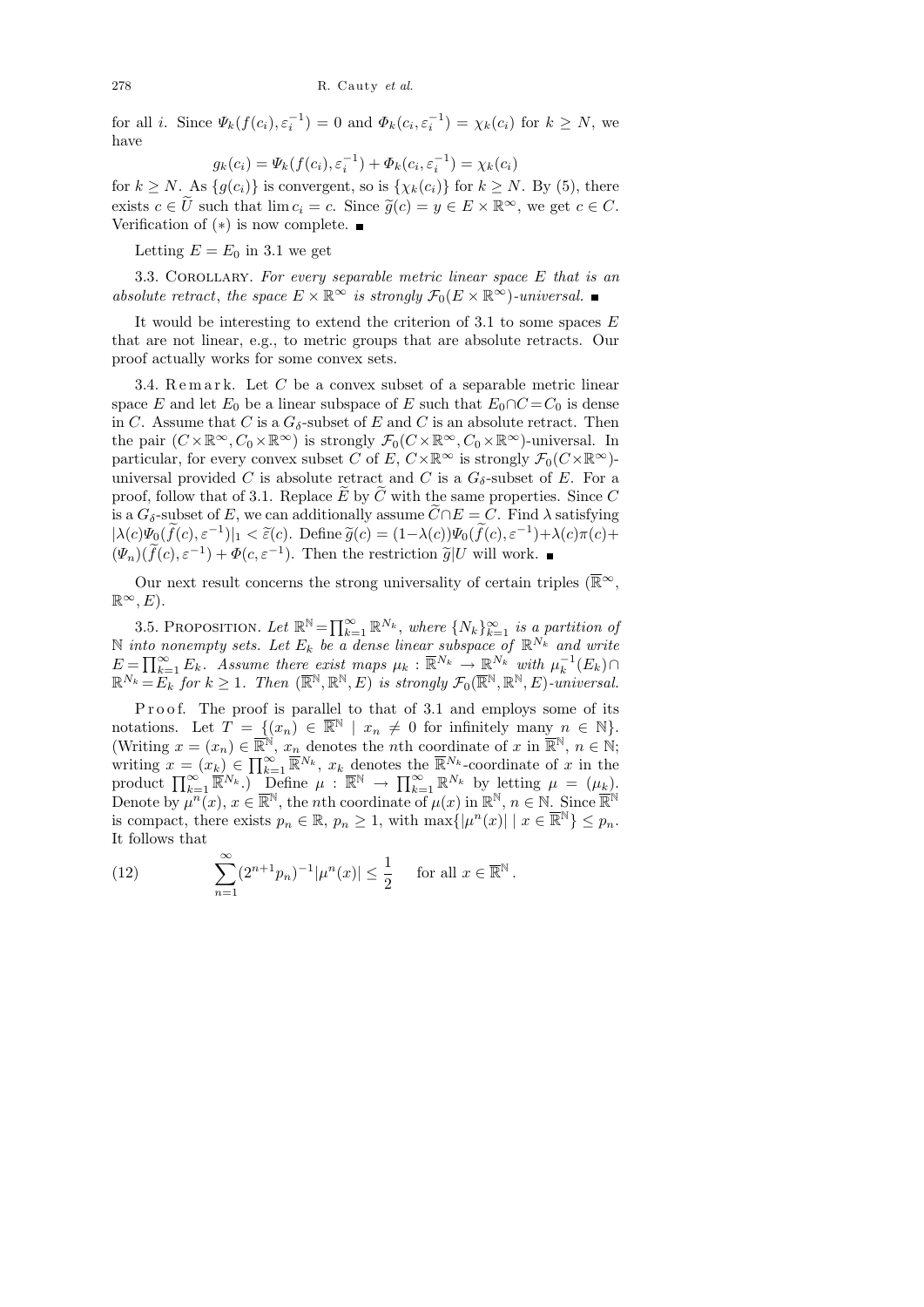Endow  $\overline{\mathbb{R}}^{\mathbb{N}}$  with the metric

$$
d(x,y) = \sum_{n=1}^{\infty} (2^{n+1}p_n)^{-1} \frac{1}{\pi} |\arctan x_n - \arctan y_n|,
$$

for  $x = (x_n)$  and  $y = (y_n)$  in  $\overline{\mathbb{R}}^{\mathbb{N}}$ . We have

(1)' 
$$
d(x,y) \leq \frac{1}{n+1} \quad \text{if } x_p = y_p \text{ for all } p \leq n.
$$

We will assume that  $\{1, \ldots, n\} \subset N_1 \cup \ldots \cup N_n$  for every n.

Using [9, Proposition 2.1] and the compactness of  $\overline{\mathbb{R}}^{\mathbb{N}}$  it suffices to verify the following modification of the condition (∗) from the proof of 3.1:

 $(*)'$ *Civen a closed subset* K of  $\overline{\mathbb{R}}^{\mathbb{N}}$ , an open subset U of K, an open subset V of  $\overline{\mathbb{R}}^{\mathbb{N}}$ , an open cover V of V and a map  $f: K \to \overline{\mathbb{R}}^{\mathbb{N}}$ satisfying  $f(U) \subset V$  and  $f(K\backslash U) \subset \overline{\mathbb{R}}^{\mathbb{N}}\backslash V$ , there exists an injective map  $g: U \to V$  that is V-close to  $f|U$  and satisfies  $g(U) \subset T$ ,  $g^{-1}(T \cap \mathbb{R}^{\mathbb{N}}) = U \cap \mathbb{R}^{\mathbb{N}}$  and  $g^{-1}(T \cap E) = U \cap E$ .

We will make use of an analogue of 3.2.

3.6. LEMMA. There exists a map  $\Psi = (\Psi_k) : \overline{\mathbb{R}}^N \times [1, \infty] \to \prod_{k=1}^{\infty} \overline{\mathbb{R}}^{N_k} =$  $\overline{\mathbb{R}}^{\mathbb{N}}$  satisfying

- (i)  $\Psi(\overline{\mathbb{R}}^{\mathbb{N}} \times [1, \infty)) \subset E$ ,
- (ii)  $\Psi(y,\infty) = y$  for all  $y \in \overline{\mathbb{R}}^{\mathbb{N}},$
- (iii)  $\Psi_k(y,t) = 0$  for all  $t \leq k-1$  and  $y \in \overline{\mathbb{R}^N}$ .

P r o o f. By [25, Theorem 2.4], for each k there exists  $\psi_k : \overline{\mathbb{R}}^{N_k} \times [1, \infty] \to$  $\overline{\mathbb{R}}^{N_k}$  satisfying

- (a)  $\psi_k(\overline{\mathbb{R}}^{N_k} \times [1,\infty)) \subset E_k$ ,
- (b)  $\psi_k(x,\infty) = x$  for all  $x \in \overline{\mathbb{R}}^{N_k}$ .

Define  $\Psi$  by letting

$$
\Psi_k(y,t) = \begin{cases} \psi_k(y_k,t) & \text{if } k \le t, \\ s\psi_k(y_k,t) & \text{if } t = k - 1 + s, \ 0 \le s \le 1, \\ 0 & \text{if } t \le k - 1, \end{cases}
$$

for  $y = (y_k) \in \prod_{k=1}^{\infty} \overline{\mathbb{R}}^{N_k}$ .

Since  $E_k$  is nontrivial, there exist  $0 \neq v_k \in E_k$  and  $n_k \in N_k$  so that the  $n_k$ th coordinate of  $v_k$  is 1 (use linearity of  $E_k$ ). Let  $\mathbb{R}_0^{N_k} = \{(x_i) \in$  $\mathbb{R}^{N_k} \mid x_{n_k} = 0$ . We will identify the pairs  $(\mathbb{R}_0^{N_k} \times \mathbb{R} v_k, (\mathbb{R}^{N_k} \cap E_k) \times \mathbb{R} v_k)$ and  $(\mathbb{R}^{N_k}, E_k)$  via the isomorphism  $T(y, tv_k) = y + tv_k$ . Observe that T extends to an injective map  $\widetilde{T}: \mathbb{R}_{0}^{N_{k}} \times \overline{\mathbb{R}} v_{k} \to \overline{\mathbb{R}}^{N_{k}}$ . Identifying  $\mathbb{R}_{0}^{N_{k}}$  with  $\mathbb{R}_0^{N_k} \times \{0\}$  and  $\overline{\mathbb{R}}v_k$  with  $\{0\} \times \overline{\mathbb{R}}v_k$  in  $\mathbb{R}_0^{N_k} \times \overline{\mathbb{R}}v_k$  we will write  $y+tv_k$  instead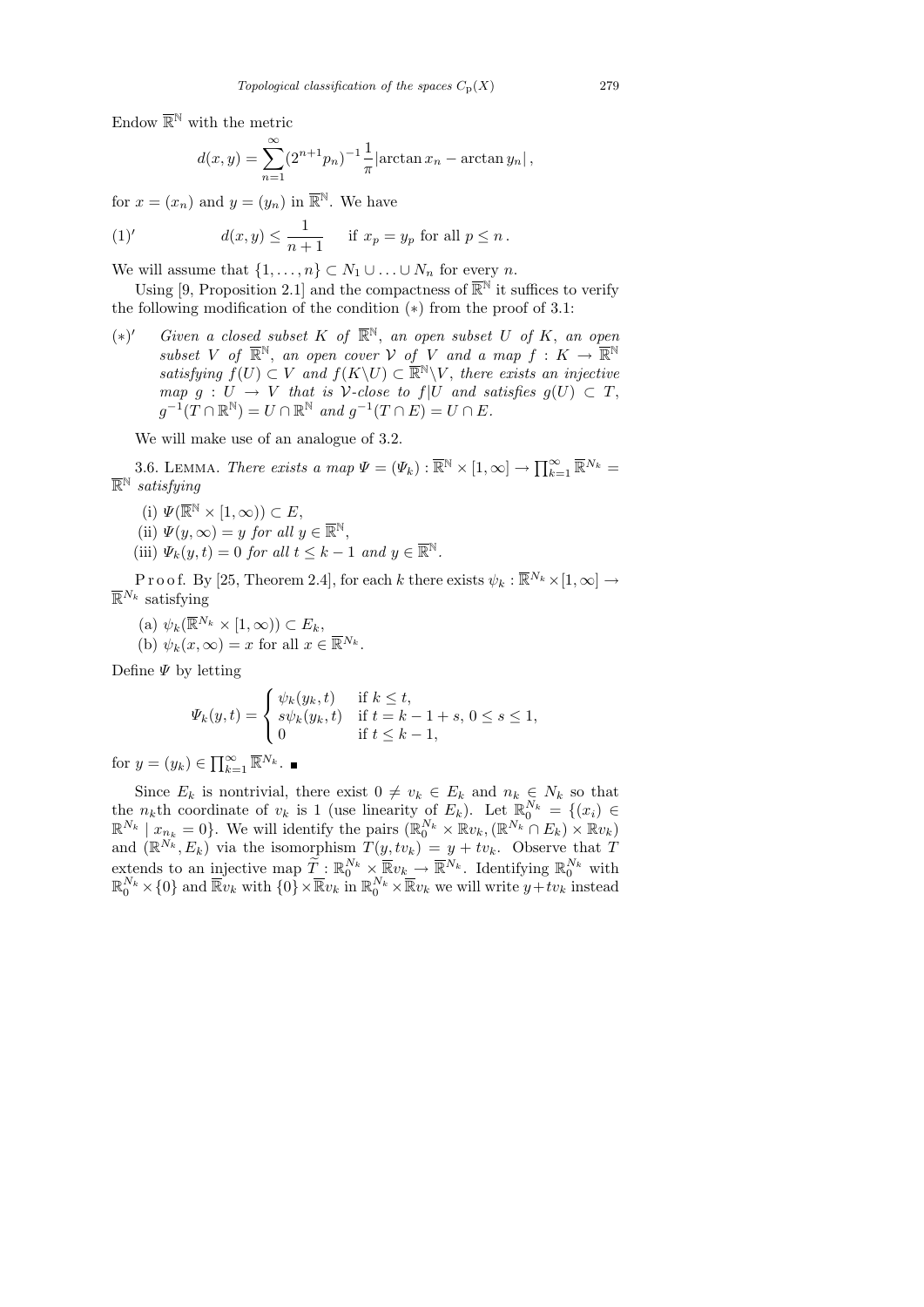280 R. Cauty *et al.*

of  $\widetilde{T}(y, tv_k)$  for  $y \in \mathbb{R}_0^{N_k}$  and  $t \in \overline{\mathbb{R}}$ . Note that for every  $y \in \mathbb{R}_0^{N_k}$  the map (13)  $t \to y + tv_k, t \in \overline{\mathbb{R}}, \text{ is an embedding.}$ 

Let  $\mu_k^0 : \overline{\mathbb{R}}^{N_k} \to \mathbb{R}^{N_k} = \mathbb{R}_0^{N_k} \times \mathbb{R} v_k$  be the  $\mathbb{R}_0^{N_k}$ -component of  $\mu_k$ , i.e.,  $(\mu_k^0(y))_i = (\mu_k(y))_i - (\mu_k(y))_{n_k}$ , for every  $i \in N_k$  and  $y \in \overline{\mathbb{R}}^{N_k}$ . For  $y =$  $(y_k) \in \prod_{k=1}^{\infty} \mathbb{R}^{N_k}$ , define  $\pi : \overline{\mathbb{R}^N} \to \mathbb{R}^N$  by letting

$$
\pi(y) = (\mu_k^0(y_k)).
$$

Let  $(h_s) : \overline{\mathbb{R}} \to \overline{\mathbb{R}}$  be a homotopy such that  $h_0 = id$ ,  $h_1(t) = 0$  for  $t \in \overline{\mathbb{R}}$  and (14)  $h_s(t) \in \mathbb{R}$  for all  $t \in \overline{\mathbb{R}}$  and  $s > 0$ .

Let  ${P_n}_{n=1}^{\infty}$  be a partition of the set of odd positive integers into infinite sets. For each  $k \in \mathbb{N}$  and  $x = (x_n) \in \mathbb{R}^{\mathbb{N}}$ , we let  $\chi_k(x) = 1$  if k is even and  $\chi_k(x) = x_n$  if  $k \in P_n$ ,  $n \ge 1$ . Next, for  $x \in \overline{\mathbb{R}}^{\mathbb{N}}, 1 \le t < \infty$  and  $k \in \mathbb{N}$ , let

$$
\Phi_k(x,t) = \begin{cases} \chi_k(x) & \text{if } t \le k-1, \\ h_s(\chi_k(x)) & \text{if } t = k-1+s, \ 0 \le s \le 1, \\ 0 & \text{if } t \ge k, \end{cases}
$$

and put

$$
\Phi(x,t) = (\Phi_k(x,t)v_k) \in \prod_{k=1}^{\infty} \overline{\mathbb{R}}v_k \subset \prod_{k=1}^{\infty} \overline{\mathbb{R}}^{N_k}.
$$

Choose  $\omega: V \to (0, 1]$  and  $\varepsilon: V \to (0, 1]$  as in the proof of 3.1. We let

$$
g(c) = \Psi(f(c), \varepsilon^{-1}) + \varepsilon \cdot \pi(c) + \Phi(c, \varepsilon^{-1}), \quad \varepsilon = \varepsilon(f(c)),
$$

for  $c \in U$ ; addition is the coordinatewise addition in  $\prod_{k=1}^{\infty} \overline{\mathbb{R}}^{N_k}$  defined above.

Fix  $c \in U$  with  $n \leq \varepsilon^{-1} < n+1$ . Since  $\Phi_k(c, t) = 0$ , for  $k \leq n$ , by  $(1)$ ' and the choice of  $\varepsilon$ , we have

$$
d(g(c), f(c))
$$

$$
\leq d(\Psi(f(c), \varepsilon^{-1}) + \varepsilon \cdot \pi(c) + \Phi(c, \varepsilon^{-1}), \Psi(f(c), \varepsilon^{-1}) + \Phi(c, \varepsilon^{-1}))
$$
  
+  $d(\Psi(f(c), \varepsilon^{-1}) + \Phi(c, \varepsilon^{-1}), f(c))$   

$$
\leq d(\Psi(f(c), \varepsilon^{-1}) + \varepsilon \cdot \pi(c) + \Phi(c, \varepsilon^{-1}), \Psi(f(c), \varepsilon^{-1}) + \Phi(c, \varepsilon^{-1})) + 2\varepsilon(f(c))
$$
  

$$
\leq d(\Psi(f(c), \varepsilon^{-1}) + \varepsilon \cdot \pi(c), \Psi(f(c), \varepsilon^{-1})) + \frac{1}{2^n p_n} + 2\varepsilon(f(c))
$$
  

$$
\leq d(\Psi(f(c), \varepsilon^{-1}) + \varepsilon \cdot \pi(c), \Psi(f(c), \varepsilon^{-1})) + 3\varepsilon(f(c)).
$$
  
Using  $|\arctan(x + y) - \arctan x| \leq |y|$  and (12) we see that  

$$
d(\Psi(f(c), \varepsilon^{-1}) + \varepsilon \cdot \pi(c), \Psi(f(c), \varepsilon^{-1}))
$$
  

$$
\leq \sum_{n=1}^{\infty} (2^{n+1} p_n)^{-1} \varepsilon(f(c)) \cdot |\mu^n(c)| \leq \varepsilon(f(c)).
$$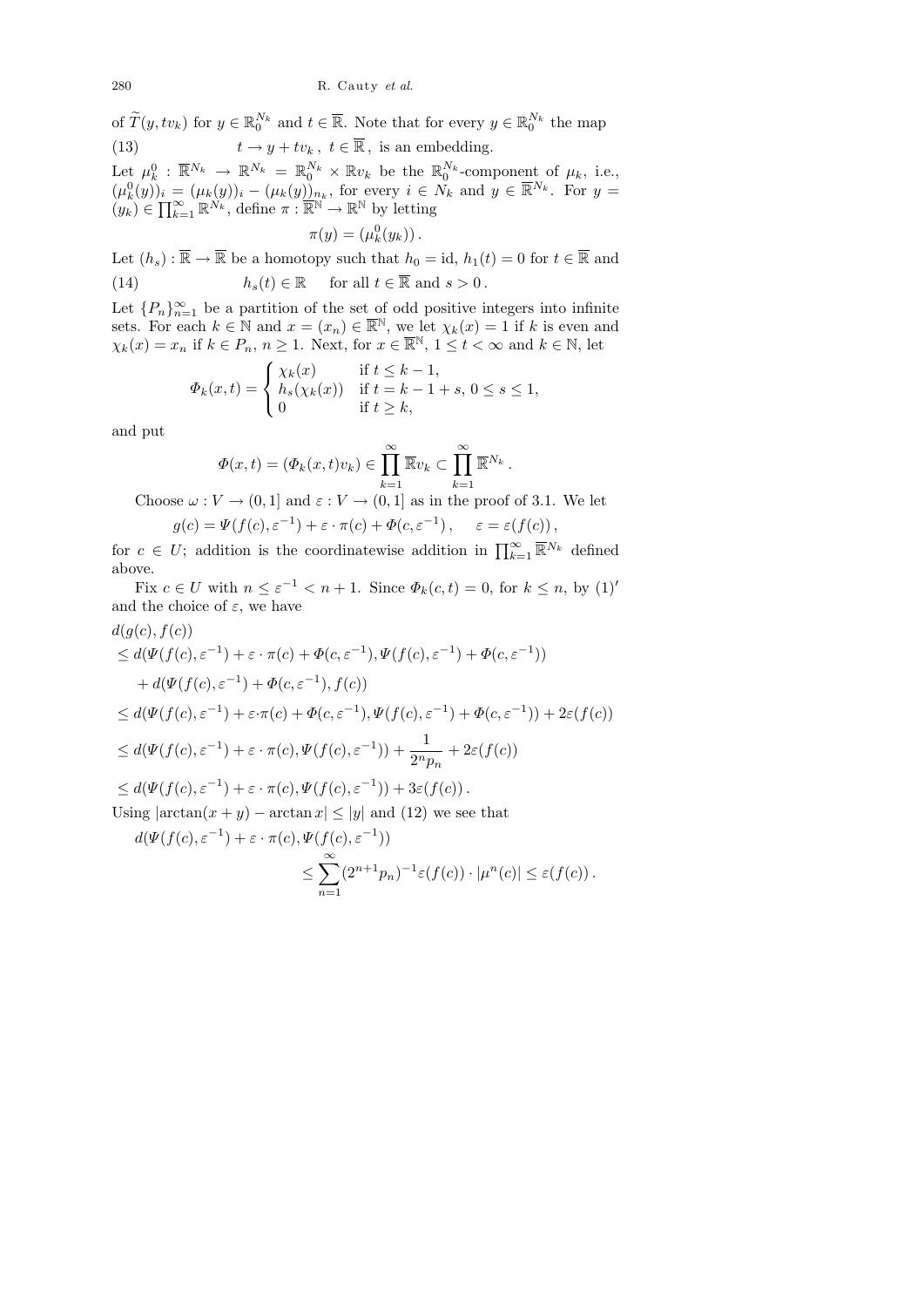We conclude that  $d(g(c), f(c)) < 4\varepsilon(f(c))$ . As in 3.1, it follows that g is V-close to  $f|U$  and the range of g is V. By 3.6(iii), the  $n_k$ <sup>th</sup> coordinate of  $g(c)$  equals  $\chi_k(c)$  for  $k \geq \varepsilon^{-1}+1$ . Using the properties of  $\chi$  and (13), we infer that g is injective,  $g(U\backslash \overline{\mathbb{R}}^{\mathbb{N}}) \subset \overline{\mathbb{R}}^{\mathbb{N}}\backslash \mathbb{R}^{\mathbb{N}}$  and  $g(U) \subset T$ . By 3.6(i) and (14), if  $c \in U \cap \mathbb{R}^{\mathbb{N}},$  then  $g(c) \in \mathbb{R}^{\mathbb{N}}$ . Since for  $c \in U \cap \mathbb{R}^{\mathbb{N}}, \Psi(f(c), \varepsilon^{-1}) + \Phi(c, \varepsilon^{-1}) \in$ E, we infer that  $g(c) \in E$  if and only if  $\pi(c) \in E$ . The last happens exactly when  $c \in E$ .

3.7. Remark. If, in 3.1, E' is any linear space such that  $E_0 \subseteq E' \subseteq E$ , then  $g^{-1}(V \cap (E' \times \mathbb{R}^{\infty})) = U \cap (E' \times \mathbb{R}^{\infty})$ . This permits one to generalize Theorem 3.1 to systems of the form  $(E \times \mathbb{R}^{\infty}, E_k \times \mathbb{R}^{\infty}, \ldots, E_1 \times \mathbb{R}^{\infty}, E_0 \times$  $\mathbb{R}^{\infty}$ ), where  $E_0 \subseteq E_1 \subseteq \ldots \subseteq E_k$  are linear spaces. Also Proposition 3.5 is true for  $(\overline{\mathbb{R}}^{\mathbb{N}}, \mathbb{R}^{\mathbb{N}}, E^m, \ldots, E^1, E)$ , where each  $E^i = \prod_{k=1}^{\infty} E_k^i$  and  $E_k \subseteq$  $E_k^1 \subseteq \ldots \subseteq E_k^m \subseteq \mathbb{R}^{N_k}$  are linear spaces such that  $\mu_k^{-1}(\overline{E_k^i}) \cap \mathbb{R}^{N_k} = E_k^i$ .

In particular, we have

3.8. COROLLARY. Let  $E_n$  be a separable metric linear space which is an absolute retract and let  $E_0^n \subseteq E_1^n \subseteq \ldots \subseteq E_k^n \subseteq E_n$  be linear spaces such that  $\{0\} \neq E_0^n$  is dense in  $E_n$ ,  $n = 1, 2, ...$  Then  $\prod_{n=1}^{\infty} (E_n, E_k^n, ..., E_1^n, E_0^n)$ is strongly  $\mathcal{F}_0(\prod_{n=1}^{\infty} (E_n, E_k^n, \ldots, E_1^n, E_0^n))$ -universal.

P r o o f. Pick a nonzero vector  $v_n \in E_0^n$ . By a result of Michael (see [1, p. 87]),  $(E_n, E_k^n, \ldots, E_1^n, E_0^n)$  is homeomorphic to  $(F_n, F_k^n, \ldots, F_1^n, F_0^n) \times$  $\mathbb{R}v_n$ , where  $F_i^n = E_i^n / \bar{\mathbb{R}}v_k$  are linear subspaces of the quotient space  $F_n =$  $E_n/\mathbb{R}v_n$ . Hence, the product  $\prod_{n=1}^{\infty}(E_n, E_k^n, \ldots, E_1^n, E_0^n)$  is homeomorphic to  $\prod_{n=1}^{\infty} (F_n, F_k^n, \ldots, F_1^n, F_0^n) \times \mathbb{R}^{\infty}$  and 3.7 is applicable.

4. Application to  $C_p(X)$ . Here is our application of the results of Section 3 to  $C_p(X)$ .

4.1. PROPOSITION. Let  $X$  be a countable regular noncompact space. Let S be one of the following k-tuples,  $1 \leq k \leq 4$ :  $C_{\rm p}(X)$ ,  $C_{\rm p}^{\rm loc}(X)$ ,  $(C_{\rm p}(X)$ ,  $C_{\mathbf{p}}^{\mathrm{loc}}(X)$ ),  $(\mathbb{R}^{X}, C_{\mathbf{p}}(X))$ ,  $(\mathbb{R}^{X}, C_{\mathbf{p}}^{\mathrm{loc}}(X))$ ,  $(\mathbb{R}^{X}, C_{\mathbf{p}}(X), C_{\mathbf{p}}^{\mathrm{loc}}(X))$ ,  $(\overline{\mathbb{R}}^{X}, \mathbb{R}^{X},$  $C_{\mathbf{p}}(X)$ ),  $(\overline{\mathbb{R}}^X, \mathbb{R}^X, C_{\mathbf{p}}^{\text{loc}}(X))$  and  $(\overline{\mathbb{R}}^X, \mathbb{R}^X, C_{\mathbf{p}}(X), C_{\mathbf{p}}^{\text{loc}}(X))$ . Then S is strongly  $\mathcal{F}_0(S)$ -universal.

4.2. LEMMA. We have  $X = \bigcup_{k=1}^{\infty} V_k$ , where each  $V_k$  is nonempty and clopen, and  $V_i \cap V_j = \emptyset$  for  $i \neq j$ . In particular,

$$
(\overline{\mathbb{R}}^X, \mathbb{R}^X, C_p(X), C_p^{\text{loc}}(X)) = \prod_{k=1}^{\infty} (\overline{\mathbb{R}}^{V_k}, \mathbb{R}^{V_k}, C_p(V_k), C_p^{\text{loc}}(V_k)).
$$

P r o o f. Since  $X$  is countable, it is Lindelöf and hence normal. Being Lindelöf and noncompact,  $X$  is not countably compact; hence it contains a closed discrete infinite set A. Enumerate A as  ${a_k}_{k=1}^{\infty}$ . Since A is discrete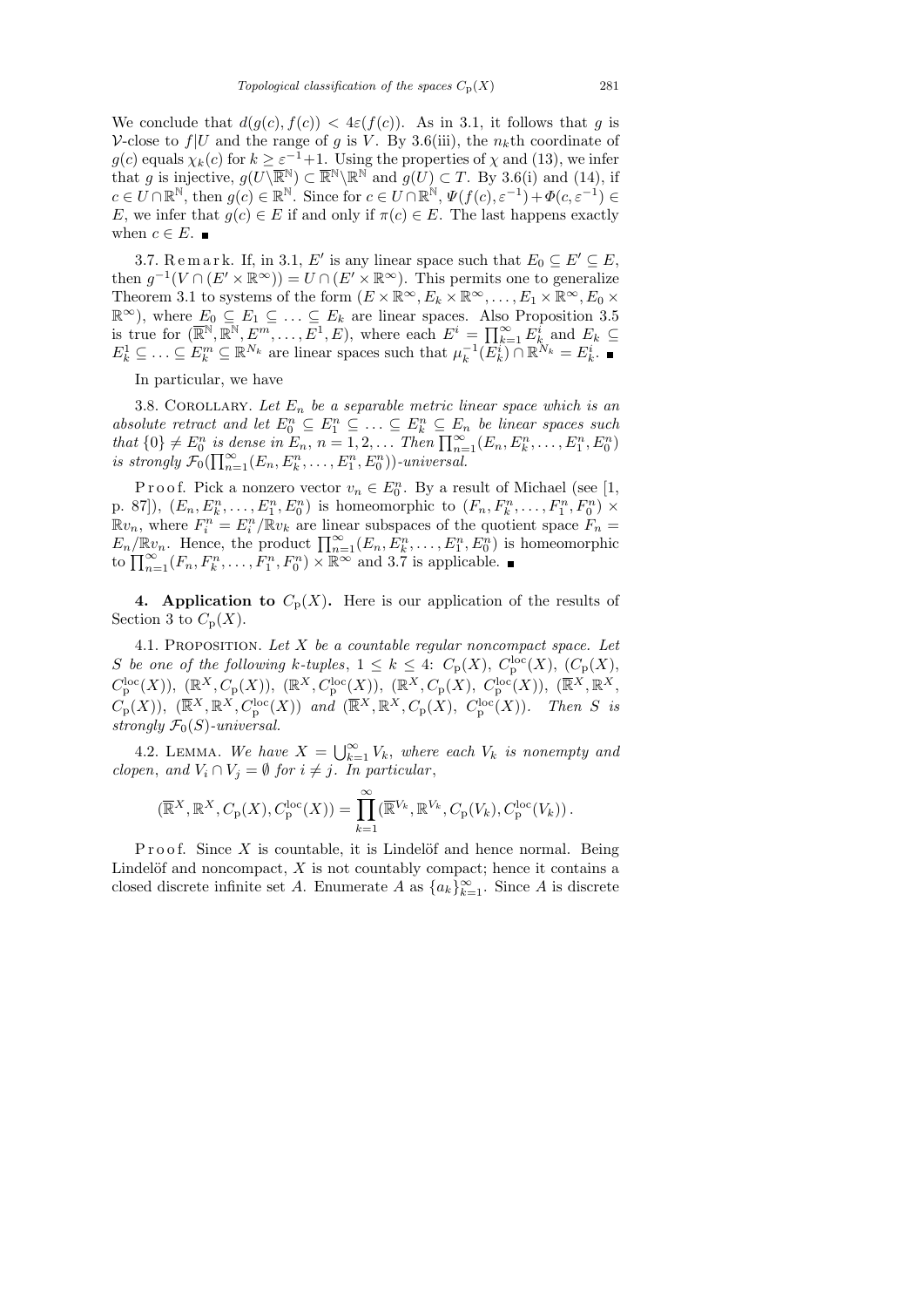and X is normal, there exists a map  $\lambda : X \to \mathbb{R}$  such that  $\lambda(a_k) = k, k \geq 1$ . Using the fact that X is countable, we pick  $\alpha_k \in (k, k+1) \setminus \lambda(X)$ . Put  $\alpha_0 = -\infty$  and set  $V_k = \lambda_k^{-1}((\alpha_{k-1}, \alpha_k)).$ 

Proof of 4.1. When S does not contain  $\overline{\mathbb{R}}^{X}$  we apply 4.2 and 3.8. If S contains  $\overline{\mathbb{R}}^X$ , we apply 3.5 (see also 3.7) with  $\mathbb{R}^{N_k} = \mathbb{R}^{\overline{V_k}}$ ,  $E_k = C_p^{\text{loc}}(V_k)$  and  $E'_k = C_p(V_k)$ , where  $V_k$  are those of Lemma 4.2. The map  $\mu_k : \overline{\mathbb{R}}^{V_k} \to \mathbb{R}^{V_k}$ is given by

$$
\mu_k(f)(x) = \arctan(f(x)), \quad x \in V_k.
$$
  
It is easy to see that  $\mu_k^{-1}(C_p(V_k)) \cap \mathbb{R}^{V_k} = C_p(V_k)$  and  $\mu^{-1}(C_p^{\text{loc}}(V_k)) \cap \mathbb{R}^{V_k} =$ 

 $C_{\rm p}^{\rm loc}(V_k).$ 

If  $C_p(X)$  in Proposition 4.1 is a  $Z_\sigma$ -space (e.g.,  $C_p(X)$  is analytic [14, Corollary 3.6]), then it is an  $\mathcal{F}_0(C_p(X))$ -absorbing set in  $\mathbb{R}^\infty$ . Thus, in this case we can say that the topology of  $C_p(X)$  is completely determined by the class  $\mathcal{F}_0(C_p(X))$ . Below we show that, in such a case,  $\mathcal{F}_0(\mathbb{R}^X, C_p(X))$  not only determines the topology of the pair  $(\mathbb{R}^X, C_p(X))$  but also that of the triple  $(\overline{\mathbb{R}}^X, \mathbb{R}^X, C_p(X))$ .

4.3. THEOREM. Let  $X$  and  $Y$  be countable regular noncompact spaces such that  $C_p(X)$  and  $C_p(Y)$  are  $Z_\sigma$ -spaces. Then

- (a)  $C_p(X)$  is homeomorphic to  $C_p(Y)$  iff  $\mathcal{F}_0(C_p(X)) = \mathcal{F}_0(C_p(Y)),$
- (b) the following conditions are equivalent:
	- (i)  $(\overline{\mathbb{R}}^X, \mathbb{R}^X, C_p(X)) \cong (\overline{\mathbb{R}}^Y, \mathbb{R}^Y, C_p(Y)),$
	- (ii)  $(\mathbb{R}^X, C_p(X)) \cong (\mathbb{R}^Y, C_p(Y)),$
	- (iii)  $\mathcal{F}_0(\mathbb{R}^X, C_\mathbb{P}(X)) = \mathcal{F}_0(\mathbb{R}^Y, C_\mathbb{P}(Y)).$

4.4. R e m a r k. Theorem 4.3 remains true for arbitrary countable regular spaces  $X$  and  $Y$ . In fact, if  $X$  is compact then it is metrizable (combine Theorems 3.1.21 and 4.2.8 in [17]). By results of [5], [13],  $C_p(X)$  is homeomorphic to  $\Omega_2$ . Now, (a) follows from [14]. As observed in Remark 6.8, if X is compact and  $\mathcal{F}_0(X, C_p(X)) = \mathcal{F}_0(Y, C_p(Y))$ , then Y is also compact and  $(\overline{\mathbb{R}}^X, \overline{\mathbb{R}}^X, C_p(X)) \cong (\overline{\mathbb{R}}^Y, \overline{\mathbb{R}}^Y, C_p(Y)).$ 

The proof of Theorem 4.3 is a direct consequence of 4.1, 2.3 and the fact below.

4.5. PROPOSITION. Let  $X$  and  $Y$  be countable regular noncompact spaces.  $If \mathcal{F}_0(\mathbb{R}^X, C_\mathbf{p}(X)) = \mathcal{F}_0(\mathbb{R}^Y, C_\mathbf{p}(Y))$  then  $\mathcal{F}_0(\overline{\mathbb{R}}^X, \overline{\mathbb{R}}^X, C_\mathbf{p}(X)) = \mathcal{F}_0(\overline{\mathbb{R}}^Y, \mathbb{R}^Y,$  $C_{\rm p}(Y)$ ).

Define  $\mu : \overline{\mathbb{R}^Y} \to \mathbb{R}^Y$  by  $\mu(f)(y) = \arctan(f(y))$ . If h is an embedding of  $(\mathbb{R}^Y, C_p(Y))$  into  $(\mathbb{R}^X, C_p(X))$  then  $\varphi = h \circ \mu$  satisfies  $\varphi^{-1}(C_p(X)) \cap \mathbb{R}^Y =$  $C_p(Y)$ . Hence, our proposition is a consequence of the following lemma.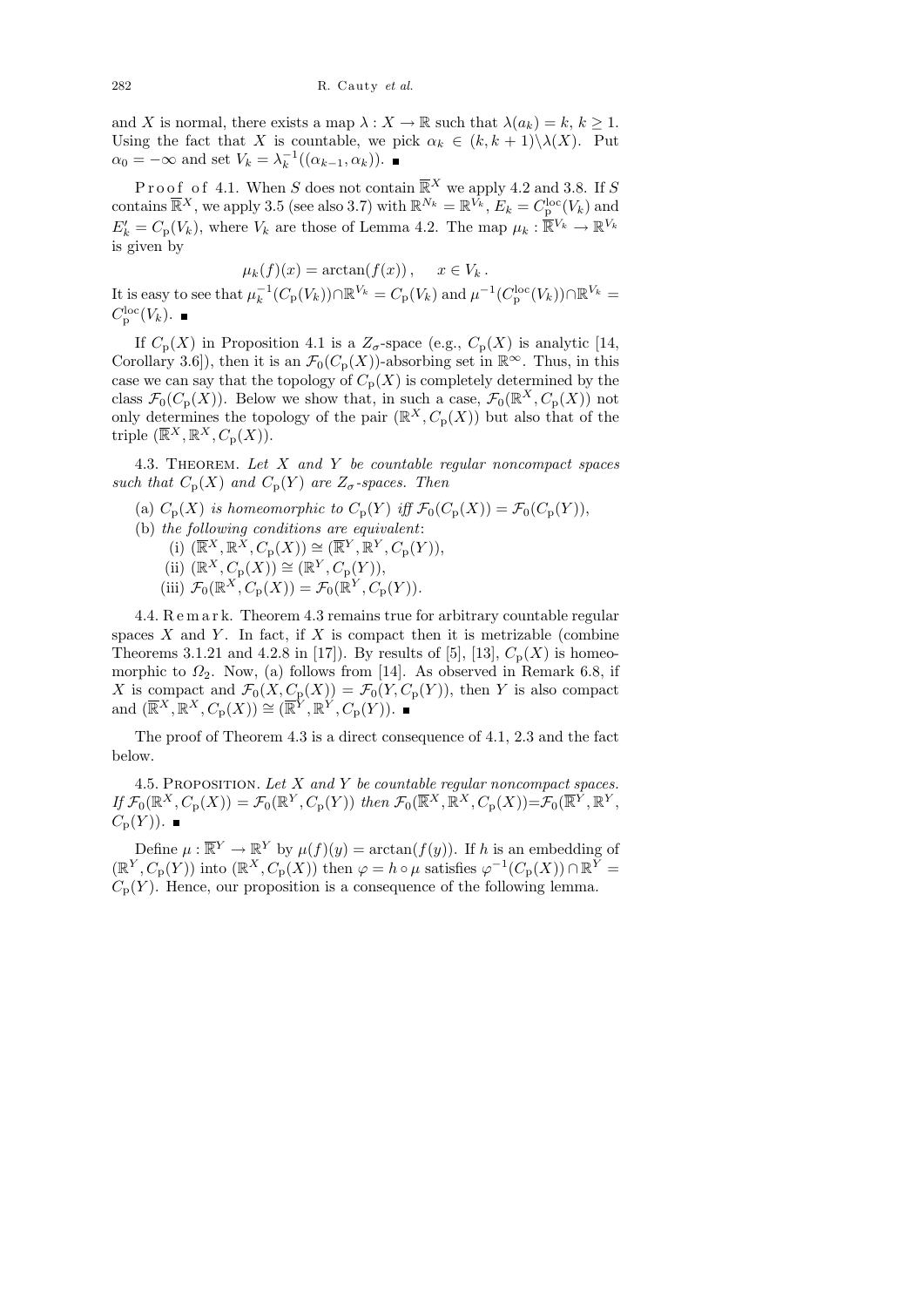4.6. LEMMA. Let X be a countable regular noncompact space and  $A \subseteq$  $\mathbb{R}^{\infty}$ . If there exists  $\varphi : \overline{\mathbb{R}}^{\infty} \to \mathbb{R}^{X}$  with  $\varphi^{-1}(C_{p}(X)) \cap \mathbb{R}^{\infty} = A$ , then  $(\overline{\mathbb{R}}^{\infty}, \mathbb{R}^{\infty}, A) \in \mathcal{F}_0(\overline{\mathbb{R}}^X, \mathbb{R}^X, C_{\mathbf{p}}(X)).$ 

Proof. Let  ${V_k}_{k=1}^{\infty}$  be a decomposition of X into pairwise disjoint nonempty clopen sets (Lemma 4.2). Fix  $x_k$  in each  $V_k$ . For  $q = (q_k) \in \overline{\mathbb{R}}^{\infty}$ , define  $g(q) \in \overline{\mathbb{R}}^{X}$  by letting  $g(q)(x) = \varphi(q)(x) - \varphi(q)(x_k) + q_k$  for  $x \in V_k$ ,  $k \geq 1$ . It is clear that g is an injective map of  $\overline{\mathbb{R}}^{\infty}$  into  $\overline{\mathbb{R}}^{X}$  such that  $g^{-1}(\mathbb{R}^X) = \mathbb{R}^\infty$  and  $g^{-1}(C_p(X)) = A$ .

4.7. Remark. Proposition 4.5, Lemma 4.6 and Theorem 4.3 remain true for  $C_{\mathbf{p}}^{\mathrm{loc}}(X)$ . Analogous results apply to  $(\mathbb{R}^X, C_{\mathbf{p}}(X), C_{\mathbf{p}}^{\mathrm{loc}}(X))$ .

Fix  $x_0 \in X$ . Let  $\overline{\mathbb{R}}_0^X = \{ f \in \overline{\mathbb{R}}^X \mid f(x_0) = 0 \}$ . If  $S = (E^1, \dots, E^k)$ ,  $1 \leq k \leq 4$ , is one of the k-tuples from 4.1, we denote by  $S_0$  the k-tuple  $(E^1, \ldots, E^k) \cap \overline{\mathbb{R}}_0^X = (E^1 \cap \overline{\mathbb{R}}_0^X, \ldots, E^k \cap \overline{\mathbb{R}}_0^X).$ 

4.8. PROPOSITION. Let  $X$  be a countable regular noncompact space. If S is one of the k-tuples from 4.1,  $1 \leq k \leq 4$ , then  $S_0$  is strongly  $\mathcal{F}_0(S)$ universal.

P r o o f. Pick a decomposition  ${V_k}_{k=1}^{\infty}$  of X given by 4.2 and assume  $x_0 \in V_1$ . We have

$$
(*) \qquad (\overline{\mathbb{R}}^X, \mathbb{R}^X, C_p(X), C_p^{\text{loc}}(X)) \cap \overline{\mathbb{R}}_0^X
$$
  

$$
= (\overline{\mathbb{R}}^{V_1}, \mathbb{R}^{V_1}, C_p(V_1), C_p^{\text{loc}}(V_1)) \cap \mathbb{R}_0^{V_1} \times \prod_{k=2}^{\infty} (\overline{\mathbb{R}}^{V_k}, \mathbb{R}^{V_k}, C_p(V_k), C_p^{\text{loc}}(V_k)).
$$

Identifying  $\mathbb{R}_0^{V_1}$  with  $\mathbb{R}^{V_1\setminus\{x_0\}}$ , we see that the argument from the proof of 4.1 works.  $\blacksquare$ 

Let  $X = \mathbb{N}_F$  and  $x_0 = \infty$ , where F is a filter on N different from the Fréchet filter. Proposition 4.8 implies that each of the following tuples  $T\!\!:\quad c_F, s_F, \;\; (c_F, s_F), \;\; (\mathbb{R}^\infty, c_F), \;\; (\mathbb{R}^\infty, s_F), \;\; (\mathbb{R}^\infty, c_F, s_F), \;\; (\overline{\mathbb{R}}^\infty, \overline{\mathbb{R}}^\infty, \overline{c}_F),$  $(\overline{\mathbb{R}}\infty,\mathbb{R}^\infty,s_F)$  and  $(\overline{\mathbb{R}}\infty,\mathbb{R}^\infty,c_F,s_F)$  is strongly  $\mathcal{F}_0(T)$ -universal. Since for the Fréchet filter  $F_0, c_{F_0}$  is homeomorphic to  $\Omega_2$  ([5], [13]), in particular, we conclude that  $c_F$  is strongly  $\mathcal{F}_0(c_F)$ -universal for arbitrary F. This provides an affirmative answer to the first part of question 6.2 in [15].

4.9. Remark. Let F be a filter on  $\mathbb N$  different from the Fréchet filter. Then Lemma 4.6 applies to  $c_F$ ,  $s_F$  and  $(c_F, s_F)$ .

Our second application of Section 3 concerns spaces  $C_p(X)$ , where  $X =$  $\mathbb{N}_F$ . We start with the following fact that allows us to replace  $C_p(\mathbb{N}_F)$  and  $C_{\rm p}^{\rm loc}({\mathbb N}_F)$  by  $c_F$  and  $s_F$ , respectively.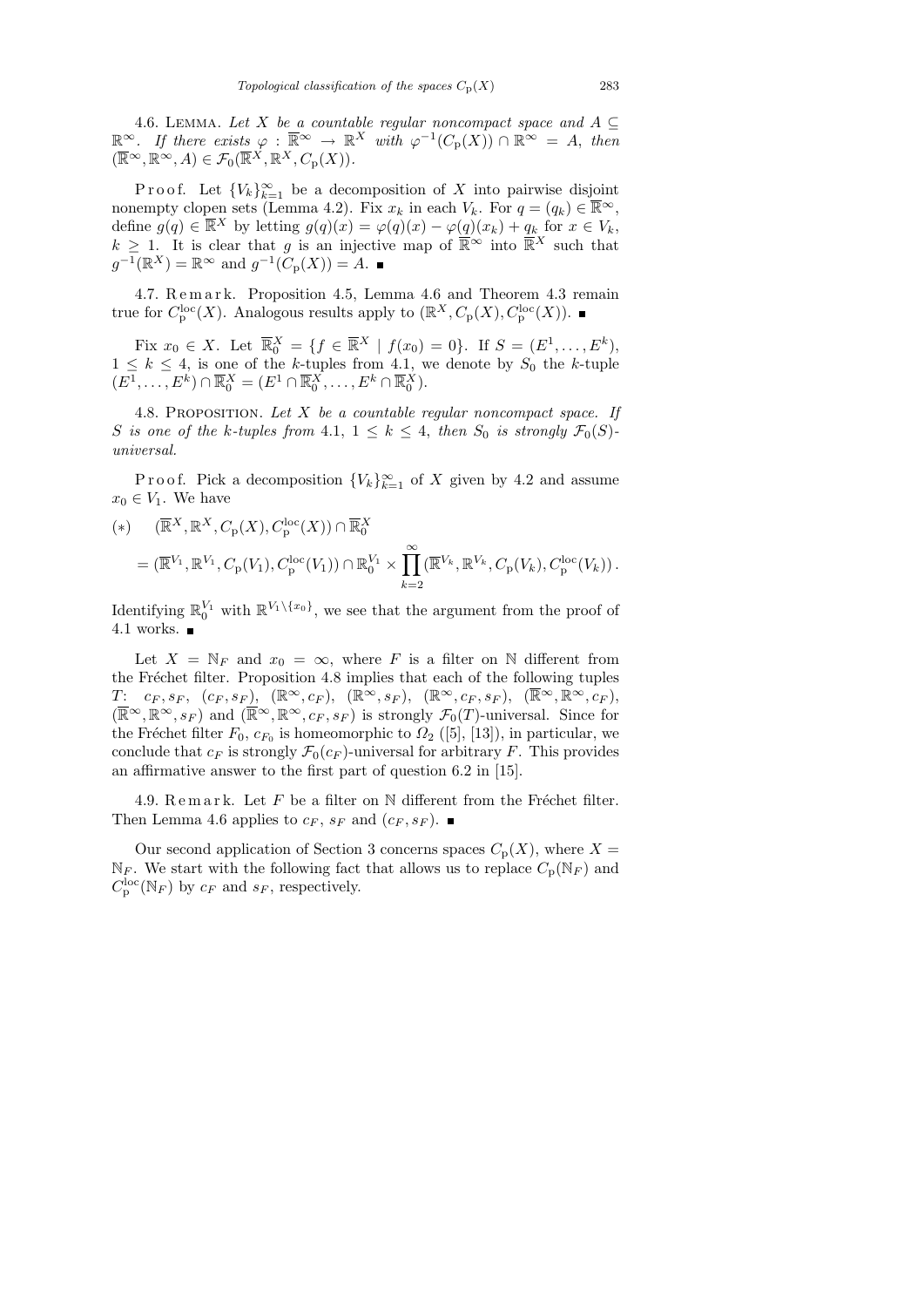4.10. LEMMA. For every filter  $F$  on  $\mathbb N$  different from the Fréchet filter,  $\mathcal{F}_0(\overline{\mathbb{R}}^{\mathbb{N}_F}, \mathbb{R}^{\mathbb{N}_F}, C_p(\mathbb{N}_F), C_p^{\text{loc}}(\mathbb{N}_F)) = \mathcal{F}_0(\overline{\mathbb{R}}^{\infty}, \mathbb{R}^{\infty}, c_F, s_F)$ . If, additionally,  $c_F$  is a  $Z_\sigma$ -space, then  $(\mathbb{\overline{R}}^{\mathbb{N}_F}, \mathbb{R}^{\mathbb{N}_F}, C_p(\mathbb{N}_F), C_p^{\text{loc}}(\mathbb{N}_F)) \cong (\mathbb{\overline{R}}^{\infty}, \mathbb{R}^{\infty}, c_F, s_F)$ .

P r o o f. Evidently, we have  $(\overline{\mathbb{R}}^{\infty}, \mathbb{R}^{\infty}, c_F, s_F) \in \mathcal{F}_0(\overline{\mathbb{R}}^{\mathbb{N}_F}, \mathbb{R}^{\mathbb{N}_F}, C_{\mathbb{P}}(\mathbb{N}_F),$  $C_{\mathbf{p}}^{\mathrm{loc}}(\mathbb{N}_F)$ ). To show that  $(\overline{\mathbb{R}}^{\mathbb{N}_F}, \mathbb{R}^{\mathbb{N}_F}, C_{\mathbf{p}}(\mathbb{N}_F), C_{\mathbf{p}}^{\mathrm{loc}}(\mathbb{N}_F)) \in \mathcal{F}_0(\overline{\mathbb{R}}^{\infty}, \mathbb{R}^{\infty},$  $c_F, s_F$ ) define  $\varphi : \overline{\mathbb{R}}^{\mathbb{N}_F} \to \mathbb{R}^{\infty}$  by

$$
\varphi(f)(n) = \arctan(f(n)) - \arctan(f(\infty))
$$

for  $f \in \overline{\mathbb{R}}^{\mathbb{N}_F}$  and apply 4.9 (note that  $\varphi^{-1}(c_F) \cap \mathbb{R}^{\mathbb{N}_F} = C_{\mathbf{p}}(\mathbb{N}_F)$  and  $\varphi^{-1}(s_F) \cap \mathbb{R}^{\mathbb{N}_F} = C_{\mathbf{p}}^{\mathbf{loc}}(\mathbb{N}_F)$ . The first part of our lemma follows. If  $c_F$ is a  $Z_{\sigma}$ -space then  $C_{\mathbf{p}}(\mathbb{N}_F) \cong c_F \times \mathbb{R}$  is also a  $Z_{\sigma}$ -space and the second part of 4.10 follows from 4.1, 4.8 and 2.3.  $\blacksquare$ 

4.11. LEMMA. For every filter  $F$  on  $\mathbb N$  different from the Fréchet filter, we have  $\mathcal{F}_0(\overline{\mathbb{R}}^\infty,\mathbb{R}^\infty,c_F) = \mathcal{F}_0((\overline{\mathbb{R}}^\infty)^\infty,(\mathbb{R}^\infty)^\infty,c_F^\infty).$ 

Proof. It is obvious that  $(\overline{\mathbb{R}}^{\infty}, \mathbb{R}^{\infty}, c_F) \in \mathcal{F}_0((\overline{\mathbb{R}}^{\infty})^{\infty}, (\mathbb{R}^{\infty})^{\infty}, c_F^{\infty}).$ Now, it suffices to show that  $((\overline{\mathbb{R}}^{\infty})^{\infty}, (\mathbb{R}^{\infty})^{\infty}, c_F^{\infty}) \in \mathcal{F}_0(\overline{\mathbb{R}}^{\infty}, \mathbb{R}^{\infty}, c_F)$ . For  $x = (x(j))_{j=1}^{\infty} \in (\mathbb{R}^{\infty})^{\infty}$ , we let

$$
\zeta_n(x) = \sum_{j=1}^{\infty} 2^{-j} \frac{|x_n(j)|}{1 + |x_n(j)|},
$$

where  $x(j) = (x_n(j)) \in \mathbb{R}^{\infty}$ . The map  $\zeta = (\zeta_n) : (\mathbb{R}^{\infty})^{\infty} \to \mathbb{R}^{\infty}$  satisfies  $\zeta^{-1}(c_F) = c_F^{\infty}$ . Define a map  $\chi : (\overline{\mathbb{R}}^{\infty})^{\infty} \to (\mathbb{R}^{\infty})^{\infty}$  by letting  $\chi((x_n(j))) =$  $(\arctan(x_n(j)))$ . Finally, let  $\varphi = \zeta \circ \chi$  and observe that  $\varphi^{-1}(c_F) \cap (\mathbb{R}^{\infty})^{\infty} =$  $c_F^{\infty}$ . Now, 4.10 is applicable.

The following result which, in particular, provides a partial answer to the second part of question 6.12 in [15] (and generalizes [14, Theorem 8.8]) follows directly from 3.5, 4.8 and 2.3.

4.12. THEOREM. Let F be a filter on  $\mathbb N$  which is different from the Fréchet filter and such that  $c_F$  is a  $Z_\sigma$ -space. Then  $(\overline{\mathbb{R}}^\infty, \mathbb{R}^\infty, c_F)$  is homeomorphic to  $((\overline{\mathbb{R}}^{\infty})^{\infty}, (\mathbb{R}^{\infty})^{\infty}, c_F^{\infty}).$ 

4.13. Remark. For a filter F on  $\mathbb N$  the following conditions are equivalent:

(i)  $c_F$  is a  $Z_\sigma$ -space,

(ii)  $c_F$  is a first category subset of  $\mathbb{R}^{\infty}$ ,

(iii) F is a first category subset of  $2^{\mathbb{N}}$ ,

(iv) F belongs to the  $\sigma$ -algebra generated by the open subsets and the first category subsets of  $2^{\mathbb{N}}$ .

This follows from [22, Theorem 5.1] and [14, Lemmas 2.2, 2.3 and Proposition 3.3. Note that if F is analytic or coanalytic, then (iv) holds.  $\blacksquare$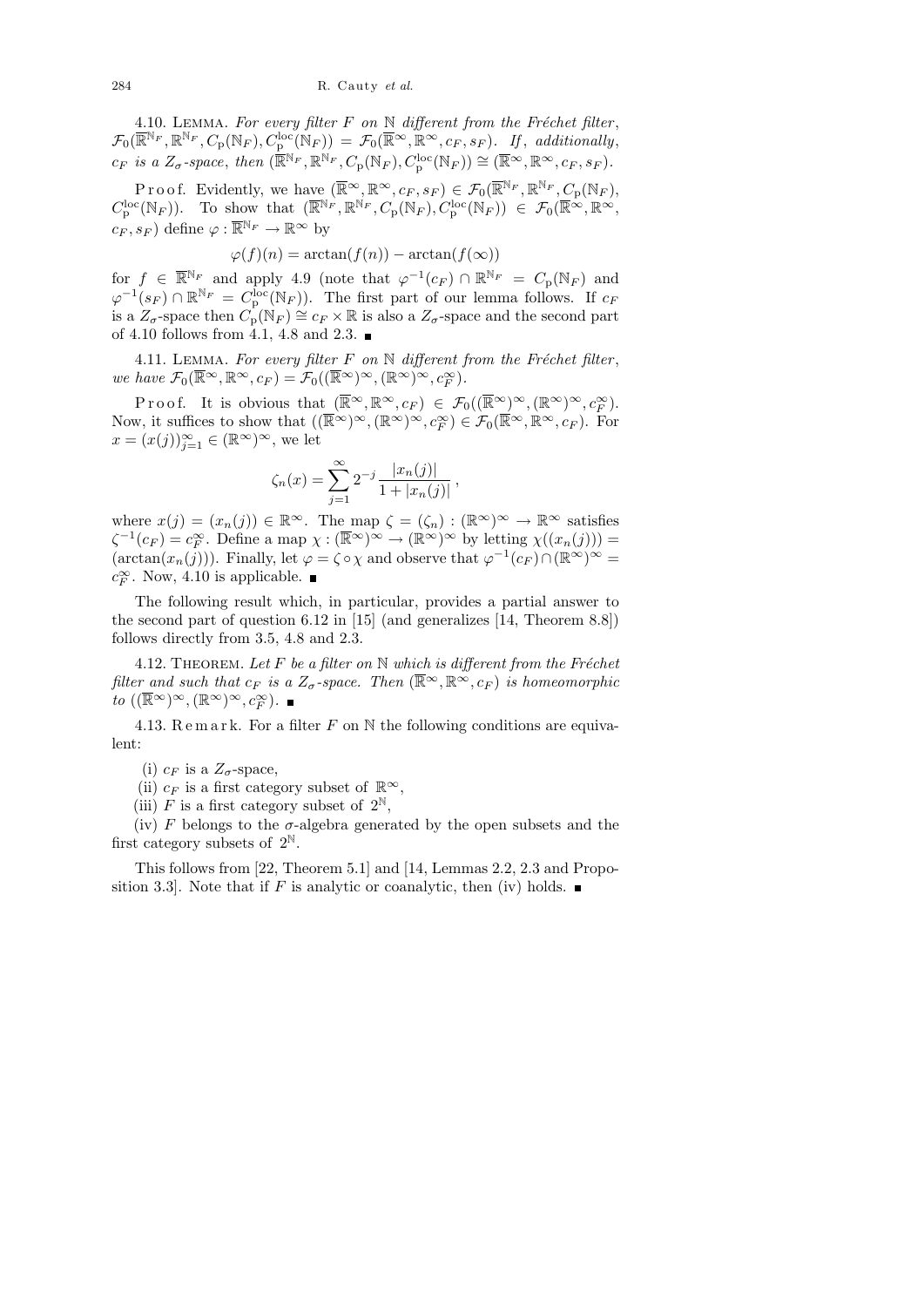4.14. R e m a r k. Theorem 4.12 is false for the Fréchet filter  $F_0$ ; though  $c_{F_0}$  is homeomorphic to  $c_{F_0}^{\infty}$ . In fact,  $(\mathbb{R}^{\infty}, c_{F_0}) = (\mathbb{R}^{\infty}, c_0)$  is not homeomorphic to  $(\mathbb{R}^{\infty}, \Omega_2)$  ([9], [12]) but one can show that  $((\mathbb{R}^{\infty})^{\infty}, c_0^{\infty})$  is homeomorphic to  $(\mathbb{R}^{\infty}, \Omega_2)$ .

**5. Determining the Borel class of**  $C_p(X)$ . It is known that for every filter on N the space  $c_F$  (and hence,  $C_p(N_F)$ ), if Borel, must be of an exact multiplicative class. In this section we extend this result to all  $C_p(X)$  spaces.

5.1. THEOREM. Let  $X$  be a countable infinite regular space such that  $C_p(X)$  is Borel. Then there exists a countable ordinal  $\alpha \geq 1$  such that  $C_{\mathbf{p}}(X) \in \mathcal{M}_\alpha \backslash \mathcal{A}_\alpha$ .

Our theorem will easily follow from the lemma below.

5.2. LEMMA. Let  $P \subset \mathbb{R}$  be the set of irrationals, and let  $C_p(X, P)$  be the subspace of  $C_p(X)$  consisting of functions that take values in P. For every countable infinite regular space X,  $C_p(X)$  is Borel if and only if  $C_p(X, P)$  is Borel; moreover, the exact Borel classes of  $C_p(X)$  and  $C_p(X, P)$  coincide.

Proof. For discrete X,  $C_p(X) = \mathbb{R}^X$  and  $C_p(X, P) = P^X$  and both belong to  $\mathcal{M}_1 \backslash \mathcal{A}_1$ . Suppose X is not discrete. Evidently,  $C_p(X, P)$  is a  $G_{\delta}$ -subset of  $C_{\mathbf{p}}(X)$ ; consequently,  $C_{\mathbf{p}}(X, P)$  is Borel provided  $C_{\mathbf{p}}(X)$  is. Moreover, using the fact [11] that  $C_p(X) \notin A_2$ , we have  $C_p(X, P) \in \mathcal{M}_\alpha$ (resp.,  $\mathcal{A}_{\alpha}$ ) provided  $C_{p}(X) \in \mathcal{M}_{\alpha}$  (resp.,  $\mathcal{A}_{\alpha}$ ).

Conversely, suppose  $C_p(X, P)$  is Borel. Put

$$
S = \{(f, t) \in \mathbb{R}^X \times \mathbb{R} \mid \forall_{x \in X} f(x) + t \in P\}.
$$

Since X is countable, S is a  $G_{\delta}$ -subset of a complete metrizable space  $\mathbb{R}^X\times\mathbb{R}.$ Let d be a complete metric on S. For  $f \in \mathbb{R}^X$ , we define  $S_f = \{t \in$  $\mathbb{R} \mid (f, t) \in S$  = { $t \in \mathbb{R} \mid \forall_{x \in X} f(x) + t \in P$ }. Since X is countable,  $\bigcap_{x\in X}(P-f(x))$  is dense in R. Hence,  $S_f$  is dense in R. Define  $\varphi: S \to P^X$ by letting

$$
\varphi(f,t)(x) = f(x) + t.
$$

Then  $\varphi$  is continuous and satisfies

$$
\varphi^{-1}(C_{\mathbf{p}}(X,P)) = \{ (f,t) \mid f \in C_{\mathbf{p}}(X) \} = T.
$$

CLAIM. The restriction  $\pi|T$  of the projection of  $C_p(X) \times \mathbb{R}$  onto  $C_p(X)$ is open.

The above follows immediately from the fact that  $\pi^{-1}(\lbrace f \rbrace) = S_f$  is dense in R for every  $f \in C_p(X)$ . Since  $S_f$  is closed in  $S, (\pi^{-1}(\{f\}), d) = (S_f, d)$ is complete. It follows from [18, Theorem 5.9.16, p. 156] (see also [10]) that if  $T \in \mathcal{M}_{\alpha}$  (resp.,  $\mathcal{A}_{\alpha}$ ), then  $\pi(T) = C_{p}(X) \in \mathcal{M}_{\alpha}$  (resp.,  $\mathcal{A}_{\alpha}$ ). Our lemma follows.  $\blacksquare$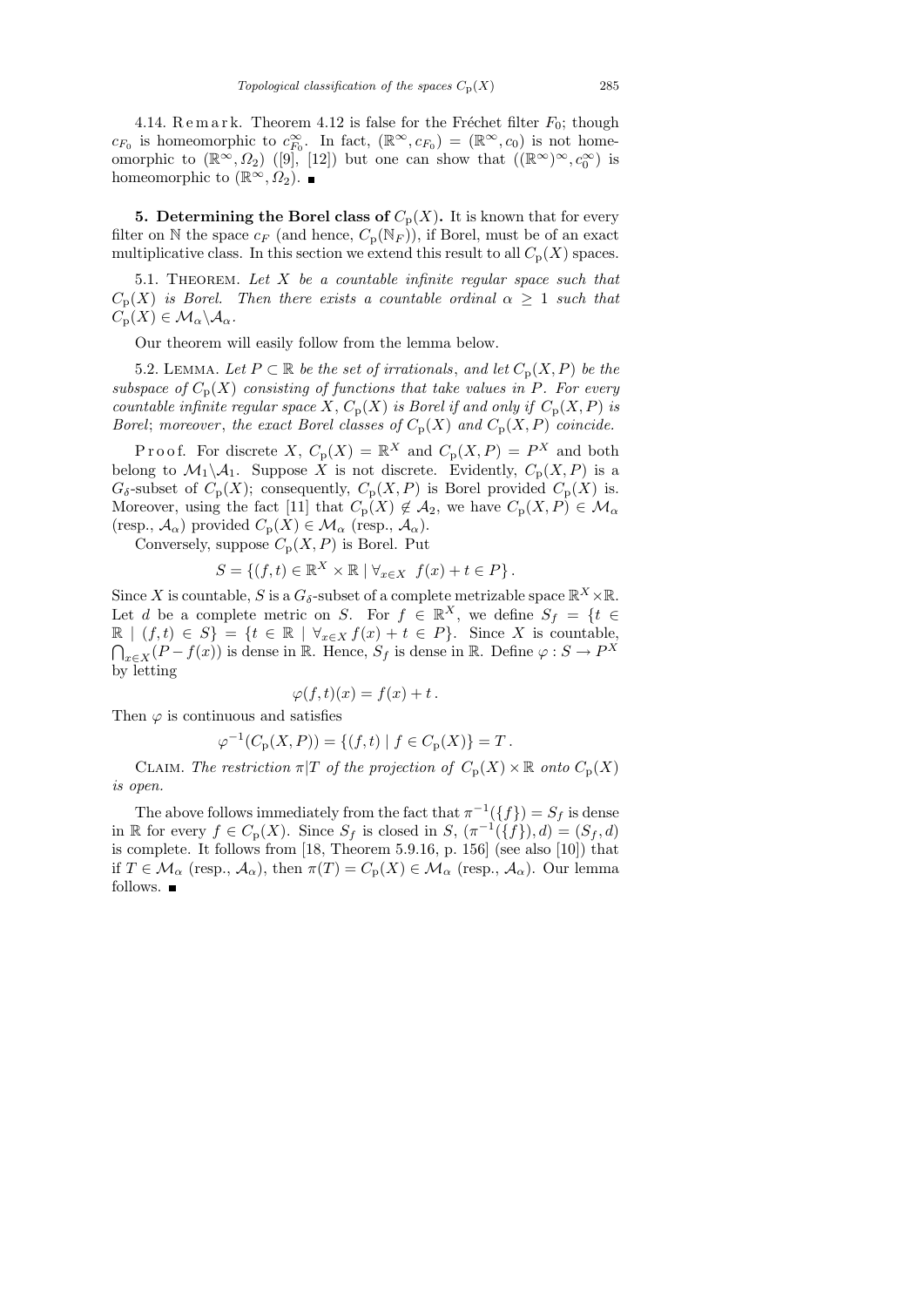Proof of 5.1. Observe that

$$
C_{\mathbf{p}}(X,P) \cong C_{\mathbf{p}}(X,P^{\infty}) = (C_{\mathbf{p}}(X,P))^{\infty}.
$$

Now, it is enough to combine 5.2 with 8.3 which, in particular, states that a countable product of a Borel set is of an exact multiplicative class.

The proof of 5.2 works also for the projective classes  $\mathcal{P}_n$ . Using embeddings of  $2^{\infty}$  into P and of P into  $2^{\infty}$  one can easily verify that for nondiscrete X, the exact Borel classes of  $C_p(X, P)$  and  $C_p(X, 2^{\infty}) = (C_p(X) \cap 2^X)^{\infty}$ coincide. Consequently, applying 5.2 and 8.3, we obtain the following generalization of [14, Lemma 4.2].

5.3. COROLLARY. Let  $X$  be a countable regular space. Then, for a countable ordinal  $\alpha \geq 1$  and  $n \geq 1$ , we have

- (a) if  $C_p(X) \cap 2^X \in \mathcal{A}_\alpha \backslash \mathcal{M}_\alpha$ , then  $C_p(X) \in \mathcal{M}_{\alpha+1} \backslash \mathcal{A}_{\alpha+1}$ ,
- (b) if  $C_{\mathbf{p}}(X) \cap 2^X \in \mathcal{M}_\alpha \backslash \mathcal{A}_\alpha$ , then  $C_{\mathbf{p}}(X) \in \mathcal{M}_\alpha \backslash \mathcal{A}_\alpha$ ,
- (c) if  $C_p(X) \cap 2^X \in A_\alpha \cap M_\alpha \setminus \bigcup_{\beta < \alpha} (A_\beta \cup M_\beta)$ , then  $C_p(X) \in M_\alpha \setminus A_\alpha$ .
- (d)  $C_{\mathbf{p}}(X) \cap 2^X \in \mathcal{P}_n$  iff  $C_{\mathbf{p}}(X) \in \mathcal{P}_n$ .

Let us notice that  $C_{\rm p}(X) \cap 2^X$  is the subspace of  $2^X$  consisting of the characteristic functions of clopen subsets of X. For  $X = \mathbb{N}_F$ ,  $C_{\text{p}}(X) \cap 2^X$ can be identified with  $F \times \{0,1\}$ . Let us also point out that all Borel and projective classes of the spaces  $C_{p}(X) \cap 2^{X}$  mentioned in the above corollary (except for  $\alpha = 1$  in (b) and (c)) do occur (see 9.2).

6. Classification of Borel spaces  $C_p(X)$ . In this section we discuss the following question.

6.1. PROBLEM. Let  $X$  be a countable regular nondiscrete space such that  $C_p(X)$  is Borel. Does the Borel class of  $C_p(X)$  determine its topological type?

A particular case of this question has been treated in [14], where it was shown that  $C_p(X)$  is homeomorphic to  $\Omega_2$  provided it belongs to the class  $\mathcal{M}_2$ . By 5.1, if X is a countable nondiscrete regular space such that  $C_p(X)$ is Borel, then  $C_p(X) \in \mathcal{M}_\alpha \backslash \mathcal{A}_\alpha$  for some  $\alpha \geq 2$ . We shall later show that for every countable ordinal  $\alpha \geq 2$ , there exists a space X such that  $C_p(X)$ is homeomorphic to  $\Omega_{\alpha}$ . Since every  $C_{p}(X)$  which is Borel is a  $Z_{\sigma}$ -space [14], by 4.1, it is an absorbing set for the class  $\mathcal{F}_0(C_p(X))$ . The uniqueness theorem for absorbing sets (Theorem 2.1) implies that 6.1 is equivalent to the following question.

6.2. PROBLEM. Let X be a countable regular space such that  $C_{p}(X) \in$  $\mathcal{M}_\alpha \backslash \mathcal{A}_\alpha$ ,  $\alpha \geq 2$ . Is  $\mathcal{F}_0(C_p(X))$  equal to  $\mathcal{M}_\alpha$ ?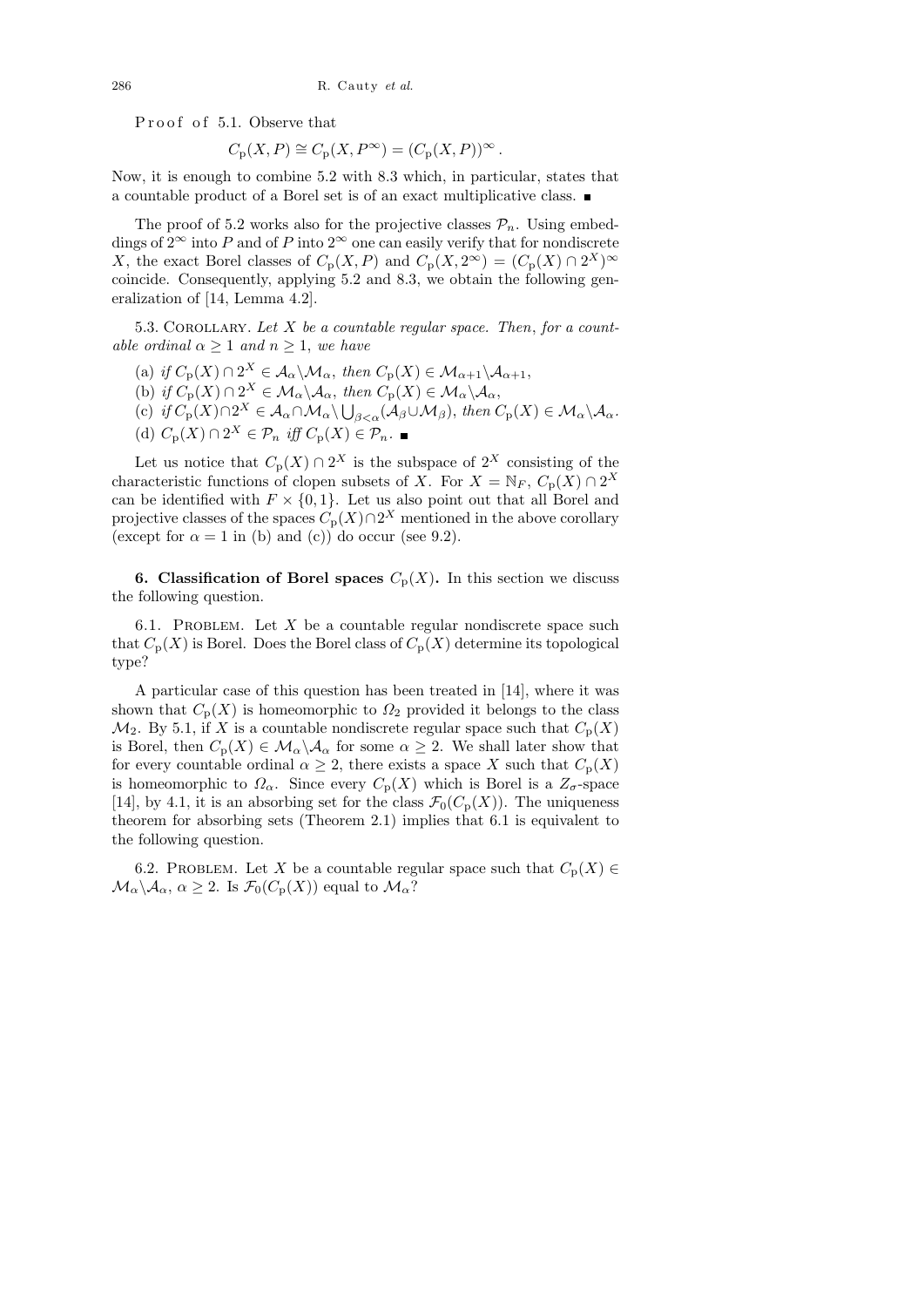All proofs of the fact that  $C_p(X) \cong \Omega_\alpha$  we are aware of are based on the Wadge  $(I^{\infty}, \mathcal{M}_{\alpha})$ -completeness of the pair  $(\mathbb{R}^{X}, C_{p}(X))$ . Therefore it is reasonable to ask:

6.3. PROBLEM. Let X be a countable regular space such that  $C_p(X) \in$  $\mathcal{M}_\alpha\backslash\mathcal{A}_\alpha, \ \alpha\geq 2$ . Is the pair  $(\mathbb{R}^X,C_\mathbf{p}(X))$  Wadge  $(I^\infty,\mathcal{M}_\alpha)$ -complete?

An affirmative answer to this problem would not only resolve 6.1 but also provide a complete topological classification of the triples  $(\overline{\mathbb{R}}^X, \mathbb{R}^X, C_p(X))$ for Borel  $C_{\text{p}}(X)$ .

6.4. THEOREM. Let  $X$  be a countable regular noncompact space such that  $C_p(X) \in \mathcal{M}_{\alpha}, \ \alpha \geq 2$ . The following conditions are equivalent:

(1)  $(\mathbb{R}^X, C_p(X))$  is Wadge  $(I^{\infty}, \mathcal{M}_{\alpha})$ -complete,

 $(2)$   $\mathcal{F}_0(\overline{\mathbb{R}}^X, \overline{\mathbb{R}}^X, C_{\mathbf{p}}(X)) = (\mathcal{M}_0, \mathcal{M}_1, \mathcal{M}_\alpha),$ 

 $(3)$   $(\overline{\mathbb{R}}^X, \mathbb{R}^X, C_{\mathbf{p}}(X)) \cong (\overline{\mathbb{R}}^{\infty}, \mathbb{R}^{\infty}, \Omega_{\alpha}).$ 

P r o o f. (1)  $\Rightarrow$  (2). (1) and Lemma 4.6 show that  $(\overline{\mathbb{R}}^{\infty}, \mathbb{R}^{\infty}, \Omega_{\alpha}) \in$  $\mathcal{F}_0(\overline{\mathbb{R}}^X,$ 

 $\mathbb{R}^X$ ,  $C_p(X)$ ). Now, (2) follows.

 $(2) \Rightarrow (3)$ . Apply 4.1, 2.3 and the fact that  $C_p(X)$  is a  $Z_\sigma$ -space (see [14]).  $(3) \Rightarrow (1)$  is obvious. ■

6.5. R e m a r k. Here are two more conditions equivalent to those of 6.4:

(4)  $(\mathbb{R}^X, C_p(X))$  is Wadge  $(\mathbb{R}^\infty, \mathcal{M}_\alpha)$ -complete,

 $(5)$   $(\mathbb{R}^X, C_p(X)) \cong (\mathbb{R}^\infty, \Omega_\alpha).$ 

Theorem 6.4 holds also for the spaces  $C_{\mathbf{p}}^{\mathbf{loc}}(X)$ . However, in this case,  $C_{\rm p}^{\rm loc}(X)$  can also be of an exact additive class  $\alpha$ . Then we must replace  $\mathcal{M}_{\alpha}$ by  $\mathcal{A}_{\alpha}$  and  $\Omega_{\alpha}$  by  $\Lambda_{\alpha}$ . Also 6.4 can be extended to the classes  $\mathcal{P}_n$ ,  $n \geq 1$ , for both  $C_{\rm p}(X)$  and  $C_{\rm p}^{\rm loc}(X)$  spaces that are  $Z_{\sigma}$ -spaces. Below we give a detailed statement of these facts for  $X = \mathbb{N}_F$ .

6.6. Remark. Let  $F$  be a filter on  $\mathbb N$  that is not a Fréchet filter. Then

(a) if  $c_F \in \mathcal{M}_\alpha$  (resp.,  $s_F \in \mathcal{M}_\alpha$ ), then (1)–(5) formulated for  $c_F$  (resp.,  $s_F$ ) are equivalent,

(b) if  $s_F \in \mathcal{A}_{\alpha}$ , then (1)–(5) formulated for  $s_F$ , with  $\mathcal{M}_{\alpha}$  replaced by  $A_{\alpha}$  and  $\Omega_{\alpha}$  by  $A_{\alpha}$ , are equivalent,

(c) if  $c_F \in \mathcal{P}_n$  (resp.,  $s_F \in \mathcal{P}_n$ ) and  $c_F$  is a  $Z_\sigma$ -space, then (1), (2), (4), and (5) formulated for  $c_F$  (resp.,  $s_F$ ), with  $\mathcal{M}_{\alpha}$  replaced by  $\mathcal{P}_n$  and  $\Omega_{\alpha}$  by  $\Pi_n$ , are equivalent. We also have  $(\overline{\mathbb{R}}^{\infty}, c_F) \cong (\overline{\mathbb{R}}^{\infty}, \Pi_n)$  (resp.,  $(\overline{\mathbb{R}}^{\infty}, s_F) \cong$  $(\overline{\mathbb{R}}^{\infty}, \Pi_n)).$ 

A proof of 6.6 can be obtained in the same way as that of 6.4 (use 4.9 and the fact that  $C_p(\mathbb{N}_F)$  (resp.,  $C_p^{\text{loc}}(\mathbb{N}_F)$ ) is Wadge complete if and only if  $c_F$  (resp.,  $s_F$ ) are).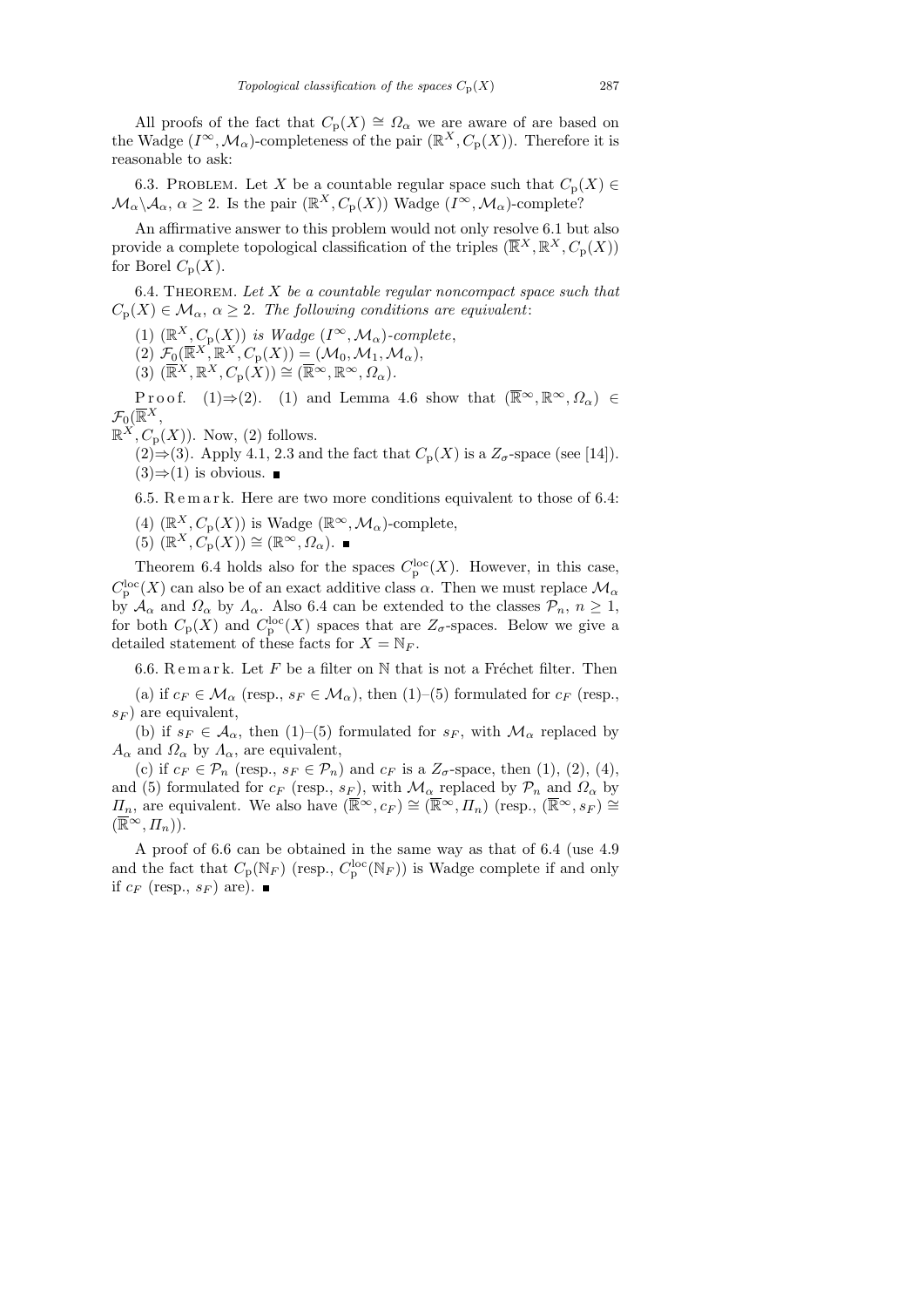Since  $C_p(X) \in \mathcal{M}_2$  for compact X, Theorem 6.4 shows that an affirmative answer to 6.3 would determine the topological type of  $(\overline{\mathbb{R}}^X, \mathbb{R}^X, C_p(X))$ for  $C_p(X) \in \mathcal{M}_\alpha \backslash \mathcal{A}_\alpha$ ,  $\alpha \geq 3$ . Let us discuss the case where  $\alpha = 2$ . Let  $B(X) = \{f \in \mathbb{R}^X \mid f \text{ is bounded}\}.$  For countable infinite X, we have  $B(X) \cong \Sigma$  (see [1]). If X is compact then  $C_{p}(X) \subset B(X)$ .

6.7. THEOREM. Let  $X$  be a countable regular nondiscrete space such that  $C_{\text{p}}(X) \in \mathcal{M}_2$ . Then:

(a) If X is not compact, then  $(\overline{\mathbb{R}}^X, \mathbb{R}^X, C_p(X)) \cong (\overline{\mathbb{R}}^\infty, \mathbb{R}^\infty, \Omega_2)$ .

(b) If X is compact, then  $(\overline{\mathbb{R}}^X, \mathbb{R}^X, B(X), C_p(X)) \cong (\overline{\mathbb{R}}^\infty, \mathbb{R}^\infty, \Sigma, c_0)$ .

P r o o f. (a) This follows from  $6.4$  and the fact  $([5], [14,$  Remark  $5.6]$ that  $(\mathbb{R}^X, C_p(X))$  is Wadge  $(I^{\infty}, \mathcal{M}_2)$ -complete.

(b) It was implicitly shown in [5], [13] that  $(\Sigma, c_0)$  is strongly  $(\mathcal{M}_0, \mathcal{M}_2)$ universal. To get the result we will check that also  $(B(X), C_p(X))$  is strongly  $(\mathcal{M}_0, \mathcal{M}_2)$ -universal, and then apply 2.4. Since X is metrizable, a standard argument ([5], [13]) yields a (linear) factorization  $(B(X), C_p(X)) \cong (E \times$  $\Sigma, E \times c_0$  for some linear space E. Now, since  $(\Sigma, c_0)$  is strongly  $(\mathcal{M}_0, \mathcal{M}_2)$ universal, the argument of [2, Proposition 2.6] shows that  $(B(X), C_p(X))$  is also strongly  $(\mathcal{M}_0, \mathcal{M}_2)$ -universal.

6.8. Remark. It has been observed ([9], [12]) that  $(\mathbb{R}^{\infty}, \Omega_2)$  and  $(\mathbb{R}^{\infty}, c_0)$  are not homeomorphic though the pairs  $(\overline{\mathbb{R}}^{\infty}, \Omega_2)$  and  $(\overline{\mathbb{R}}^{\infty}, c_0)$ are strongly  $(\mathcal{M}_0, \mathcal{M}_2)$ -universal. Consequently, if X is compact and Y is not compact such that  $C_p(Y) \in \mathcal{M}_2 \setminus \mathcal{A}_2$  then  $(\mathbb{R}^X, C_p(X)) \not\cong (\mathbb{R}^Y, C_p(Y))$ (however,  $(\overline{\mathbb{R}}^X, C_{\mathbf{p}}(X)) \cong (\overline{\mathbb{R}}^Y, C_{\mathbf{p}}(Y)).$ 

7. Some observations on  $c_F$  and  $s_F$ . To attack Problems 6.2 and 6.3 it is tempting to utilize the strategy of  $[14]$ : first treat spaces X with exactly one nonisolated point and then deal with the general case. Having this in mind, we consider in this section a few specific aspects of spaces  $c_F$ and  $s_F$ .

First, using Theorem 4.12, we reduce 6.2 and 6.3 to spaces  $c_F$  by proving the following result.

7.1. PROPOSITION. Let F be a filter on  $\mathbb N$  that is not the Fréchet filter and such that  $c_F \in \mathcal{M}_{\alpha}$ . Then

(a)  $c_F \cong \Omega_\alpha$  iff  $\mathcal{F}_0(c_F)$  contains all  $\mathcal{A}_\beta$  for  $\beta < \alpha$ ,

(b)  $(\overline{\mathbb{R}}^{\infty}, \mathbb{R}^{\infty}, c_F) \cong (\overline{\mathbb{R}}^{\infty}, \mathbb{R}^{\infty}, \Omega_{\alpha})$  iff  $(\mathbb{R}^{\infty}, c_F)$  is Wadge  $(I^{\infty}, A_{\beta})$ -universal for all  $\beta < \alpha$ .

P r o o f. Since  $c_F$  is Borel, by [14],  $c_F$  is a  $Z_\sigma$ -space. By 4.8,  $c_F$  is then an  $\mathcal{F}_0(c_F)$ -absorbing set; hence it is homeomorphic to  $\Omega_\alpha$  iff  $\mathcal{F}_0(c_F)$  =  $\mathcal{M}_{\alpha}$ . According to the construction of [2],  $(\mathbb{R}^{\infty}, \Omega_{\alpha}) = ((\mathbb{R}^{\infty})^{\infty}, \prod_{n=1}^{\infty} F_n)$ ,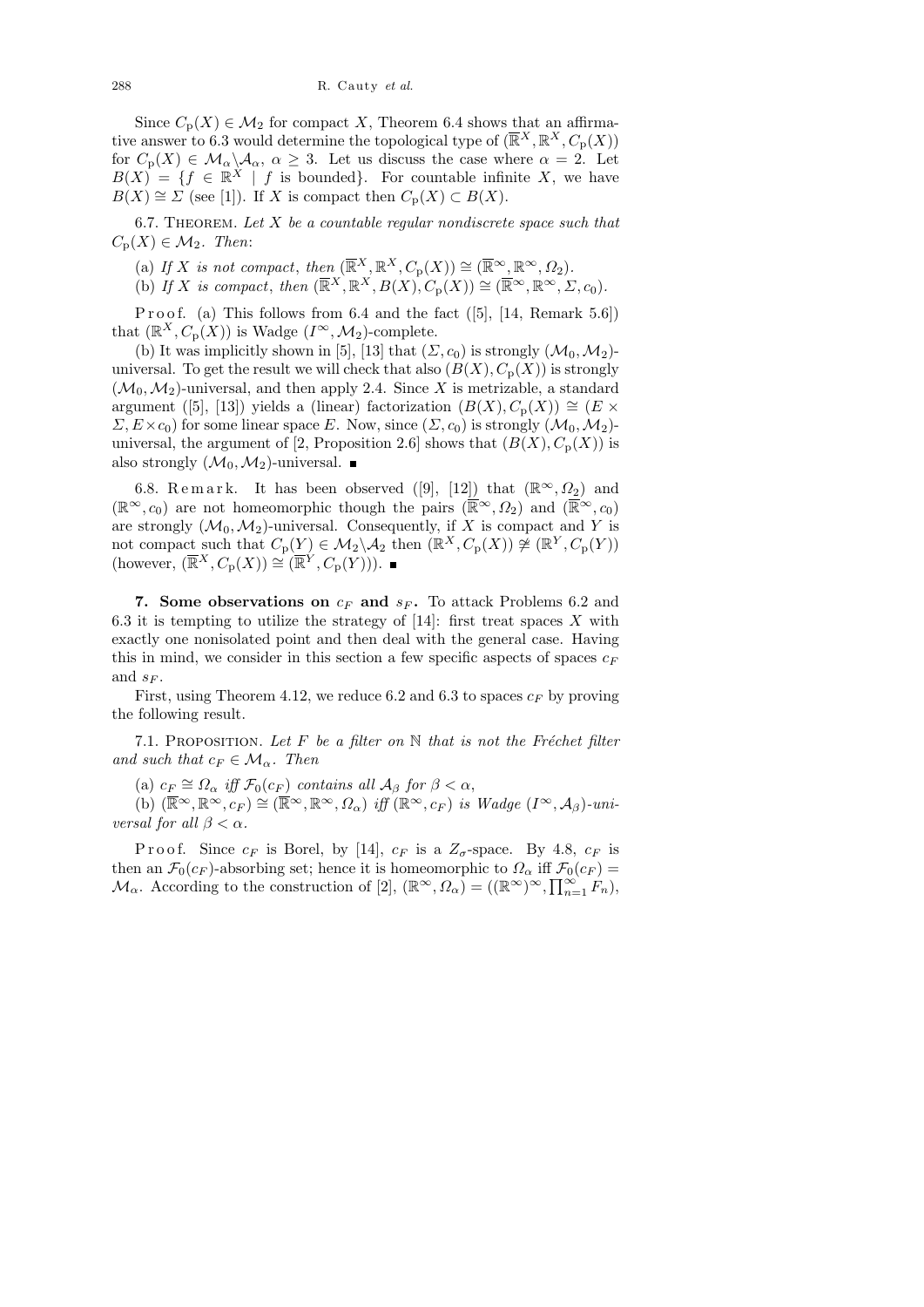where each  $F_n \subset \mathbb{R}^\infty$  belongs to  $\bigcup_{\beta < \alpha} A_\beta$ . Now, (a) follows from the fact (Theorem 4.12) that  $c_F \cong c_F^{\infty}$ . To get (b), assume  $(\mathbb{R}^{\infty}, c_F)$  is Wadge  $(I^{\infty}, \mathcal{A}_{\beta})$ -universal for all  $\beta < \alpha$ . Hence there exists a map  $\varphi : (\overline{\mathbb{R}}^{\infty})^{\infty} \to$  $(\mathbb{R}^{\infty})^{\infty}$  such that  $\varphi^{-1}(c_F^{\infty}) = \prod_{n=1}^{\infty} F_n$ . Since, by  $4.12$ ,  $((\mathbb{R}^{\infty})^{\infty}, c_F^{\infty}) \cong$  $(\mathbb{R}^{\infty}, c_F)$ , applying 4.7 we infer that  $(\mathbb{R}^{\infty}, \mathbb{R}^{\infty}, \Omega_{\alpha}) \in \mathcal{F}_0(\mathbb{R}^{\infty}, \mathbb{R}^{\infty}, c_F)$ . Now 6.6(a) is applicable to conclude that  $(\overline{\mathbb{R}}^{\infty}, \mathbb{R}^{\infty}, c_F) \cong (\overline{\mathbb{R}}^{\infty}, \mathbb{R}^{\infty}, \Omega_{\alpha})$ .

The remaining part of this section is devoted to the spaces  $s_F$  and their application to the study of  $c_F$ .

7.2. LEMMA. For  $f \in \mathbb{R}^{\mathbb{N}}$ , let  $\varrho(f) = f^{-1}(\{0\}) \in 2^{\mathbb{N}}$ . Then

- (a)  $\varrho$  is a transformation of  $\mathbb{R}^{\mathbb{N}}$  into  $2^{\mathbb{N}}$  of the first Baire class,
- (b) for every closed set  $H \subset 2^{\mathbb{N}}$  the set

$$
V(H) = \{ f \in \mathbb{R}^{\mathbb{N}} \mid \exists_{A \in H} \ A \subseteq \varrho(f) \}
$$

is closed in  $\mathbb{R}^{\mathbb{N}}$ .

P r o o f. (a) This is folklore (cf.  $[22, \text{Lemma } 3.2]$ ); we include its proof for the reader's convenience. Pick  $x_1, \ldots, x_n, y_1, \ldots, y_m \in \mathbb{N}$  and write

$$
U = U(x_1, \ldots, x_n ; y_1, \ldots, y_m)
$$
  
=  $\{A \in 2^{\mathbb{N}} \mid \{x_1, \ldots, x_n\} \subset A \subset \mathbb{N} \setminus \{y_1, \ldots, y_m\}\}.$ 

Then  $\varrho^{-1}(U)$  is the intersection of a closed set  $\{f \mid f(x_1) = \ldots = f(x_n) = 0\}$ and an open set  $\{f \mid f(y_j) \neq 0, 1 \leq j \leq m\}$ ; hence  $\varrho^{-1}(U)$  is an  $F_{\sigma}$ -set. Since the sets  $U(x_1, \ldots, x_n; y_1, \ldots, y_m)$  form a basis in  $2^{\mathbb{N}}$ , (a) is shown.

To see (b), let  $(f_n)$  be a sequence in  $V(H)$  which converges to  $f \in \mathbb{R}^{\mathbb{N}}$ . By definition of  $V(H)$ , there are  $A_n \in H$  with  $A_n \subseteq \rho(f_n)$ . Since H is compact we can assume that  $(A_n)$  converges to some  $A \in H$ . If we had  $A \not\subset \varrho(f)$ , there would exist  $x \in A$  with  $f(x) \neq 0$ . Then, if n is sufficiently large,  $x \in A_n$  and  $f_n(x) \neq 0$ , a contradiction.

It turns out that the topological identification of  $s_F$  is easy for  $\sigma$ -compact filters F. For the Fréchet filter  $F_0$ ,  $s_{F_0}$  is the space  $\sigma = \{(x_i) \in \mathbb{R}^\infty \mid x_i = 0\}$ a.e.}. The case of all remaining  $\sigma$ -compact filters is described below.

7.3. PROPOSITION. Let F be a  $\sigma$ -compact filter on N that is not the Fréchet filter. Then  $(\overline{\mathbb{R}}^{\infty}, \mathbb{R}^{\infty}, s_F) \cong (\overline{\mathbb{R}}^{\infty} \times \overline{\mathbb{R}}^{\infty}, \mathbb{R}^{\infty} \times \mathbb{R}^{\infty}, \mathbb{R}^{\infty} \times \sigma).$ 

Proof. First we shall show that, for every  $\sigma$ -compact filter F,  $s_F$  is a countable union of Z-sets in  $\mathbb{R}^{\infty}$ . To this end, observe that  $s_F$ , as a linear subspace of a  $Z_{\sigma}$ -space  $c_F$  (see [14]), is itself a  $Z_{\sigma}$ -space. Let  $F = \bigcup_{n=1}^{\infty} H_n$ , where  $H_n \subset 2^{\mathbb{N}}$  are compacta. Since  $s_F = \bigcup_{n=1}^{\infty} V(H_n)$  and each  $V(H_n)$  is closed in  $\mathbb{R}^{\infty}$  (use 7.2(b)),  $s_F$  is an  $F_{\sigma}$ -subset of  $\mathbb{R}^{\infty}$ , and consequently is a countable union of Z-sets in  $\mathbb{R}^{\infty}$ .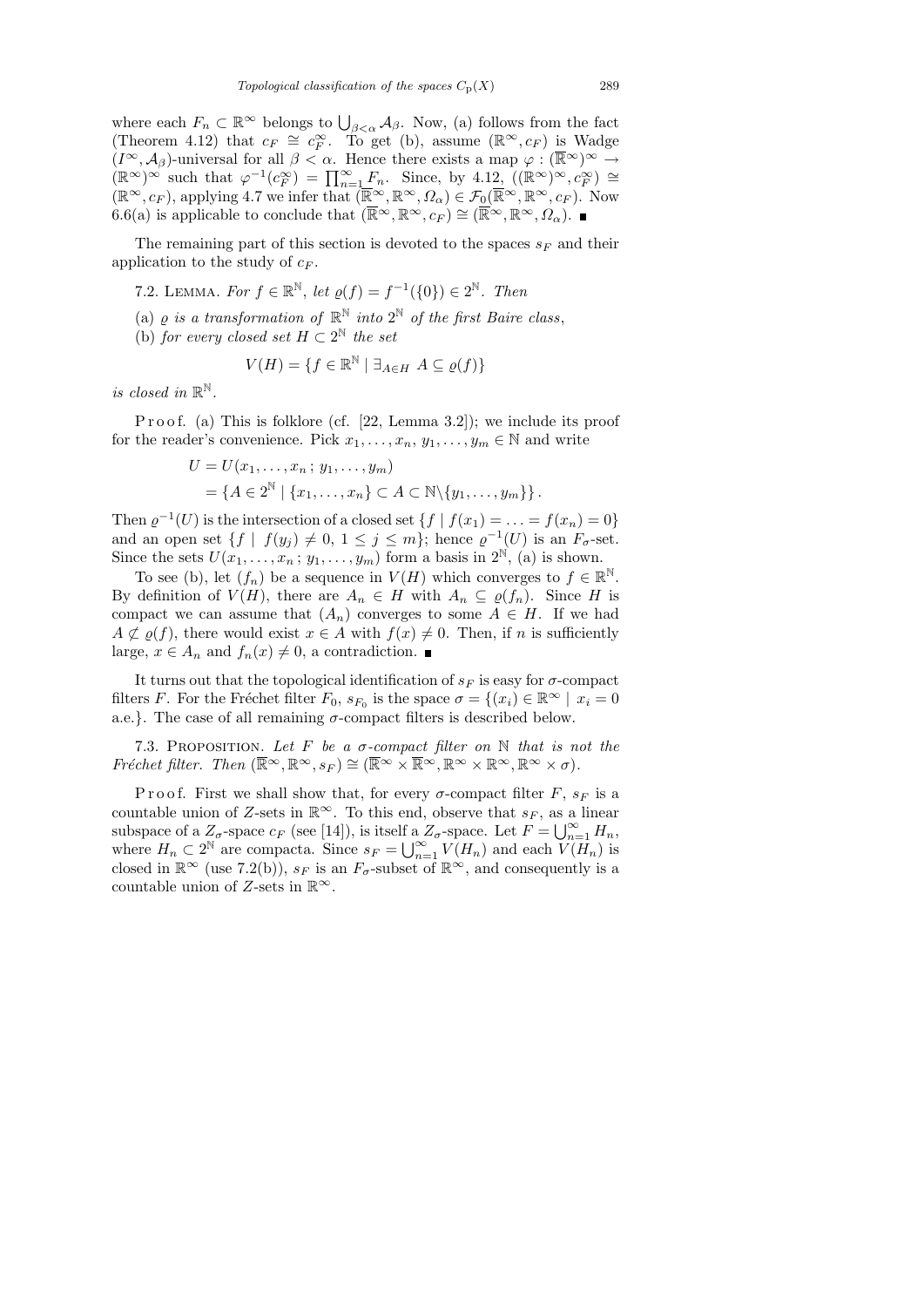Let  $F_0$  be the Fréchet filter on N. Consider the  $\sigma$ -compact filter  $F_1 =$  $2^{\mathbb{N}} \times F_0$  on  $\mathbb{N} \times \{0, 1\}$ . Identifying  $\mathbb{N} \times \mathbb{N}$  with  $\mathbb{N}$ , we have

$$
(\overline{\mathbb{R}}^{\infty}, \mathbb{R}^{\infty}, s_{F_1}) \cong (\overline{\mathbb{R}}^{\infty} \times \overline{\mathbb{R}}^{\infty}, \mathbb{R}^{\infty} \times \mathbb{R}^{\infty}, \mathbb{R}^{\infty} \times \sigma).
$$

Since for every filter F,  $\mathbb{R}^{\infty}\backslash s_F$  is locally homotopy negligible, our result will follow from 2.3 and 4.8 if we show that  $(\overline{\mathbb{R}}^{\infty}, \mathbb{R}^{\infty}, X) \in \mathcal{F}_0(\overline{\mathbb{R}}^{\infty}, \mathbb{R}^{\infty}, s_F)$ for every X that is a countable union of Z-sets in  $\mathbb{R}^{\infty}$ . However, if X is such a set, then there exists Y which is an  $F_{\sigma}$ -subset of  $\overline{\mathbb{R}}^{\infty}$  and such that  $Y \cap \mathbb{R}^{\infty} = X$ . Hence, by [14, Lemma 5.4] (see also our Lemma 8.9), there exists a map  $\varphi : \overline{\mathbb{R}}^{\infty} \to \mathbb{R}^{\infty}$  with  $\varphi^{-1}(s_F) = Y$ . Finally, 4.9 is applicable.

Let us ask

7.4. QUESTION. Let F be a  $\sigma$ -compact filter on N that is not the Fréchet filter. Is  $(\overline{\mathbb{R}}^{\infty}, \mathbb{R}^{\infty}, c_F, s_F)$  homeomorphic to  $(\overline{\mathbb{R}}^{\infty} \times \overline{\mathbb{R}}^{\infty}, \mathbb{R}^{\infty} \times \mathbb{R}^{\infty}, \mathbb{R}^{\infty} \times c_0$  $\mathbb{R}^{\infty} \times \sigma$ , where  $c_0 = \{(x_i) \in \mathbb{R}^{\infty} \mid x_i \to 0\}$ ?

To answer this question in the affirmative it is enough to show that there are maps  $\varphi : \mathbb{R}^{\infty} \to \mathbb{R}^{\infty} \times \mathbb{R}^{\infty}$  and  $\psi : \mathbb{R}^{\infty} \times \mathbb{R}^{\infty} \to \mathbb{R}^{\infty}$  with

$$
\varphi^{-1}(\mathbb{R}^{\infty} \times c_0) = c_F \text{ and } \varphi^{-1}(\mathbb{R}^{\infty} \times \sigma) = s_F, \text{ and}
$$
  

$$
\psi^{-1}(c_F) = \mathbb{R}^{\infty} \times c_0 \text{ and } \psi^{-1}(s_F) = \mathbb{R}^{\infty} \times \sigma.
$$

In contrast to the case of  $c_F$ , the relationship between the Borel complexity of  $F$  and that of  $s_F$  seems to be difficult to determine. We have the following partial result; part  $(a)$  is a consequence of the fact that  $F$ embeds onto a closed subset of  $s_F$ , and (b) and (c) follow from 7.2(a) and the observation that  $s_F = \varrho^{-1}(F)$ .

7.5. COROLLARY. For a filter  $F$  on  $\mathbb{N}$ , we have:

(a) If  $s_F \in \mathcal{M}_{\alpha}$  (resp.,  $\mathcal{A}_{\alpha}$ ), then  $F \in \mathcal{M}_{\alpha}$  (resp.,  $\mathcal{A}_{\alpha}$ ).

(b) If  $F \in \mathcal{M}_{\alpha}$  (resp.,  $\mathcal{A}_{\alpha}$ ), then  $s_F \in \mathcal{M}_{1+\alpha}$  (resp.,  $\mathcal{A}_{1+\alpha}$ ). In particular, for infinite  $\alpha$ ,  $F \in \mathcal{M}_{\alpha}$  (resp.,  $\mathcal{A}_{\alpha}$ ) iff  $s_F \in \mathcal{M}_{\alpha}$  (resp.,  $\mathcal{A}_{\alpha}$ ).

(c) For every n,  $s_F \in \mathcal{P}_n$  iff  $F \in \mathcal{P}_n$ .

The following general fact can be helpful in studying  $c_F$ .

7.6. PROPOSITION. For every filter F on N, we have  $(\overline{\mathbb{R}}^{\infty}, \mathbb{R}^{\infty}, c_F) \in$  $\mathcal{F}_0((\overline{\mathbb{R}}^{\infty})^{\infty}, (\mathbb{R}^{\infty})^{\infty}, s_F^{\infty}).$ 

P r o o f. For every k, let  $\psi_k : \overline{\mathbb{R}} \to \overline{\mathbb{R}}$  be a map such that  $\psi_k(t) = t$  for  $|t| \geq 1/k$ ,  $\psi_k(t) = 0$  for  $|t| < 1/(k+1)$  and  $\psi_k$  is linear on  $[-1/k, -1/(k+1)]$ and on  $[1/(k+1), 1/k]$ . For  $f \in \overline{\mathbb{R}}^{\infty}$ , we let  $\zeta_k(f) = \psi_k \circ f$ . Then  $\zeta = (\zeta_k)$ :  $\overline{\mathbb{R}}^{\infty} \to (\overline{\mathbb{R}}^{\infty})^{\infty}$  is an embedding such that  $\zeta^{-1}((\mathbb{R}^{\infty})^{\infty}) = \mathbb{R}^{\infty}$ . Moreover, for  $f \in \mathbb{R}^{\infty}$ ,  $\zeta_k(f) \in s_F$  if and only if  $\{n \mid |f(n)| \leq 1/(k+1)\} \in F$ . It follows that  $\zeta^{-1}(s_F^{\infty}) = c_F$ .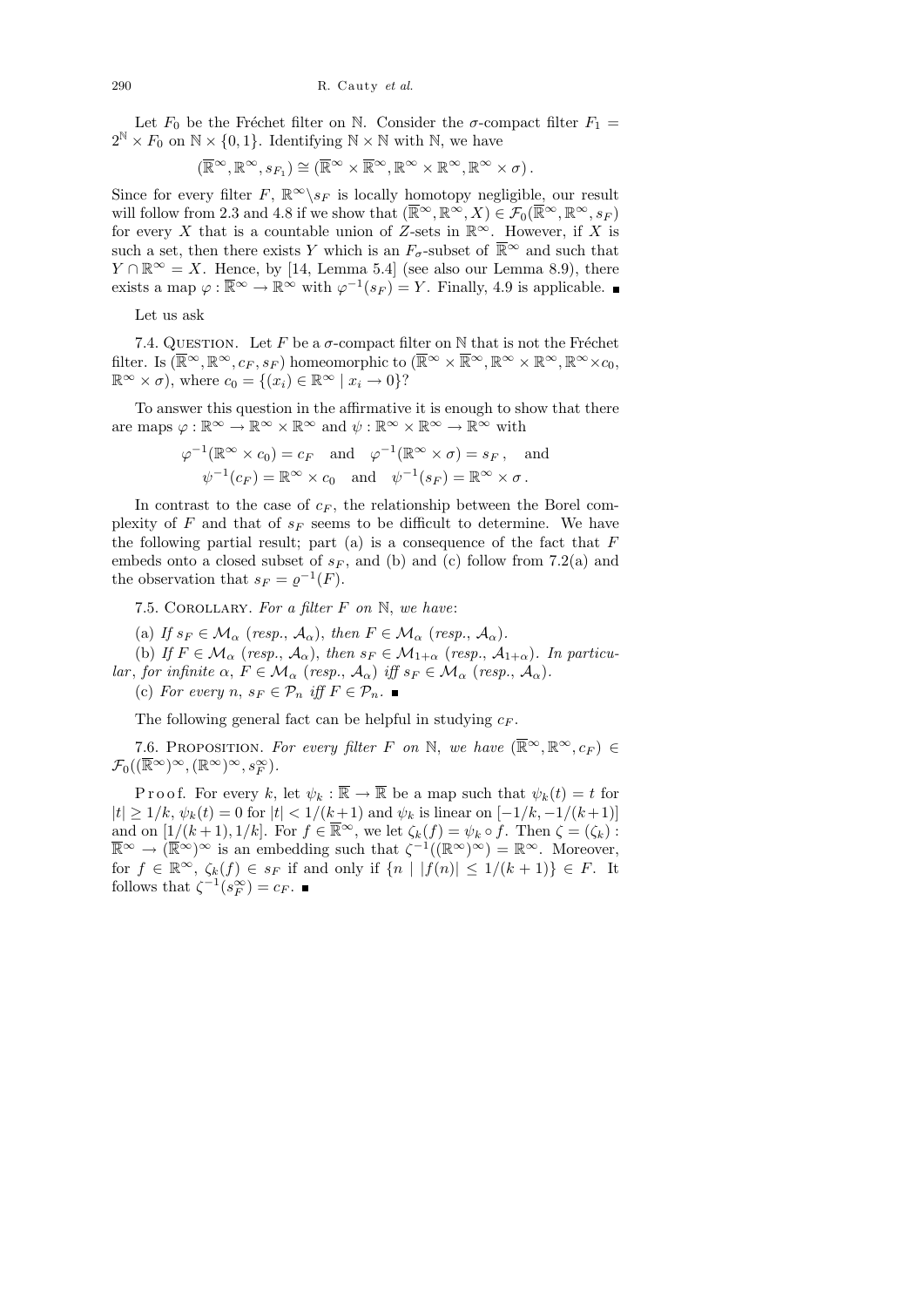Note that for the Fréchet filter  $F_0, c_{F_0} \cong s_{F_0}^{\infty}$ . By 7.3, for every  $\sigma$ compact filter F on N, we have  $c_F \cong \Omega_2 \cong (\mathbb{R}^\infty \times \sigma)^\infty \cong s_F^\infty$ . Therefore, it is reasonable to ask:

# 7.7. PROBLEM. Is  $c_F$  homeomorphic to  $s_F^{\infty}$ ?

In view of 7.6, 4.8 and 4.11, this problem for spaces  $c_F$  that are  $Z_{\sigma}$ -spaces is equivalent to the question of whether  $s_F \in \mathcal{F}_0(c_F)$ .

8. Construction of spaces  $c_F$  homeomorphic to  $\Omega_\alpha$  for even  $\alpha$ . In this section, for every countable odd (resp., even) ordinal  $\alpha$ , we inductively construct a filter  $F_{\alpha} \in A_{\alpha} \backslash \mathcal{M}_{\alpha}$  (resp.,  $G_{\alpha} \in \mathcal{M}_{\alpha} \backslash \mathcal{A}_{\alpha}$ ) such that  $c_{F_{\alpha}}$  (resp.,  $c_{G_{\alpha}}$ ) is homeomorphic to  $\Omega_{\alpha+1}$  (resp.,  $\Omega_{\alpha}$ ). We start with some auxiliary constructions.

For a sequence  $\{(X_n, A_n)\}_{n=1}^{\infty}$  of pairs of metrizable spaces, we define the Fréchet product of  $A_n$  with respect to  $X_n$  to be the subset

$$
\mathbb{FP}(X_n, A_n) = \left\{ (x_n) \in \prod_{n=1}^{\infty} X_n : x_n \in A_n \text{ for almost all } n \right\}
$$

of the product  $\prod_{n=1}^{\infty} X_n$ . If  $X_n = X$  (resp.,  $X_n = X$  and  $A_n = A$ ) for  $n \ge 1$ , we abbreviate  $\mathbb{FP}(X_n, A_n) = \mathbb{FP}(X, A_n)$  (resp.,  $\mathbb{FP}(X_n, A_n) = \mathbb{FP}(X, A)$ ). The following fact is the key to this section.

8.1. PROPOSITION. Let  $Y$  be a separable metrizable space and let  $\{(X_n, A_n)\}_{n=1}^{\infty}$  be a sequence of pairs of separable metrizable spaces.

(a) Let  $\alpha \geq 1$  (or  $\alpha \geq 0$  if Y is zero-dimensional) be a countable ordinal. If each  $(X_n, A_n)$  is Wadge  $(Y, A_\alpha(Y))$ -complete then  $(\prod_{n=1}^\infty X_n,$  $\mathbb{FP}(X_n, A_n))$  (resp.,  $(\prod_{n=1}^{\infty} X_n, \prod_{n=1}^{\infty} A_n))$  is Wadge  $(Y, A_{\alpha+2}(Y))$ -complete  $(resp., (Y, \mathcal{M}_{\alpha+1}(Y))\text{-}complete).$ 

(b) Let  $\alpha$  be a limit ordinal, and let  $(\alpha_n)$  be a sequence of ordinals such that  $\alpha_n < \alpha$  and  $\sup \alpha_n = \alpha$ . If each  $(X_n, A_n)$  is Wadge  $(Y, A_{\alpha_n}(Y))$ complete, then  $(\prod_{n=1}^{\infty} X_n, \mathbb{FP}(X_n, A_n))$  (resp.,  $(\prod_{n=1}^{\infty} X_n, \prod_{n=1}^{\infty} A_n))$  is *Wadge*  $(Y, \mathcal{A}_{\alpha+1}(Y))$ -complete (resp.,  $(Y, \mathcal{M}_{\alpha}(Y))$ -complete).

The proof makes use of the lemma below which is essentially due to Calbrix [4].

8.2. LEMMA. Let Y be a separable metrizable space and let  $\alpha \geq 2$  (or  $\alpha \geq 1$  if Y is zero-dimensional) be a countable ordinal.

(a) If  $A \in \mathcal{A}_{\alpha+1}(Y)$ , then there exists  $\{B_n\}_{n=1}^{\infty}$  with  $B_n \in \bigcup_{\beta < \alpha} \mathcal{A}_{\beta}(Y)$ ,  $n \geq 1$ , such that  $A = \bigcup_{m=1}^{\infty} \bigcap_{n \geq m} B_n$ .

(b) If  $A \in \mathcal{M}_{\alpha+1}(Y)$ , then there exists  ${B_n}_{n=1}^{\infty}$  with  $B_n \in$  $\bigcup_{\beta<\alpha} \mathcal{M}_{\beta}(Y), n\geq 1$ , such that  $A=\bigcap_{m=1}^{\infty} \bigcup_{n\geq m} B_n$ .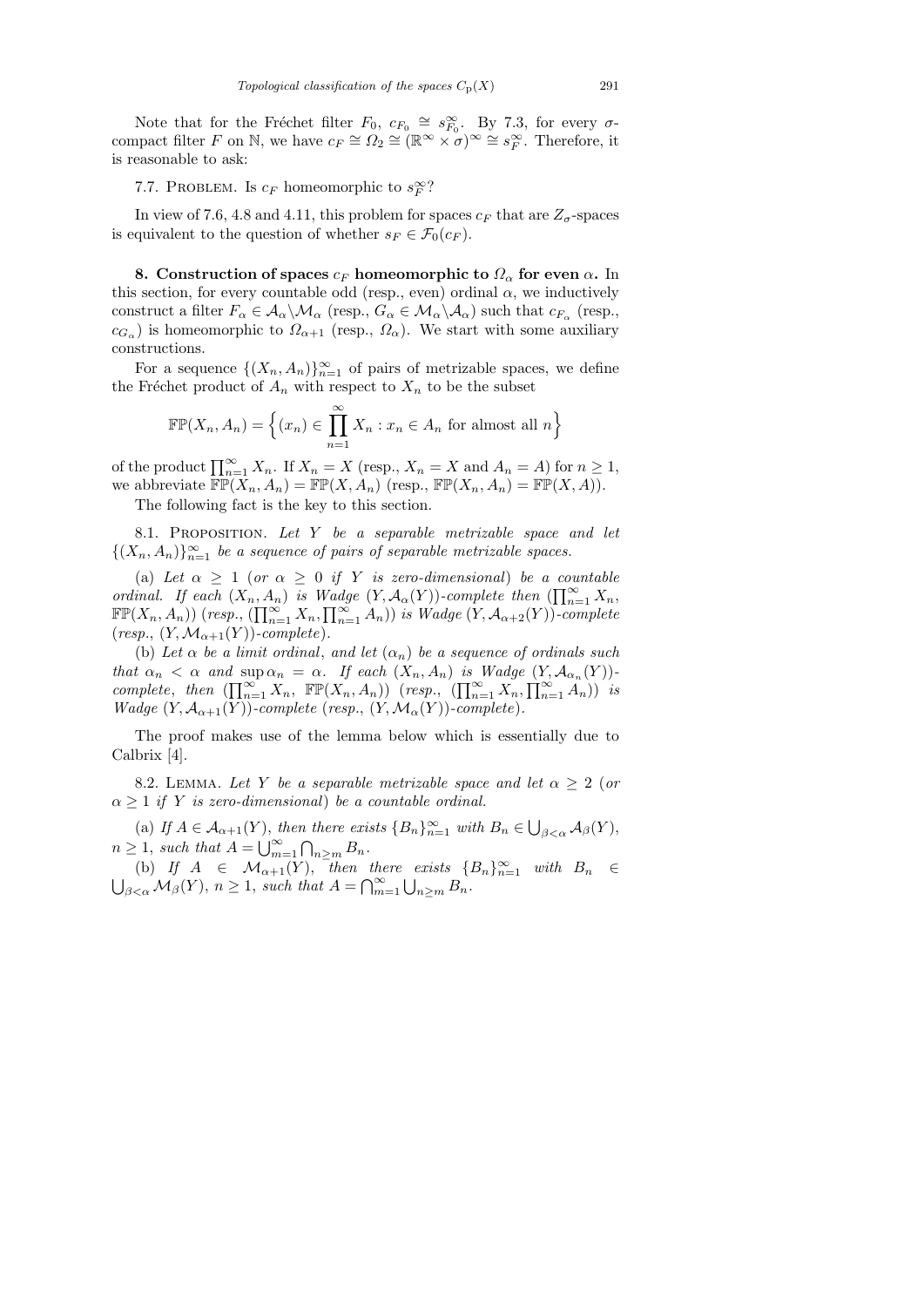292 R. Cauty *et al.*

Proof. (b) There exist  $C_i \in \mathcal{A}_{\alpha}(Y), i \geq 1$ , such that  $A = \bigcap_{i=1}^{\infty} C_i$ and  $C_{i+1} \subseteq C_i$  for all i. By [20, Theorem 2 and Remarks, p. 348], there exist sets  $D_{ij} \in \bigcup_{\beta < \alpha} \mathcal{M}_{\beta}(Y)$  such that  $C_i = \bigcup_{j=1}^{\infty} D_{ij}$  and  $D_{ij} \cap D_{ik} = \emptyset$ for  $j \neq k$ . Let  ${B_n}_{n=1}^{\infty}$  be an enumeration of  ${D_{ij}}_{i,j=1}^{\infty}$ . We claim that  $A = \bigcap_{m=1}^{\infty} \bigcup_{n \geq m} B_n$ . In fact, if  $x \in A$  then x belongs to each  $C_i$ ; and hence it belongs to some element of  $\{D_{ij}\}_{j=1}^{\infty}$ . Consequently, x belongs to infinitely many  $B_n$ . Conversely, if  $x \notin A$  then there exists an integer  $i_0$  such that  $x \notin C_i$  for  $i \geq i_0$ . Since, for fixed i, x belongs to at most one of the sets  $\{D_{ij}\}_{j=1}^{\infty}$ , x cannot belong to infinitely many  $B_n$ .

(a) If  $A \in \mathcal{A}_{\alpha+1}(Y)$ , then  $A' = Y \setminus A \in \mathcal{M}_{\alpha+1}(Y)$ . By (b),  $A' =$  $\bigcap_{m=1}^{\infty} \bigcup_{n \geq m} B'_n$ , where  $B'_n \in \bigcup_{\beta < \alpha} \mathcal{M}_\beta(Y)$ . Then

$$
A = Y \setminus \bigcap_{m=1}^{\infty} \bigcup_{n \ge m} B'_n = \bigcup_{m=1}^{\infty} \left( Y \setminus \bigcup_{n \ge m} B'_n \right) = \bigcup_{m=1}^{\infty} \bigcap_{n \ge m} \left( Y \setminus B'_n \right),
$$

and  $B_n = Y \backslash B'_n \in \bigcup_{\beta < \alpha} A_\beta(Y)$ .

P r o o f o f 8.1. We only show (a); the proof of (b) is similar. Let  $T \in$  $\mathcal{A}_{\alpha+2}(Y)$  (resp.,  $T \in \mathcal{M}_{\alpha+1}(Y)$ ). It follows from 8.2(a) (resp., it is elementary) that there exist  $S_n \in \mathcal{A}_{\alpha}(Y), n \geq 1$ , such that  $T = \bigcup_{m=1}^{\infty} \bigcap_{n \geq m} S_n$ (resp.,  $T = \bigcap_{n=1}^{\infty} S_n$ ). For every n, let  $\varphi_n : Y \to X_n$  be a map such that  $\varphi_n^{-1}(A_n) = S_n$ . Let  $\varphi = (\varphi_n) : Y \to \prod_{n=1}^{\infty} X_n$ . One can check that  $\varphi^{-1}(\mathbb{FP}(X_n, A_n)) = T \text{ (resp., } \varphi^{-1}(\prod_{n=1}^{\infty} A_n) = T).$ 

Proposition 8.1 allows us to determine the Borel class of  $\mathbb{FP}(X_n, A_n)$  (as well as that of  $\prod_{n=1}^{\infty} A_n$ , which we include herein though, presumably, this belongs to mathematical folklore).

8.3. PROPOSITION. Let  $\{(X_n, A_n)\}_{n=1}^{\infty}$  be a sequence of pairs of separable metrizable spaces, and let  $X_n$  be complete metrizable,  $n \geq 1$ . Let  $\alpha \geq 1$  be a countable ordinal.

(a) If  $A_n \in \mathcal{A}_{\alpha} \backslash \mathcal{M}_{\alpha}$  (resp.,  $\mathcal{A}_1(X_n) \backslash \mathcal{M}_1$  for  $\alpha = 1$ ),  $n \geq 1$ , then  $\mathbb{FP}(X_n, A_n) \in \mathcal{A}_{\alpha+2} \backslash \mathcal{M}_{\alpha+2}$  and  $\prod_{n=1}^{\infty} A_n \in \mathcal{M}_{\alpha+1} \backslash \mathcal{A}_{\alpha+1}$ .

(b) If  $A_n \in \mathcal{M}_\alpha \backslash \bigcup_{\beta < \alpha} \mathcal{M}_\beta$  (resp.,  $\mathcal{M}_1 \backslash \mathcal{M}_0(X)$  for  $\alpha = 1$ ),  $n \geq 1$ , then  $\mathbb{FP}(X_n, A_n) \in \mathcal{A}_{\alpha+1} \backslash \mathcal{M}_{\alpha+1}$  and  $\prod_{n=1}^{\infty} A_n \in \mathcal{M}_{\alpha} \backslash \mathcal{A}_{\alpha}$ .

(c) Let  $\alpha$  be a limit countable ordinal and  $(\alpha_n)$  be a sequence of ordinals such that  $\alpha_n < \alpha$  and  $\sup \alpha_n = \alpha$ . If  $A_n \in A_{\alpha_n} \cup M_{\alpha_n} \setminus \bigcup_{\beta < \alpha_n} (A_\beta \cup M_\beta)$ ,  $n \geq 1$ , then  $\mathbb{FP}(X_n, A_n) \in \mathcal{A}_{\alpha+1} \setminus \mathcal{M}_{\alpha+1}$  and  $\prod_{n=1}^{\infty} A_n \in \mathcal{M}_{\alpha} \setminus \mathcal{A}_{\alpha}$ .

We need the following lemma.

8.4. Lemma. Let A be a Borel subset of a separable complete metrizable space X and let  $\alpha$  be a countable ordinal. If  $A \notin \mathcal{M}_{\alpha}(X)$  then the pair  $(X, A)$  is Wadge  $(2^{\infty}, A_{\alpha}(2^{\infty}))$ -complete.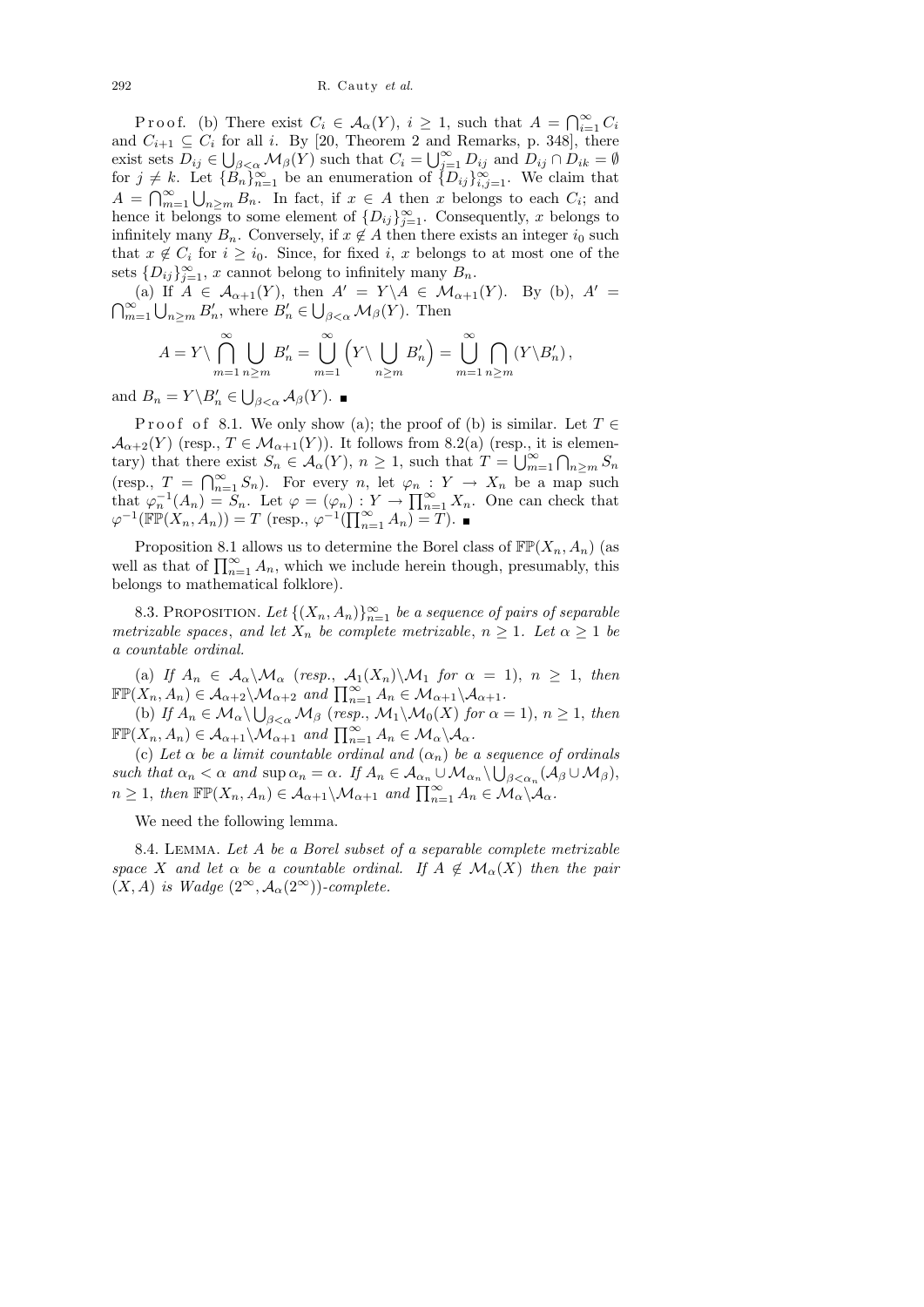P r o o f. According to [19, Theorem 4],  $X$  contains a zero-dimensional compactum P such that  $P \cap A \notin \mathcal{M}_{\alpha}$ . We can consider P as a subset of the Cantor set  $2^{\infty}$ . Let  $r: 2^{\infty} \to P$  be a retraction (see [17, Ex. 4.5.10, p. 363]) and let  $B = r^{-1}(A \cap P)$ . Obviously B is Borel and  $B \notin \mathcal{M}_{\alpha}$   $(A \cap P)$ is a closed subset of B). The Wadge Lemma (see [24]) shows that  $(2^{\infty}, B)$  is Wadge  $(2^{\infty}, \mathcal{A}_{\alpha})$ -complete. Using the retraction r we infer that  $(P, P \cap A)$ , and therefore  $(X, A)$ , is Wadge  $(2^{\infty}, A_{\alpha}(2^{\infty}))$ -complete.

P r o o f o f 8.3. It is elementary that if  $A_n \in \mathcal{A}_{\alpha}$  (resp.,  $A_n \in \mathcal{M}_{\alpha}$ ) then  $\mathbb{FP}(X_n, A_n)$  belongs to  $\mathcal{A}_{\alpha+2}$  and  $\prod_{n=1}^{\infty} A_n \in \mathcal{M}_{\alpha+1}$  (resp.,  $\mathbb{FP}(X_n, A_n)$ ) belongs to  $\mathcal{A}_{\alpha+1}$  and  $\prod_{n=1}^{\infty} A_n$  belongs to  $\mathcal{M}_{\alpha}$ ). Now, to evaluate the exact Borel classes of the spaces  $\mathbb{FP}(X_n, A_n)$  and  $\prod_{n=1}^{\infty} A_n$  apply 8.1 together with the suitable Wadge completeness of these spaces given by 8.4.  $\blacksquare$ 

Let  $F$  be a filter on  $\mathbb N$ . We write

$$
u_F = \{(x_n) \in \mathbb{R}^\infty \mid \forall_{A \in F} \sup_{i \in A} |x_i| = \infty\}
$$

and set

$$
X_F = c_F \cup u_F.
$$

8.5. PROPOSITION. Let  ${F_n}_{n=1}^{\infty}$  be a sequence of filters on N. Consider the filters  $F = \mathbb{FP}(2^{\mathbb{N}}, F_n)$  and  $P = \prod_{n=1}^{\infty} F_n$  on  $\mathbb{N} \times \mathbb{N}$ .

(a) If  $\alpha$  is a countable ordinal such that  $(X_{F_n}, c_{F_n})$  are Wadge  $(I^{\infty}, A_{\alpha})$ complete for all n then

(i) the pair  $(X_F, c_F)$  is Wadge  $(I^{\infty}, A_{\alpha+2})$ -complete,

(ii) the pair  $(X_P, c_P)$  is Wadge  $(I^{\infty}, \mathcal{M}_{\alpha+1})$ -complete.

(b) If  $\alpha$  is a countable limit ordinal and  $(\alpha_n)_{n=1}^{\infty}$  a sequence of ordinals satisfying  $\alpha_n < \alpha$  and  $\sup \alpha_n = \alpha$  such that  $(X_{F_n}, c_{F_n})$  is Wadge  $(I^{\infty}, A_{\alpha_n})$ complete for all n, then

(i) the pair  $(X_F, c_F)$  is Wadge  $(I^{\infty}, A_{\alpha+1})$ -complete,

(ii) the pair  $(X_P, c_P)$  is Wadge  $(I^{\infty}, \mathcal{M}_{\alpha})$ -complete.

Proof. (a) Let us note that

(1)  $\mathbb{FP}(X_{F_n}, c_{F_n}) \subset c_F$ ,

$$
(2) \left(\prod_{n=1}^{\infty} X_{F_n}\right) \backslash \mathbb{FP}(X_{F_n}, c_{F_n}) \subset u_F,
$$

$$
(3) \ c_P = \prod_{n=1}^{\infty} c_{F_n},
$$

(4)  $\prod_{n=1}^{\infty} X_{F_n} \subset X_P$ .

The assertion (i) (resp., (ii)) follows from  $(1)$ ,  $(2)$  and  $8.1$  (resp.,  $(2)$ ,  $(3)$ and 8.2).

The proof of (b) is the same as that of (a).  $\blacksquare$ 

For odd countable ordinals  $\alpha$ , define filters  $F_{\alpha}$  inductively as follows. Let  $F_1$  be any filter that belongs to  $\mathcal{A}_1$ . Suppose filters  $F_\beta$  have been defined for all odd  $\beta < \alpha$ . If  $\alpha - 1$  is not a limit ordinal, put  $\beta_n = \alpha - 2, n = 1, 2, \dots$ ; if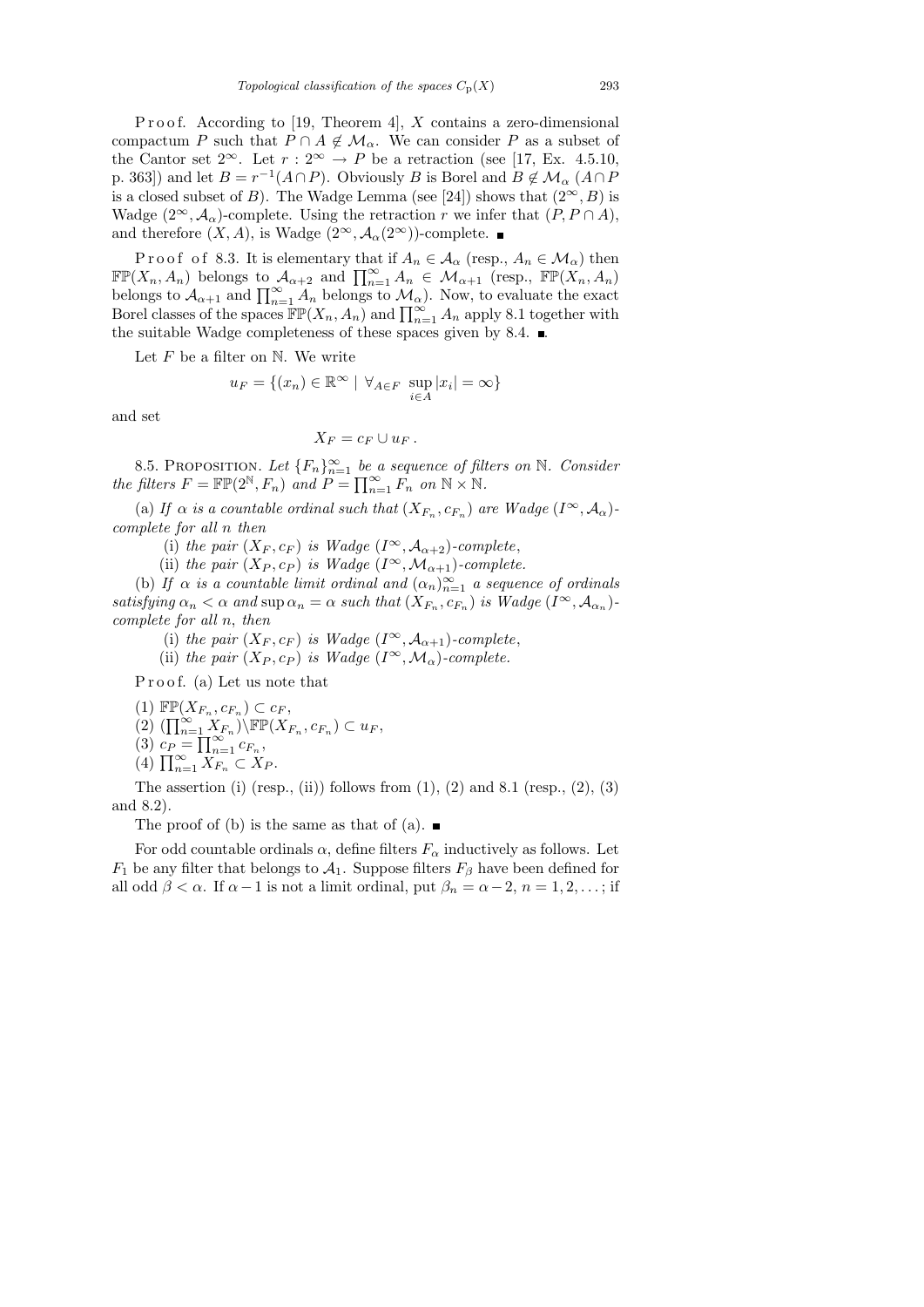$\alpha-1$  is a limit ordinal, pick  $(\beta_n)$  to be a sequence of odd ordinals satisfying  $\beta_n < \alpha - 1$  and  $\sup \beta_n = \alpha - 1$ . Then let

$$
F_{\alpha} = \mathbb{FP}(2^{\mathbb{N}}, F_{\beta_n}).
$$

Let us also define, for all even ordinals  $\alpha > 0$ , filters  $G_{\alpha}$  as follows. If  $\alpha$  is not a limit ordinal, let  $G_{\alpha} = F^{\infty}_{\alpha-1}$ . If  $\alpha$  is a limit ordinal, pick  $(\beta_n)$  a sequence of odd ordinals satisfying  $\beta_n < \alpha$  and  $\sup \beta_n = \alpha$ , and let  $G_\alpha = \prod_{n=1}^\infty F_{\beta_n}$ .

8.6. LEMMA. (a) For every odd  $\alpha$ ,  $F_{\alpha} \in \mathcal{A}_{\alpha} \backslash \mathcal{M}_{\alpha}$ .

(b) For every even  $\alpha > 0$ ,  $G_{\alpha} \in M_{\alpha} \backslash \mathcal{A}_{\alpha}$ .

P r o o f. Since no filter belongs to  $\mathcal{M}_1$  (see [4]),  $F_1 \in \mathcal{A}_1 \backslash \mathcal{M}_1$ . Now, the assertions (a) and (b) follow inductively from 8.3.  $\blacksquare$ 

8.7. THEOREM. (a) For every odd  $\alpha > 1$ , we have  $(\overline{\mathbb{R}}^{\infty}, \mathbb{R}^{\infty}, c_{F_{\alpha}}) \cong$  $(\overline{\mathbb{R}}^{\infty}, \mathbb{R}^{\infty}, \Omega_{\alpha+1})$  and  $(\overline{\mathbb{R}}^{\infty}, \mathbb{R}^{\infty}, s_{F_{\alpha}}) \cong (\overline{\mathbb{R}}^{\infty}, \mathbb{R}^{\infty}, \Lambda_{\alpha+1}).$ 

(b) For every even  $\alpha > 0$ , we have  $(\overline{\mathbb{R}}^{\infty}, \mathbb{R}^{\infty}, c_{G_{\alpha}}) \cong (\overline{\mathbb{R}}^{\infty}, \mathbb{R}^{\infty}, \Omega_{\alpha}) \cong$  $(\overline{\mathbb{R}}^{\infty}, \mathbb{R}^{\infty}, s_{G_{\alpha}}).$ 

We will employ the following auxiliary result.

8.8. LEMMA. For every odd  $\alpha \geq 1$ ,  $(X_{F_{\alpha}}, c_{F_{\alpha}})$  is Wadge  $(I^{\infty}, A_{\alpha})$ complete.

P r o o f. It follows from 8.5 that whenever our lemma holds for  $\alpha = 1$ , then it holds for arbitrary odd  $\alpha$ . Verification of the assertion for  $\alpha = 1$  is a particular case of the following fact.

8.9. LEMMA. Let F be a filter on  $\mathbb N$  that is an element of the  $\sigma$ -algebra generated by the open subsets and the first category subsets of  $2^{\mathbb{N}}$ . Then the pair  $(X_F, c_F)$  is Wadge  $(I^{\infty}, A_1)$ -complete.

We will make use of the fact below whose proof is implicitly contained in the proof of [14, Lemma 5.4].

8.10. LEMMA. Let X be a complete absolute retract and  $Z \subseteq Y$  be subsets of  $X$  that satisfy

- (i) Y is a countable union of Z-sets in  $X$ ,
- (ii)  $X\setminus Z$  is locally homotopy negligible in X.

Then for every  $\sigma$ -compact subset A of I<sup>∞</sup> there exists a map  $\varphi : I^{\infty} \to X$ such that  $\varphi(A) \subseteq Z$  and  $\varphi(I^{\infty} \backslash A) \subseteq X \backslash Y$ .

Proof of 8.9. Applying [14, Lemmas 2.2 and 2.3], we can find a matrix  ${A(n, m)}_{n,m=1}^{\infty}$  of pairwise disjoint finite subsets of N such that, for every  $A \in F$ , there exists  $n \in \mathbb{N}$  with  $A \cap A(n,m) \neq \emptyset$  for all m. Put

$$
X(n,k) = \{(x_i) \in \mathbb{R}^{\infty} \mid \forall_m \exists_{i \in A(n,m)} |x_i| \leq k\}.
$$

One can easily check that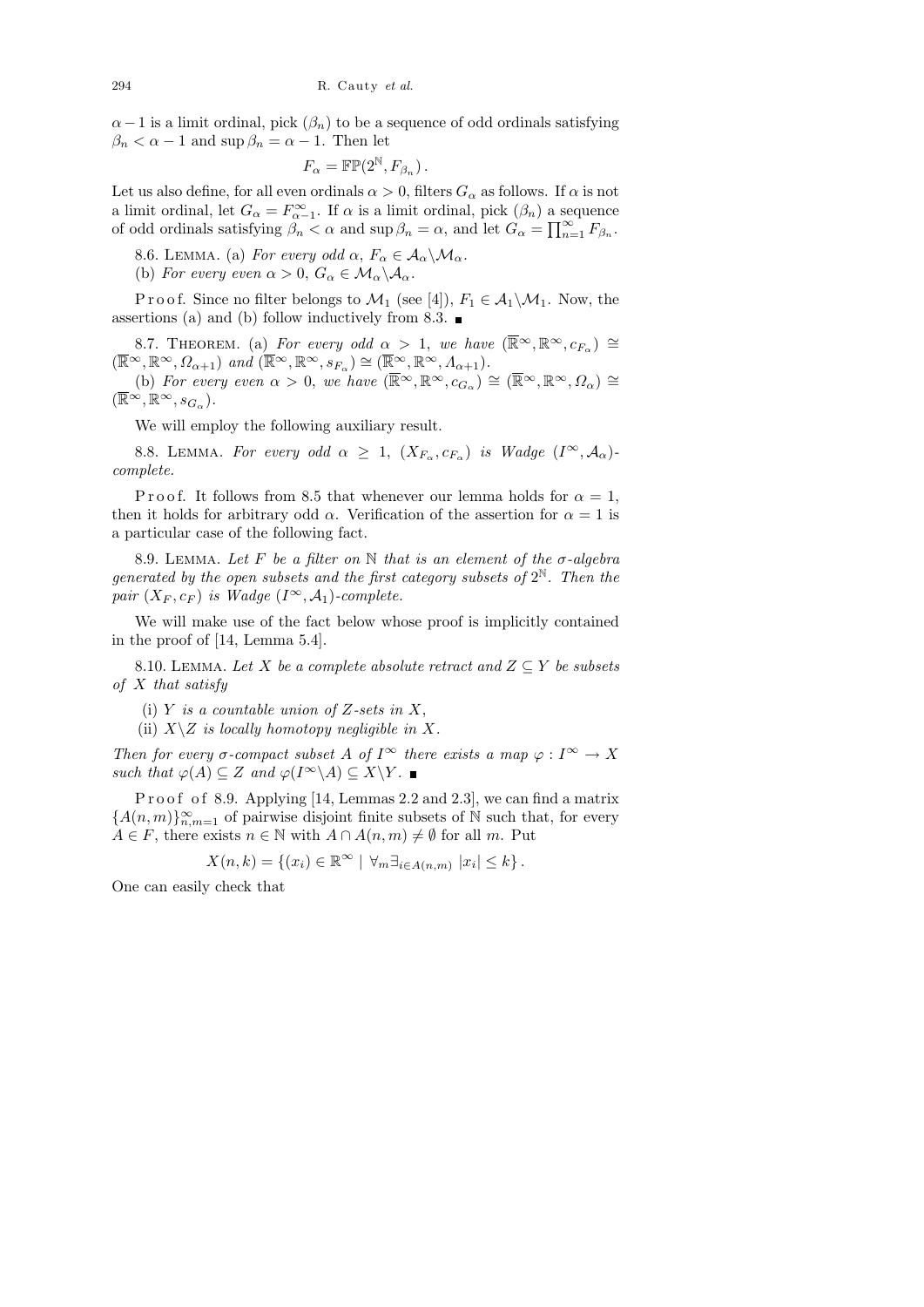- (1) each  $X(n, k)$  is a Z-set in  $\mathbb{R}^{\infty}$ ,
- (2)  $c_F \subseteq \bigcup_{n,k=1}^{\infty} X(n,k) = Y,$
- (3)  $\mathbb{R}^{\infty}\backslash Y\subset u_F$ .

It suffices to apply 8.10 with  $X = \mathbb{R}^{\infty}$ , Y and  $Z = c_F$ . ■

Proof of 8.7. Combining 8.6 and [14, Lemma 4.2], we infer that  $c_{F_\alpha} \in \mathcal{M}_{\alpha+1}$ . This together with 8.8 and 7.1 yields that  $(\overline{\mathbb{R}}^{\infty}, \mathbb{R}^{\infty}, c_{F_\alpha}) \cong$  $(\overline{\mathbb{R}}^{\infty}, \mathbb{R}^{\infty}, \Omega_{\alpha+1}).$ 

Similarly, we deduce that  $c_{G_\alpha}$  belongs to  $\mathcal{M}_\alpha$ . By 8.8 and 8.5,  $(X_{G_\alpha}, c_{G_\alpha})$ is Wadge  $(I^{\infty}, \mathcal{M}_{\alpha})$ -complete (hence,  $(\mathbb{R}^{\infty}, c_{G_{\alpha}})$  is also Wadge  $(I^{\infty}, \mathcal{M}_{\alpha})$ complete). Now, 7.1 shows that  $(\overline{\mathbb{R}}^{\infty}, \mathbb{R}^{\infty}, c_{G_{\alpha}}) \cong (\overline{\mathbb{R}}^{\infty}, \mathbb{R}^{\infty}, \Omega_{\alpha}).$ 

Observe that for every sequence  ${F_n}_{n=1}^{\infty}$  of filters on N, writing  $F =$  $\mathbb{FP}(2^{\mathbb{N}}, F_n)$  and  $P = \prod_{n=1}^{\infty} F_n$ , we have

- (1)  $s_F = \mathbb{FP}(\mathbb{R}^{\infty}, s_{F_n}),$
- (2)  $s_P = \prod_{n=1}^{\infty} s_{F_n}$ .

Note that  $s_{F_1} \in \mathcal{A}_1(\mathbb{R}^{\infty}) \backslash \mathcal{M}_1(\mathbb{R}^{\infty})$  (for a filter  $F_1$  that is not the Fréchet filter, apply 7.3; if  $F_1$  is the Fréchet filter then  $s_{F_1} = \sigma$ ). Using 8.3 and (1), we inductively deduce that  $s_{F_\alpha} \in \mathcal{A}_\alpha \backslash \mathcal{M}_\alpha$  for all odd  $\alpha > 1$ . By 8.3 and  $(2), s_{G_{\alpha}} \in \mathcal{M}_{\alpha}$  for all even  $\alpha > 0$ .

Since  $s_{F_1}$  is a countable union of Z-sets in  $\mathbb{R}^{\infty}$  (see the proof of 7.3), Lemma 8.10 is applicable and thus  $(\mathbb{R}^{\infty}, s_{F_1})$  is Wadge  $(I^{\infty}, A_1)$ -complete. Using 8.1 and (1), we show inductively that  $(\mathbb{R}^{\infty}, s_{F_{\alpha}})$  is Wadge  $(I^{\infty}, A_{\alpha})$ complete. By 6.6(b),  $(\overline{\mathbb{R}}^{\infty}, \mathbb{R}^{\infty}, s_{F_{\alpha}}) \cong (\overline{\mathbb{R}}^{\infty}, \mathbb{R}^{\infty}, A_{\alpha}).$ 

Since  $(\mathbb{R}^{\infty}, s_{F_{\alpha}})$  is Wadge  $(I^{\infty}, A_{\alpha})$ -complete for all odd  $\alpha$ , it follows from 8.1(a) and (2) that  $(\mathbb{R}^{\infty}, s_{G_{\alpha}})$  is Wadge  $(I^{\infty}, \mathcal{M}_{\alpha})$ -complete for even  $\alpha > 0$ . By 6.6(b),  $(\overline{\mathbb{R}}^{\infty}, \mathbb{R}^{\infty}, s_{G_{\alpha}}) \stackrel{\sim}{\cong} (\overline{\mathbb{R}}^{\infty}, \mathbb{R}^{\infty}, \Omega_{\alpha})$ .

8.11. R e m a r k. Let  $F_0$  be the Fréchet filter on N and let  $A=\mathbb{FP}(2^{\mathbb{N}}, F_0)$ be the filter defining the Arens space  $\mathbb{N}_A$  (see [17, Example 1.6.20]). By 8.7, we find that  $c_A \cong \Omega_4$  and  $s_A \cong \Lambda_3$ . In particular,  $c_A \in \mathcal{M}_4 \backslash \mathcal{A}_4$  and  $s_A \in \mathcal{A}_3 \backslash \mathcal{M}_3$ ; these facts were shown with the use of different approaches by R. Pol during Winter School at Srní (Czechoslovakia), 1990.

8.12. Remark. If we know a filter F on N that belongs to  $A_2$  so that  $(X_F, c_F)$  is Wadge  $(I^{\infty}, A_2)$ -complete, then we could repeat the inductive construction preceding Lemma 8.6 to obtain filters  $F_{\alpha} \in A_{\alpha} \backslash \mathcal{M}_{\alpha}$  (resp.,  $\widetilde{G}_{\alpha} \in \mathcal{M}_{\alpha} \backslash \mathcal{A}_{\alpha}$  for all even (resp., odd) ordinals  $\alpha, 2 \leq \alpha < \omega$ . For such  $\alpha$ , Theorem 8.6 holds. See the next section for a construction of  $F$ .

The techniques of this section allow us to construct inductively linear copies of  $\Lambda_{\alpha}$  for odd ordinals  $\alpha$  and  $\Omega_{\alpha}$  for even ordinals  $\alpha$  in  $\mathbb{R}^{\infty}$  as follows. Let  $\alpha$  be a countable ordinal  $\geq 2$ . If  $\alpha$  is a limit ordinal, let  $(\alpha_n)$  be a sequence of ordinals such that  $\alpha_n < \alpha$  and  $\sup \alpha_n = \alpha$ ; otherwise set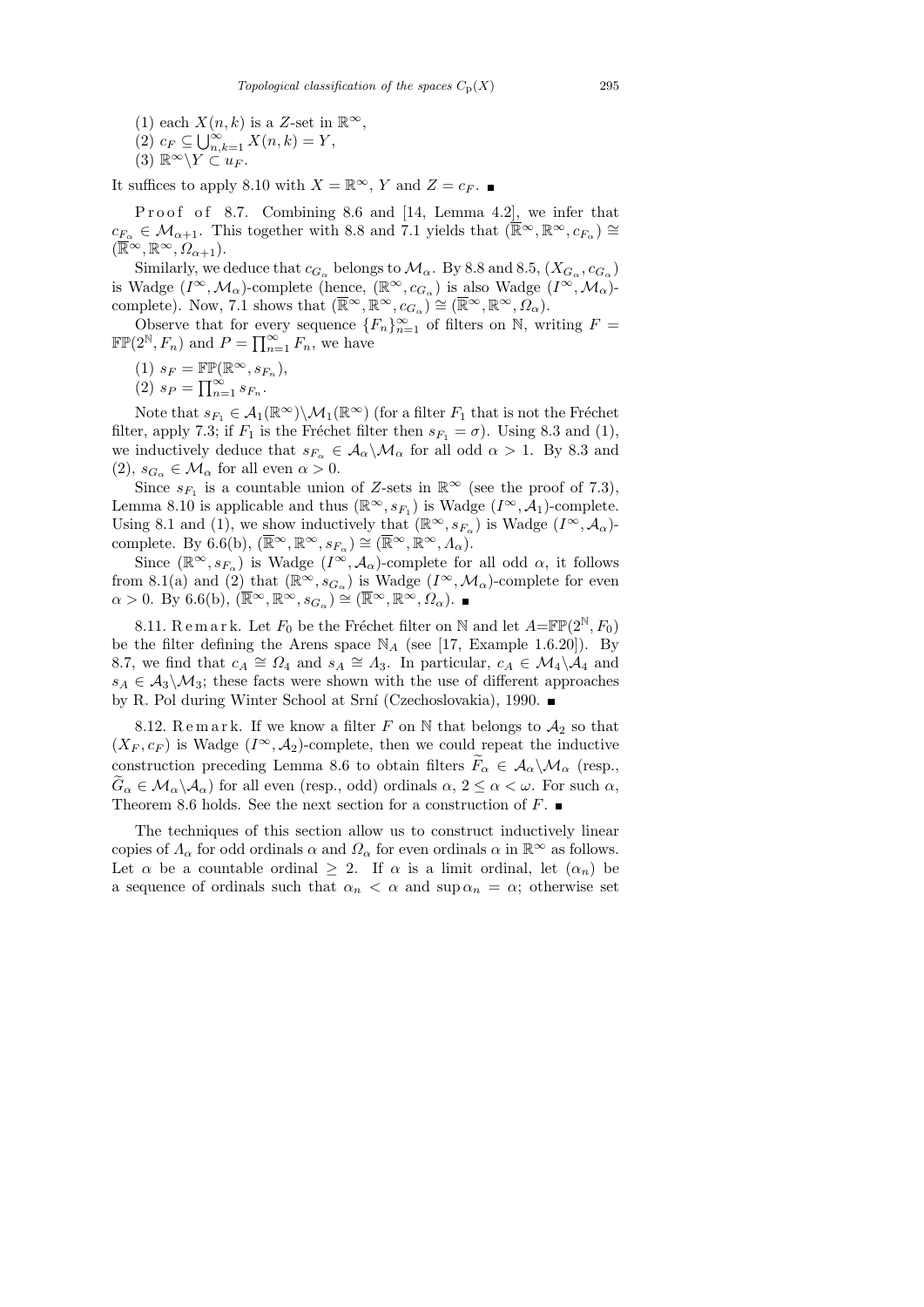$\alpha_n = \alpha - 1$  for all n. Let  $\{E_n\}_{n=1}^{\infty}$  be a sequence of linear subspaces of  $\mathbb{R}^{\infty}$  such that  $(\mathbb{R}^{\infty}, E_n) \cong (\mathbb{R}^{\infty}, \Lambda_{\alpha_n})$  for all n. Let  $E = \mathbb{FP}(\mathbb{R}^{\infty}, E_n)$  and  $H = \prod_{n=1}^{\infty} E_n.$ 

- 8.13. PROPOSITION. We have:
- (a)  $((\mathbb{R}^{\infty})^{\infty}, E) \cong (\mathbb{R}^{\infty}, \Lambda_{\alpha+1}),$
- (b)  $((\mathbb{R}^{\infty})^{\infty}, H) \cong (\mathbb{R}^{\infty}, \Omega_{\alpha}).$

Proof. Evidently,  $E \in \mathcal{A}_{\alpha+1}$  and  $H \in \mathcal{M}_{\alpha}$ . By 8.1,  $((\mathbb{R}^{\infty})^{\infty}, E)$  is Wadge  $(I^{\infty}, A_{\alpha+1})$ -complete and  $((\mathbb{R}^{\infty})^{\infty}, H)$  is Wadge  $(I^{\infty}, \mathcal{M}_{\alpha})$ -complete. Since  $((\mathbb{R}^{\infty})^{\infty}, E)$  is homeomorphic to  $\mathbb{R}^{\infty} \times ((\mathbb{R}^{\infty})^{\infty}, \mathbb{FP}(\mathbb{R}^{\infty}, E_{n+1}))$ , it easily follows that  $\mathcal{F}_0((\mathbb{R}^{\infty})^{\infty}, E) = (\mathcal{M}_1, \mathcal{A}_{\alpha+1})$  (cf. 4.6). Using the fact that  $(\mathbb{R}^{\infty}, E_n) \cong (\mathbb{R}^{\infty}, E_n) \times \mathbb{R}$ , we infer that  $((\mathbb{R}^{\infty})^{\infty}, H) \cong ((\mathbb{R}^{\infty})^{\infty}, H) \times$  $\mathbb{R}^{\infty}$ ; consequently,  $\mathcal{F}_0((\mathbb{R}^{\infty})^{\infty}, H) = (\mathcal{M}_1, \mathcal{M}_\alpha)$ . Since E and H are  $Z_{\sigma}$ spaces, 3.1 is applicable, for according to 3.8 the strong universality of both  $((\mathbb{R}^{\infty})^{\infty}, E)$  and  $((\mathbb{R}^{\infty})^{\infty}, H)$  follows.

9. Filters generated by subsets of  $I^{\infty}$ . We shall adapt the construction of filters described in [22] to  $I^{\infty}$ . This is done so that for every subset A of  $I^{\infty}$ , there exists a filter  $F_A$  such that  $c_{F_A}$  contains a closed copy of A.

Let d be a metric on  $I^{\infty}$  that is bounded by 1. For  $k \geq 1$ , let  $Q_k$  be a finite subset of  $I^{\infty}$  such that for every  $q \in I^{\infty}$  there exists  $q' \in Q_k$  with  $d(q, q') < 1/k$ . Assume  $\{Q_k\}_{k=1}^{\infty}$  is pairwise disjoint. Let  $Q = \bigcup_{k=1}^{\infty} Q_k$ , and let  ${q_n}_{n=1}^{\infty}$  be an enumeration of Q. For  $k \geq 1$ , put  $N_k = {i \in \mathbb{N} \mid q_i \in Q_k};$ N has thus been decomposed into finite sets  $N_k$ . For every  $q \in I^{\infty}$ , set

$$
B_q = \bigcup_{k=1}^{\infty} \{ n \in N_k \mid d(q, q_n) \le 2/k \} .
$$

Note that, for  $p, q \in I^{\infty}$ ,  $p \neq q$ , the set  $B_p \cap B_q$  is finite. For  $A \subseteq I^{\infty}$ , let  $F_A$  be the filter on N generated by the sets of the form

$$
\mathbb{N}\backslash (B_{q_1}\cup\ldots\cup B_{q_n}\cup S)\,,
$$

where  $n = 1, 2, \ldots, q_i \in A$  for  $i = 1, \ldots, n$  and S is a finite subset of N. If  $q \neq q_i$  for  $i = 1, \ldots, n$ , then  $B_q \cap B_{q_i}$  is finite; hence  $\mathbb{N} \setminus (B_{q_1} \cup \ldots \cup B_{q_n} \cup S)$  $\neq \emptyset$ . This shows that  $F_A$  is well defined. Write  $F = F_{I^{\infty}}$ .

9.1. LEMMA. There exists an embedding  $\varphi: I^{\infty} \to \mathbb{R}^{\infty}$  such that, for every subset A of  $I^{\infty}$ , we have

(i)  $\varphi(A) \subseteq s_{F_A},$ (ii)  $\varphi(I^{\infty} \backslash A) \subset u_{F_A}.$ 

P r o o f. Define  $\varphi$  as follows:

$$
\varphi(q)(n) = k \max(0, 2 - kd(q, q_n)) \quad \text{if } n \in N_k,
$$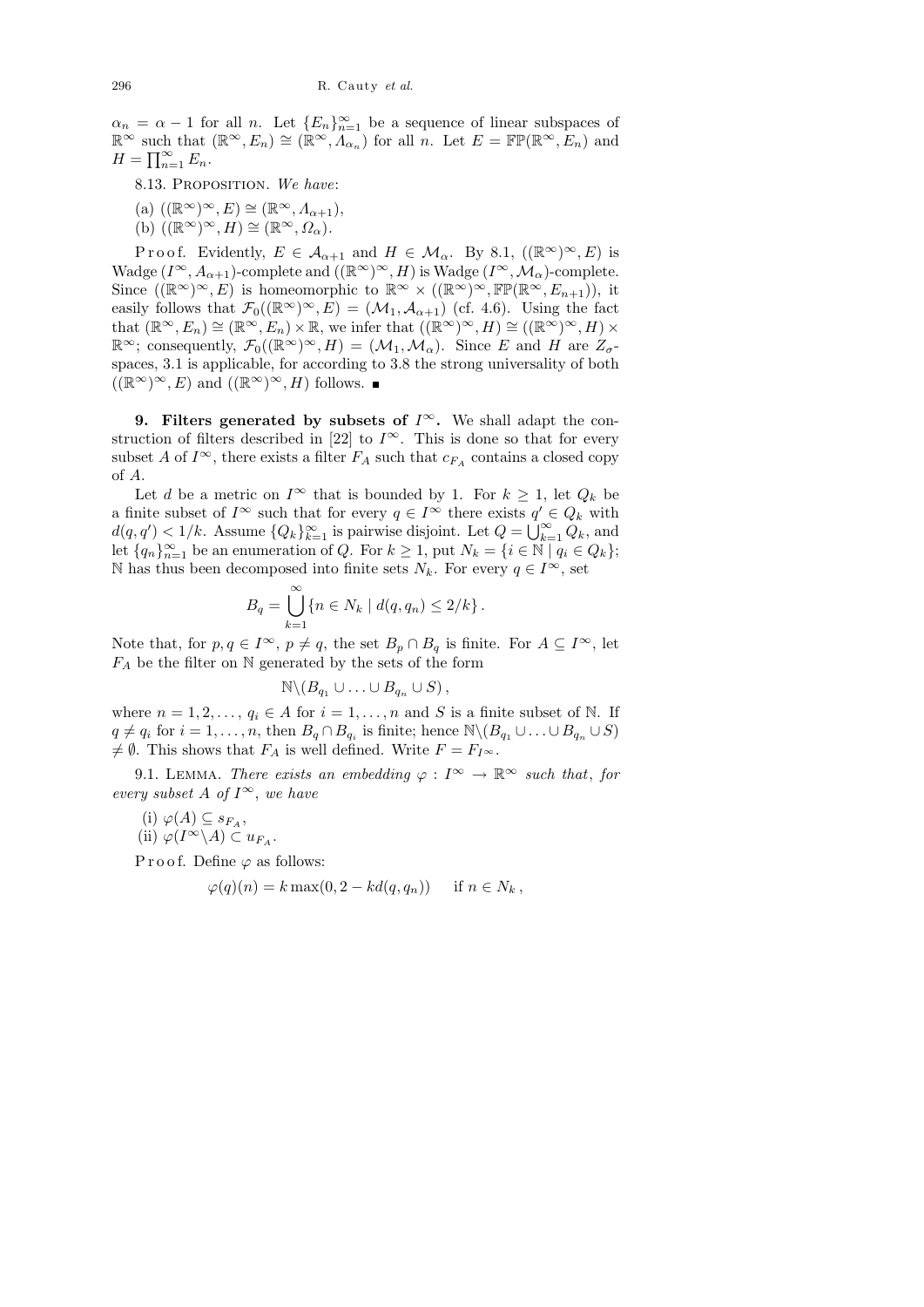$k = 1, 2, \dots$  It is clear that  $\varphi$  is a map of  $I^{\infty}$  into  $\mathbb{R}^{\infty}$ . Let  $q \in I^{\infty}$  and  $n \in N_k$  with  $\varphi(q)(n) \neq 0$ . Then  $2 - kd(q, q_n) > 0$ ; hence  $d(q, q_n) < 2/k$  and n belongs to  $B_q$ . Consequently, if  $q \in A$  then  $\varphi(q) \in s_{F_A}$ ; this shows (i). For each k there exists  $n_k \in N_k$  with  $d(q, q_{n_k}) < 1/k$ . It easily follows that  $\varphi(q)(n_k) \geq k$ ; thus  $\varphi(q)$  is unbounded on  $B_q$ . This shows that  $\varphi$  is injective. To see (ii), suppose  $q \notin A$  and let

$$
X = \mathbb{N} \backslash (B_{q_1} \cup \ldots \cup B_{q_n} \cup S)
$$

be a basic element of  $F_A$ , where  $q_1, \ldots, q_n$  are points of A and S is a finite subset of N. Since  $B_q \backslash X$  is finite,  $\varphi(q)$  is unbounded on X.

9.2. PROPOSITION. Let  $\alpha$  be a countable ordinal  $\geq 2$  and n be an integer  $\geq 1$ . For a subset A of I<sup>∞</sup>, the following assertions are equivalent:

- (i)  $A \in \mathcal{A}_{\alpha}$  (resp.,  $\mathcal{M}_{\alpha}$  or  $\mathcal{P}_n$ ),
- (ii)  $F_A \in \mathcal{A}_{\alpha}$  (resp.,  $\mathcal{M}_{\alpha}$  or  $\mathcal{P}_n$ ),
- (iii)  $s_{F_A} \in A_\alpha$  (resp.,  $\mathcal{M}_\alpha$  or  $\mathcal{P}_n$ ).

Moreover, this holds for the class  $A_1$  provided (iii) is replaced by (iii)':  $s_{F_A} \in \mathcal{A}_1(\mathbb{R}^\infty).$ 

Proof. (i)⇒(iii). For 
$$
A \subseteq I^{\infty}
$$
 and  $l, m \ge 1$ , we put  
\n
$$
P(A, l, m) = \{f \in \mathbb{R}^{\infty} \mid \exists_{p \in A^m} \mathbb{N} \setminus f^{-1}(\{0\}) \subseteq B_{p_1} \cup ... \cup B_{p_m} \cup \{1, ..., l\}\},
$$
\nwhere  $p = (p_1, ..., p_m)$ . Note that

(1) 
$$
s_{F_A} = \bigcup_{l,m=1}^{\infty} P(A,l,m).
$$

If  $\pi : \mathbb{R}^{\infty} \times (I^{\infty})^m \to \mathbb{R}^{\infty}$  is the natural projection, then  $P(A, l, m) =$  $\pi(C_{m,l}\cap(\mathbb{R}^{\infty}\times A^{m}))$ , where  $C_{m,l}=\{(f,p)\in\mathbb{R}^{\infty}\times(I^{\infty})^{m}~|~\forall_{n>l}[n\in N_{k}\rightarrow\infty]$  $\exists_{1\leq i\leq m} d(q_n, p_i) \leq 2/k$  or  $(f(n) = 0)$ . The set  $C_{m,l}$  is closed. If A is an  $F_{\sigma}$ -set, then the same is true of  $C_{m,l} \cap (\mathbb{R}^{\infty} \times A^{m})$ , therefore also of its projection,  $P(A, l, m)$  on  $\mathbb{R}^{\infty}$ . Apply (1), to get  $s_{F_A} \in \mathcal{A}_1(\mathbb{R}^{\infty})$ .

Recall that  $\sigma = \{(x_i) \in \mathbb{R}^\infty \mid x_i = 0 \text{ a.e.}\}\.$  Put  $R(A, l, 1) = (A, l, 1)\setminus \sigma$ and  $R(A, l, m) = P(A, l, m) \setminus \bigcup_{j=1}^{\infty} P(A, j, m-1)$  for  $m \geq 2$ ; hence

(2) 
$$
s_{F_A} = \sigma \cup \bigcup_{l,m=1}^{\infty} R(A,l,m).
$$

Since  $\sigma$  is  $\sigma$ -compact, to examine the case of  $A \in \mathcal{A}_{\alpha}, \alpha \geq 2$  (resp.,  $A \in \mathcal{P}_n$ ), it suffices to show that each  $R(A, l, m)$  belongs to  $\mathcal{A}_{\alpha}$  (resp.,  $\mathcal{P}_n$ ).

Since  $P(I^{\infty}, l, m) = \pi(C_{m,l})$  is closed, each  $R(I^{\infty}, l, m)$  is a  $G_{\delta}$ -subset of  $\mathbb{R}^{\infty}$ . Let  $Q_m$  be the closed subset of  $2^{I^{\infty}}$  consisting of elements that contain no more than m points. For  $f \in R(I^{\infty}, l, m)$ , there exists a unique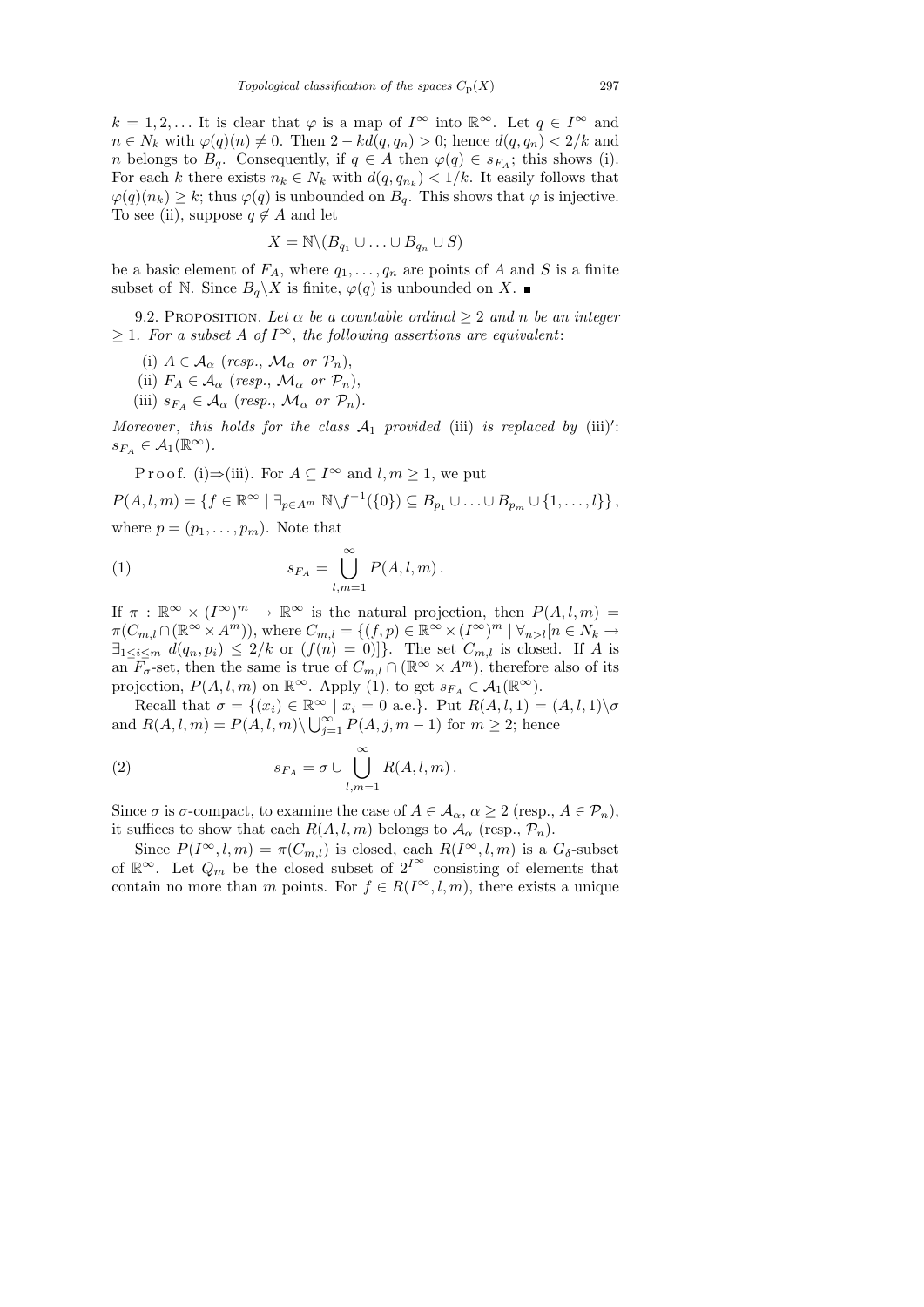set  $H(f) = \{p_1, \ldots, p_m\} \in Q_m$  such that

$$
\mathbb{N}\backslash f^{-1}(\{0\})\subset B_{p_1}\cup\ldots\cup B_{p_m}\cup\{1,\ldots,l\}.
$$

We will check that H is continuous. Fix  $f \in R(I^{\infty}, l, m)$  and  $\varepsilon > 0$  and write  $H(f) = \{p_1, \ldots, p_m\}$ . Let  $\delta = \min\{d(p_i, p_j) \mid 1 \le i, j \le m, i \ne j\}$ . Choose  $k > l$  with  $1/k < \min(\delta/8, \varepsilon/4)$ . Since  $f \notin \bigcup_{j=1}^{\infty} P(A, j, m-1)$ , we can find  $n_1, \ldots, n_m \in \bigcup_{j \geq k} N_j$  such that  $f(n_i) \neq 0$  and that  $n_i \in B_{p_i}$  for  $i = 1, \ldots, m$ . By definition of  $B_{p_i}$ , we have

 $d(q_{n_i}, p_i) \leq \frac{2}{l_i}$ 

 $\frac{2}{k}$ .

Then

$$
d(q_{n_i}, q_{n_j}) \ge d(p_i, p_j) - d(p_i, q_{n_i}) - d(p_j, q_{n_j})
$$
  
 
$$
\ge \delta - \frac{2}{k} - \frac{2}{k} > \delta - \frac{\delta}{2} > \frac{4}{k}.
$$

If  $q \in R(I^{\infty}, l, m)$  is so close to p that  $q(n_i) \neq 0$  for  $i = 1, \ldots, m$ , then, writing  $H(q) = \{r_1, \ldots, r_m\}$ , for every  $i \leq m$  there exists an index  $j(i)$  such that  $n_i \in B_{r_{j(i)}}$ . Then  $d(q_{n_i}, r_{j(i)}) \leq 2/k$  and, by  $(3), i \to j(i)$  is a bijection. Moreover, we have

$$
d(p_i, r_{j(i)}) \le d(p_i, q_{n_i}) + d(q_{n_i}, r_{j(i)}) \le \frac{2}{k} + \frac{2}{k} < \varepsilon
$$
;

the continuity of H follows. Let  $A_m = \{ \{p_1, \ldots, p_m\} \in Q_m \mid p_i \neq p_j \text{ for } j \in \mathbb{N} \}$  $i \neq j$  and  $p_i \in A$  for  $i = 1, ..., m$ . Every point of  $A_m$  has an open neighborhood in  $A_m$  that is homeomorphic to an open set in  $A^m$ . Consequently,  $A_m$ belongs to  $\mathcal{A}_{\alpha}$  (resp.,  $\mathcal{P}_n$ ). One can easily verify that  $R(A, l, m) = H^{-1}(A_m)$ . Since  $R(I^{\infty}, l, m)$  is an absolute  $G_{\delta}$ -set, it follows that  $R(A, l, m) \in \mathcal{A}_{\alpha}$  $(r \exp. \mathcal{P}_n)$ .

Suppose now that  $A \in \mathcal{M}_{\alpha}$ ,  $\alpha \geq 2$ . Then  $A = \bigcap_{n=1}^{\infty} B_n$ , where  $B_n \in$  $\bigcup_{\beta<\alpha}$   $\mathcal{A}_{\beta}$ . We have

$$
s_{F_A} = \{ f \in s_F \mid \forall_{p \in I^{\infty} \setminus A} (\mathbb{N} \setminus f^{-1}(\{0\})) \cap B_p \text{ is finite} \}
$$
  
=  $\{ f \in s_F \mid \forall_{p \in I^{\infty} \setminus \bigcap_{n=1}^{\infty} B_n} (\mathbb{N} \setminus f^{-1}(\{0\})) \cap B_p \text{ is finite} \}$   
=  $\bigcap_{n=1}^{\infty} \{ f \in s_F \mid \forall_{p \in I^{\infty} \setminus B_n} (\mathbb{N} \setminus f^{-1}(\{0\})) \cap B_p \text{ is finite} \}$   
=  $\bigcap_{n=1}^{\infty} s_{F_{B_n}}.$ 

Since  $s_{F_{B_n}} \in \bigcup_{\beta < \alpha} A_\beta(\mathbb{R}^\infty)$ , applying the additive case, we conclude that  $s_{F_A} \in \mathcal{M}_{\alpha}.$ 

The implication (iii)⇒(ii) follows from the fact that  $F_A$  is homeomorphic to a closed subset of  $s_{F_A}$ .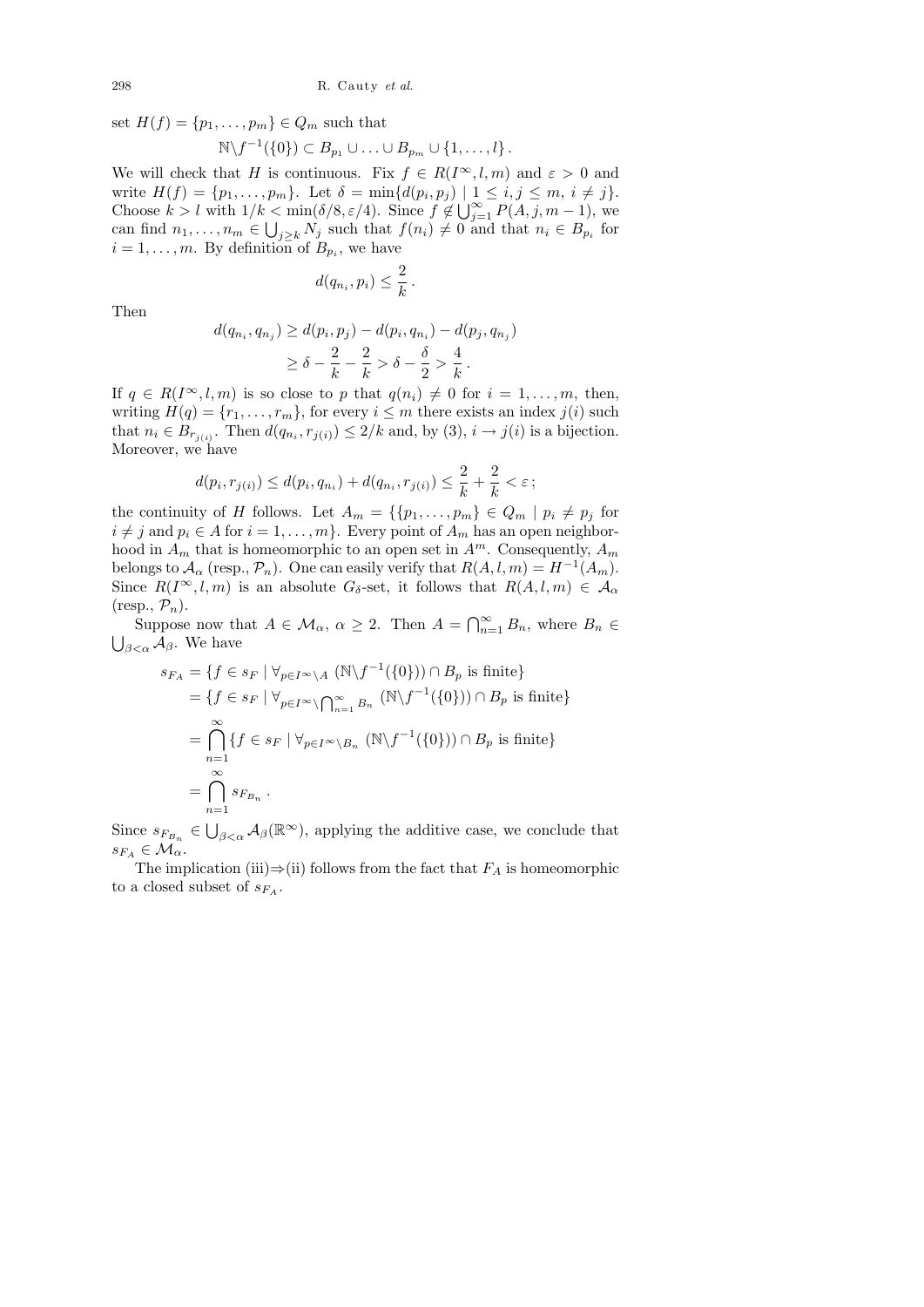(ii)⇒(i). If  $F_A \in \mathcal{M}_{\alpha}$  then, by [14, Lemma 4.2],  $c_{F_A} \in \mathcal{M}_{\alpha}$ . The argument of [14, Lemma 4.2] (see also our Corollary 5.3) shows that if  $F_A \in$  $\mathcal{P}_n$  then  $c_{F_A} \in \mathcal{P}_n$ . By 9.1, condition (i) follows for  $\mathcal{M}_\alpha$  and  $\mathcal{P}_n$ .

Assume  $F_A \in \mathcal{A}_{\alpha}$ . Then, by [14, Lemma 4.2],  $c_{F_A}$  is Borelian. In view of 9.1, so is A. If A does not belong to  $A_{\alpha}$ , by [19], there exists a Cantor set  $C \subset I^{\infty}$  such that  $C \cap A$  does not belong to  $\mathcal{A}_{\alpha}$ . The fact below contradicts the assumption that  $F_A \in \mathcal{A}_{\alpha}$ .

9.3. LEMMA. Let  $C \subset I^{\infty}$  be a Cantor set. There exists  $\psi : C \to 2^{\mathbb{N}}$  such that  $\psi^{-1}(F_A) = A \cap C$  for all  $A \subseteq I^{\infty}$ .

Proof. We identify each subset of  $N$  with its characteristic function. For  $k \geq 1$ , let  $\mathcal{C}_k = \{C_k^1, C_k^2, \ldots, C_k^{m_k}\}$  be a partition of  $C$  into closed subsets of diameters  $\langle 1/k$ . Let  $C_k(q)$  be the unique element of  $\mathcal{C}_k$  which contains q. Define

$$
\psi(q)(n) = \begin{cases} 0 & \text{if } d(q_n, C_k(q)) \le 1/k, \\ 1 & \text{if } d(q_n, C_k(q)) > 1/k, \end{cases}
$$

for  $n \in N_k$ ,  $k = 1, 2, \ldots$  Since  $\psi(q)(n)$  is constant on  $C_k(q)$ ,  $\psi(q)$  is continuous. It is easy to see that  $\psi$  is injective. Let  $q \in C$  and  $n \in N_k$  with  $\psi(q)(n) = 0$ . Using the fact that the diameters of  $C_k(q)$  are less than  $1/k$ , we infer that  $d(q_n, q) < 2/k$ ; hence n belongs to  $B_q$ . This shows that  $\psi(q)$ contains  $\mathbb{N} \backslash B_q$ ; consequently,  $\psi(q) \in F_A$  provided  $q \in A$ . Let  $q \notin A$  and let

$$
X = \mathbb{N} \setminus (B_{q_1} \cup \ldots \cup B_{q_n} \cup S)
$$

be a basic element of  $F_A$ , where  $q_1, \ldots, q_n \in A$  and S is a finite subset of N. The set  $B_q \backslash X$  is finite. For every k, there exists  $n_k \in N_k$  with  $d(q, q_{n_k}) < 1/k$ . Then  $n_k \in B_q$  and  $\psi(q)(n_k) = 0$ ; hence  $n_k$  does not belong to  $\psi(q)$ . Consequently,  $B_q\setminus \psi(q)$  is infinite. This yields  $X\setminus \psi(q) \neq \emptyset$ . As a consequence  $\psi(q)$  does not contain any basic element of  $F_A$ ; hence it does not belong to  $F_A.~\blacksquare$ 

Here is our main result of this section. In particular, when applied to the pair  $(\overline{\mathbb{R}}^{\infty}, A)$ ,  $A = \Lambda_{\alpha}$  (resp.,  $A = \Omega_{\alpha}$ ), it shows that for every  $\alpha \geq 2$ there exist filters  $F_{\alpha} \in \mathcal{A}_{\alpha}$  (resp.,  $G_{\alpha} \in \mathcal{M}_{\alpha}$ ) such that  $c_{F_{\alpha}} \cong \Omega_{\alpha+1}$  (resp.,  $c_{G_\alpha} \cong \Omega_\alpha$ ). Moreover, when applied to  $(\overline{\mathbb{R}}^\infty, \overline{H_n})$ , it provides filters  $F_n \in \mathcal{P}_n$ such that  $c_{F_n} \cong \Pi_n$ .

9.4. THEOREM. Let A be a subset of  $I^{\infty}$ .

(a) If  $A \in \mathcal{M}_{\alpha}$ ,  $\alpha \geq 2$ , and  $(I^{\infty}, A)$  is Wadge  $(I^{\infty}, \mathcal{M}_{\alpha})$ -complete, then  $(\overline{\mathbb{R}}^{\infty}, \mathbb{R}^{\infty}, c_{F_A}) \cong (\overline{\mathbb{R}}^{\infty}, \mathbb{R}^{\infty}, s_{F_A}) \cong (\overline{\mathbb{R}}^{\infty}, \mathbb{R}^{\infty}, \Omega_{\alpha}).$ 

(b) If  $A \in \mathcal{A}_{\alpha}, \alpha \geq 2$ , and  $(I^{\infty}, A)$  is Wadge  $(I^{\infty}, \mathcal{A}_{\alpha})$ -complete, then  $(\overline{\mathbb{R}}^{\infty}, \mathbb{R}^{\infty}, s_{F_A}) \cong (\overline{\mathbb{R}}^{\infty}, \mathbb{R}^{\infty}, \Lambda_{\alpha})$  and  $(\overline{\mathbb{R}}^{\infty}, \mathbb{R}^{\infty}, c_{F_A}) \cong (\overline{\mathbb{R}}^{\infty}, \mathbb{R}^{\infty}, \Omega_{\alpha+1}).$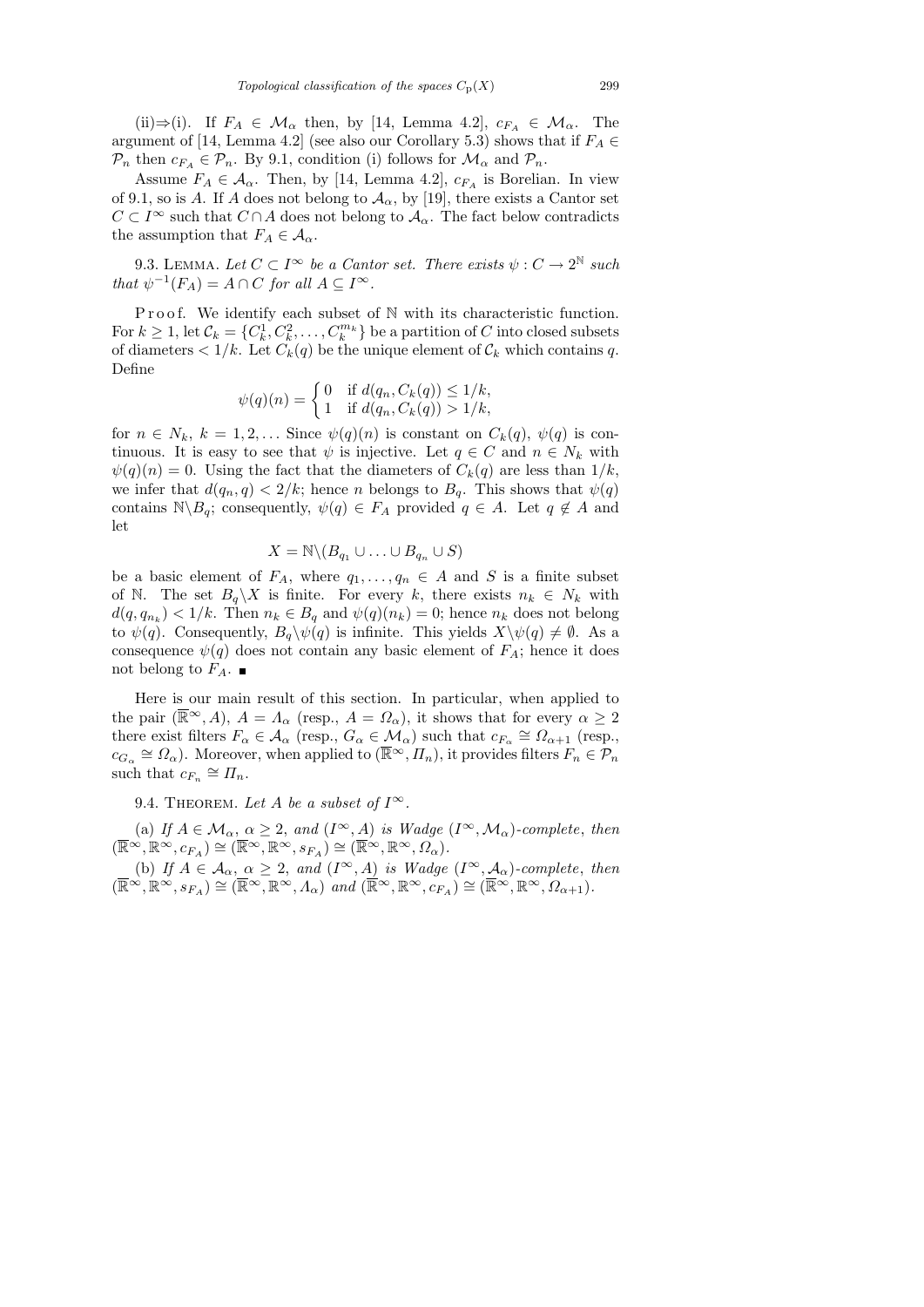(c) If  $A \in \mathcal{P}_n$ ,  $n \geq 1$ , and  $(I^{\infty}, A)$  is Wadge  $(I^{\infty}, \mathcal{P}_n)$ -complete, then  $\mathcal{F}_0(\overline{\mathbb{R}}\infty,\mathbb{R}^\infty,c_{F_A}) = \mathcal{F}_0(\overline{\mathbb{R}}\infty,\mathbb{R}^\infty,s_{F_A}) = (\mathcal{M}_0,\mathcal{M}_1,\mathcal{P}_n)$ . In particular,  $(\mathbb{R}^{\infty}, c_{F_A}) \cong (\mathbb{R}^{\infty}, s_{F_A}) \cong (\mathbb{R}^{\infty}, \Pi_n)$  and  $(\mathbb{R}^{\infty}, c_{F_A}) \cong (\mathbb{R}^{\infty}, s_{F_A}) \cong (Q, \Pi'_n)$ .

P r o o f. (a) It follows from 9.1 that if  $(I^{\infty}, A)$  is Wadge  $(I^{\infty}, \mathcal{M}_{\alpha})$ complete, then so are  $(\mathbb{R}^{\infty}, c_{FA})$  and  $(\mathbb{R}^{\infty}, s_{FA})$ . By 9.2 and [14, Lemma 4.2],  $c_{F_A}$  and  $s_{F_A}$  belong to  $\mathcal{M}_{\alpha}$ . Now, to get the result apply 6.6(a).

(b) This follows in the same way (use 7.1(b)).

(c) As above, using our assumption, we infer that  $(\mathbb{R}^{\infty}, c_{F_A})$  and  $(\mathbb{R}^{\infty}, s_{F_A})$  are Wadge  $(I^{\infty}, \mathcal{P}_n)$ -complete. Since  $c_F$  is a  $Z_{\sigma}$ -space,  $c_{F_A}$  (as a linear dense subspace of  $c_F$ ) is also a  $Z_{\sigma}$ -space. Now, 6.6(c) is applicable. ■

#### **References**

- [1] C. Bessaga and A. Pełczyński, *Selected Topics in Infinite-Dimensional Topology*, PWN, Warszawa 1975.
- [2] M. B est vin a and J. Mogilski, *Characterizing certain incomplete infinite-dimensional retracts*, Michigan Math. J. 33 (1986), 291–313.
- [3] J. C al b ri x, *Classes de Baire et espaces d'applications continues*, C. R. Acad. Sci. Paris 301 (1985), 759–762.
- [4]  $-$ , *Filtres boréliens sur l'ensemble des entiers et espaces des applications continues*, Rev. Roumaine Math. Pures Appl. 33 (1988), 655–661.
- [5] R. Cauty, *L'espace des fonctions continues d'un espace métrique dénombrable*, Proc. Amer. Math. Soc. 113 (1991), 493–501.
- [6] —, *Sur deux espaces de fonctions non dérivables*, preprint.
- [7] —, *Un exemple d'ensembles absorbants non équivalents*, Fund. Math. 140 (1991), 49–61.
- [8] —, *Ensembles absorbants pour les classes projectives*, ibid., to appear.
- [9] R. Cauty and T. Dobrowolski, *Applying coordinate products to the topological identification of normed spaces*, Trans. Amer. Math. Soc., to appear.
- [10] M. M. Choban, *Baire sets in complete topological spaces*, Ukrain. Math. Zh. 22 (1970), 330–342 (in Russian).
- [11] J. J. Di jk stra, T. Grilliot, D. Lutzer and J. van Mill, *Function spaces of low Borel complexity*, Proc. Amer. Math. Soc. 94 (1985), 703–710.
- [12] J. J. Dijkstra, J. van Mill and J. Mogilski, *The space of infinite-dimensional compacta and other topological copies of*  $(l_f)^\omega$ , Pacific J. Math. 152 (1992), 255-273.
- [13] T. Dobrowolski, S. P. Gulko and J. Mogilski, *Function spaces homeomorphic to the countable product of*  $l_f^2$ , Topology Appl. 34 (1990), 153–160.
- [14] T. Dobrowolski, W. Marciszewski and J. Mogilski, On topological classifi*cation of function spaces of low Borel complexity*, Trans. Amer. Math. Soc. 328 (1991), 307–324.
- [15] T. Dobrowolski and J. Mogilski, *Problems on topological classification of incomplete metric spaces*, in: Open Problems in Topology, J. van Mill and G. M. Reed (eds.), North-Holland, Amsterdam 1990, 409–429.
- [16] T. Dobrowolski and H. Toruńczyk, *Separable complete ANR's admitting a group structure are Hilbert manifolds*, Topology Appl. 12 (1981), 229–235.